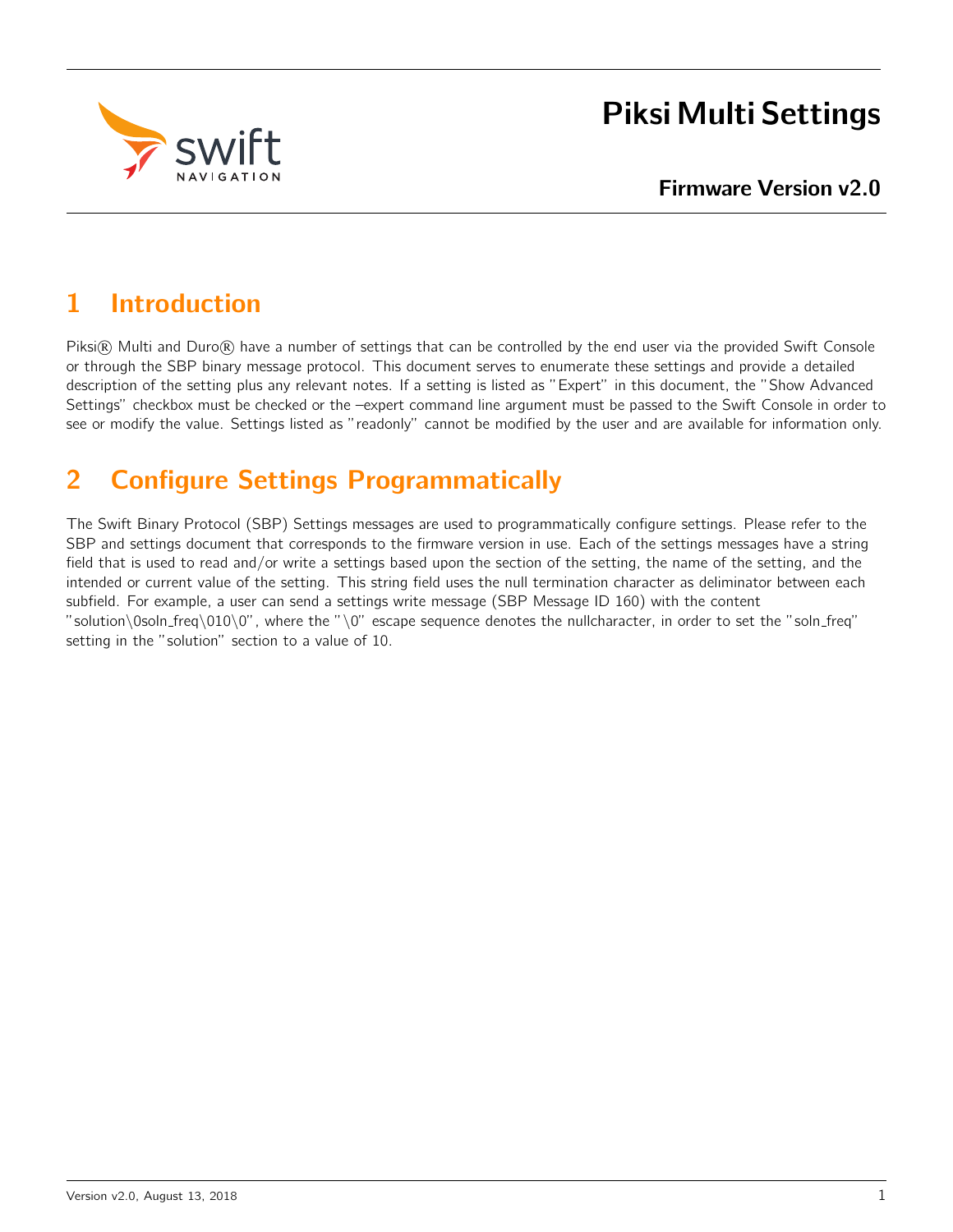# 3 Settings Table

| Grouping    | Name                               | Description                                                                                                                          |
|-------------|------------------------------------|--------------------------------------------------------------------------------------------------------------------------------------|
| acquisition |                                    |                                                                                                                                      |
|             | bds2 acquisition                   | Enable Beidou2 acquisition.                                                                                                          |
|             | enabled                            |                                                                                                                                      |
|             | glonass acquisition<br>enabled     | Enable GLONASS acquisition.                                                                                                          |
|             | galileo acquisition                | Enable Galileo acquisition.                                                                                                          |
|             | enabled                            |                                                                                                                                      |
|             | qzss acquisition                   | Enable QZSS acquisition.                                                                                                             |
|             | enabled                            |                                                                                                                                      |
|             | sbas acquisition                   | Enable SBAS acquisition.                                                                                                             |
|             | enabled<br>almanacs enabled        | Enable the almanac-based acquisition.                                                                                                |
| cell modem  |                                    |                                                                                                                                      |
|             | debug                              | Additional debug messages for cell modem. This setting must be saved and                                                             |
|             |                                    | the device rebooted for it to take effect.                                                                                           |
|             | device override                    | Override the device used for cell modem connectivity. If left empty, uses                                                            |
|             |                                    | default device discovery to determine the correct device to use.<br>None                                                             |
|             | enable<br>APN                      | Access point name (provided by cell carrier).                                                                                        |
| ethernet    |                                    |                                                                                                                                      |
|             | gateway                            | The default gateway for the IP config.                                                                                               |
|             | netmask                            | The netmask for the IP config.                                                                                                       |
|             | ip address                         | The static IP address.                                                                                                               |
|             | ip config mode                     | Ethernet configuration mode.                                                                                                         |
| ext_event_a | sensitivity                        | Minimum time between events ( $0 =$ disabled).                                                                                       |
|             | edge trigger                       | Select edges to trigger timestamped event capture.                                                                                   |
| ext_event_b |                                    |                                                                                                                                      |
|             | sensitivity                        | Duro only. Minimum time between events ( $0 =$ disabled).                                                                            |
|             | edge trigger                       | Duro only. Select edges to trigger timestamped event capture.                                                                        |
| ext_event_c |                                    |                                                                                                                                      |
|             | sensitivity<br>edge trigger        | Duro only. Minimum time between events ( $0 =$ disabled).<br>Duro only. Select edges to trigger timestamped event capture.           |
| frontend    |                                    |                                                                                                                                      |
|             | antenna bias                       | Enable/Disable 4.85V antenna bias.                                                                                                   |
|             | use ext clk                        | Enable/Disable External Clock Input.                                                                                                 |
|             | antenna selection                  | Determines which antenna to use.                                                                                                     |
| imu         |                                    |                                                                                                                                      |
|             | imu raw output<br>mag raw output   | Enable/Disable IMU raw data output from onboard Bosch BMI160 IMU.<br>Enable/Disable raw data output from onboard Bosch BMM150 Magne- |
|             |                                    | tometer.                                                                                                                             |
|             | mag rate                           | The data rate (in Hz) for magnetometer raw output.                                                                                   |
|             | acc range                          | The approximate range of accelerations that can be measured.                                                                         |
|             | gyro range                         | The approximate range of angular rate that can be measured.                                                                          |
|             | imu rate                           | The data rate (in Hz) for IMU raw output.                                                                                            |
| ndb         |                                    | Erase stored L2C capability mask during boot.                                                                                        |
|             | erase 12c capb<br>erase utc params | Erase stored UTC offset parameters during boot.                                                                                      |
|             | erase almanac wn                   | Erase stored almanac week numbers during boot.                                                                                       |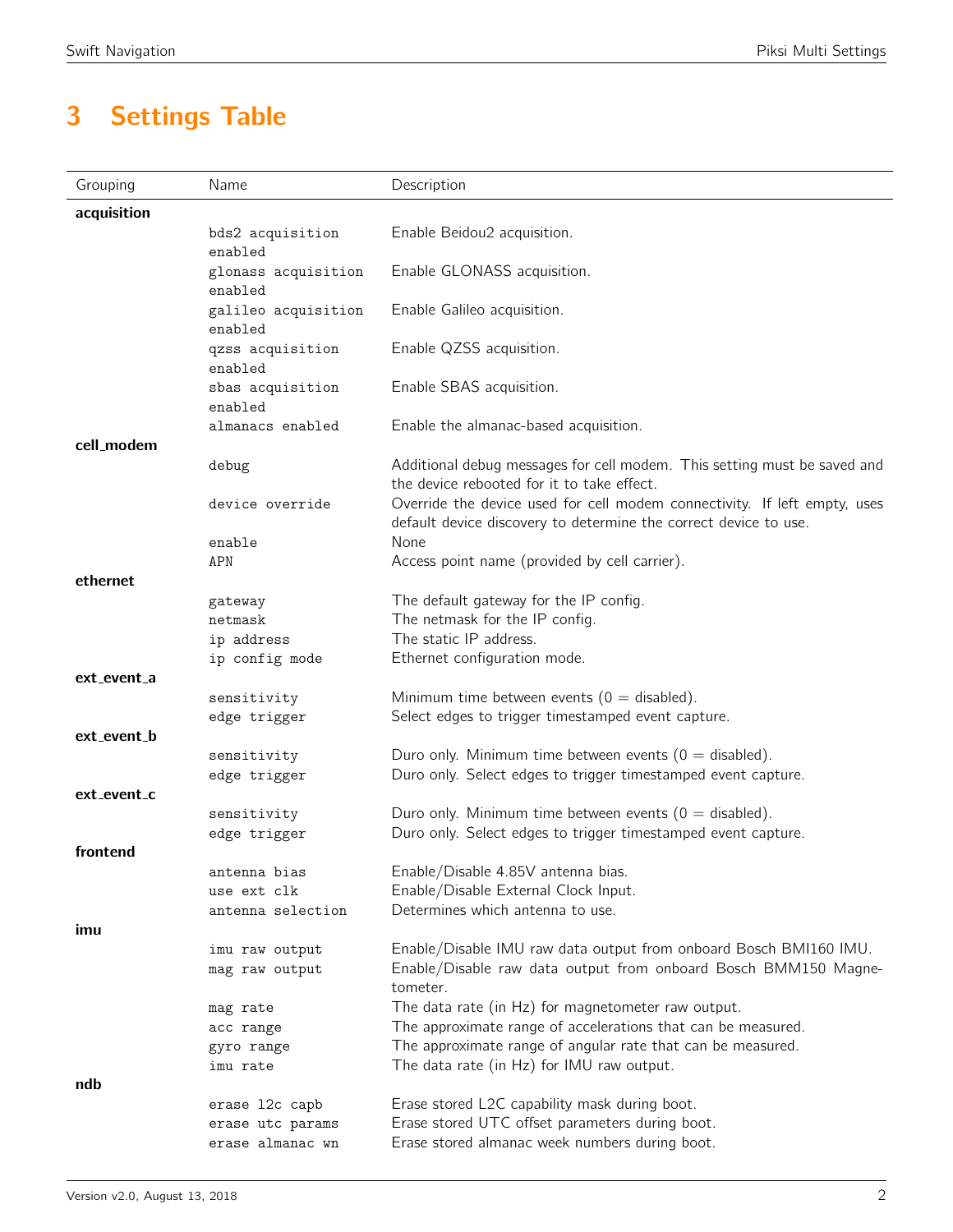|           | erase almanac     | Erase stored almanacs during boot.                                        |
|-----------|-------------------|---------------------------------------------------------------------------|
|           | erase ephemeris   | Erase stored ephmerides during boot.                                      |
|           | erase iono        | Erase stored ionospheric parameters during boot.                          |
|           | erase lgf         | Erase stored last fix information during boot.                            |
|           | valid eph acc     | None                                                                      |
|           | valid alm acc     | None                                                                      |
|           | lgf update m      | Change in position required to update last good fix.                      |
|           | valid alm days    | Number of days for which Almanac is valid.                                |
|           | lgf update s      | Update period for navigation database last good fix.                      |
| nmea      |                   |                                                                           |
|           | gpgga msg rate    | Number of Solution Periods between GGA NMEA messages being sent.          |
|           | gpgll msg rate    | Number of Solution Periods between GLL NMEA messages being sent.          |
|           | gpgsv msg rate    | Number of Solution Periods between GSV NMEA messages being sent.          |
|           | gphdt msg rate    | Number of Solution Periods between HDT NMEA messages being sent.          |
|           | gprmc msg rate    | Number of Solution Periods between RMC NMEA messages being sent.          |
|           | gpvtg msg rate    | Number of Solution Periods between VTG NMEA messages being sent.          |
|           | gsa msg rate      | Number of Solution Periods between GSA NMEA messages being sent.          |
|           | gpzda msg rate    | Number of Solution Periods between ZDA NMEA messages being sent.          |
| ntrip     |                   |                                                                           |
|           | debug             | Additional debug messages for NTRIP (sent to /var/log/messages).          |
|           | enable            | Enable NTRIP client. The interface will receive 1002, 1004, 1005, 1006,   |
|           |                   | 1010, 1012, 1033, 1230 and MSM4-7 RTCMv3 messages and will not            |
|           |                   | transmit or receive any other messages.                                   |
|           | gga out rev1      | If True, the NTRIP client will use an NTRIP 1.0 formatted GGA sentence.   |
|           | gga out interval  | Interval at which the NMEA GGA sentence is uploaded to the NTRIP server   |
|           | url               | NTRIP URL to use.                                                         |
|           | password          | NTRIP password to use.                                                    |
|           |                   |                                                                           |
|           | username          | NTRIP username to use.                                                    |
| pps       |                   |                                                                           |
|           | frequency         | Generate a pulse with the given frequency (maximum $= 20$ Hz).            |
|           | polarity          | Logic level on output pin when the PPS is active.                         |
|           | width             | Number of microseconds the PPS will remain active (allowed range from 1   |
|           |                   | to 999999 us).                                                            |
|           | offset            | Offset in microseconds between GPS time and the PPS.                      |
| sbp       |                   |                                                                           |
|           | obs msg max size  | Determines the maximum message length for raw observation sbp messages.   |
| simulator |                   |                                                                           |
|           | mode mask         | Determines the types of position outputs for the simulator.               |
|           | radius            | Radius of the circle around which the simulated receiver will move.       |
|           | base ecef x       | Simulated base station position.                                          |
|           | base ecef y       | Simulated base station position.                                          |
|           | base ecef z       | Simulated base station position.                                          |
|           | speed             | Simulated tangential speed of the receiver.                               |
|           | phase sigma       | Standard deviation of noise added to the simulated carrier phase.         |
|           | pseudorange sigma | Standard deviation of noise added to the simulated pseudo range.          |
|           | cn0 sigma         | Standard deviation of noise added to the simulated signal to noise. ratio |
|           | speed sigma       | Standard deviation of noise addition to simulated tangential speed.       |
|           | pos sigma         | Standard deviation of simulated single point position.                    |
|           | num sats          | The number of satellites for the simulator.                               |
|           | enabled           | Toggles the receiver internal simulator on and off.                       |
| skylark   |                   |                                                                           |
|           | enable            | Enable Skylark client.                                                    |
| solution  | url               | Skylark URL to use.                                                       |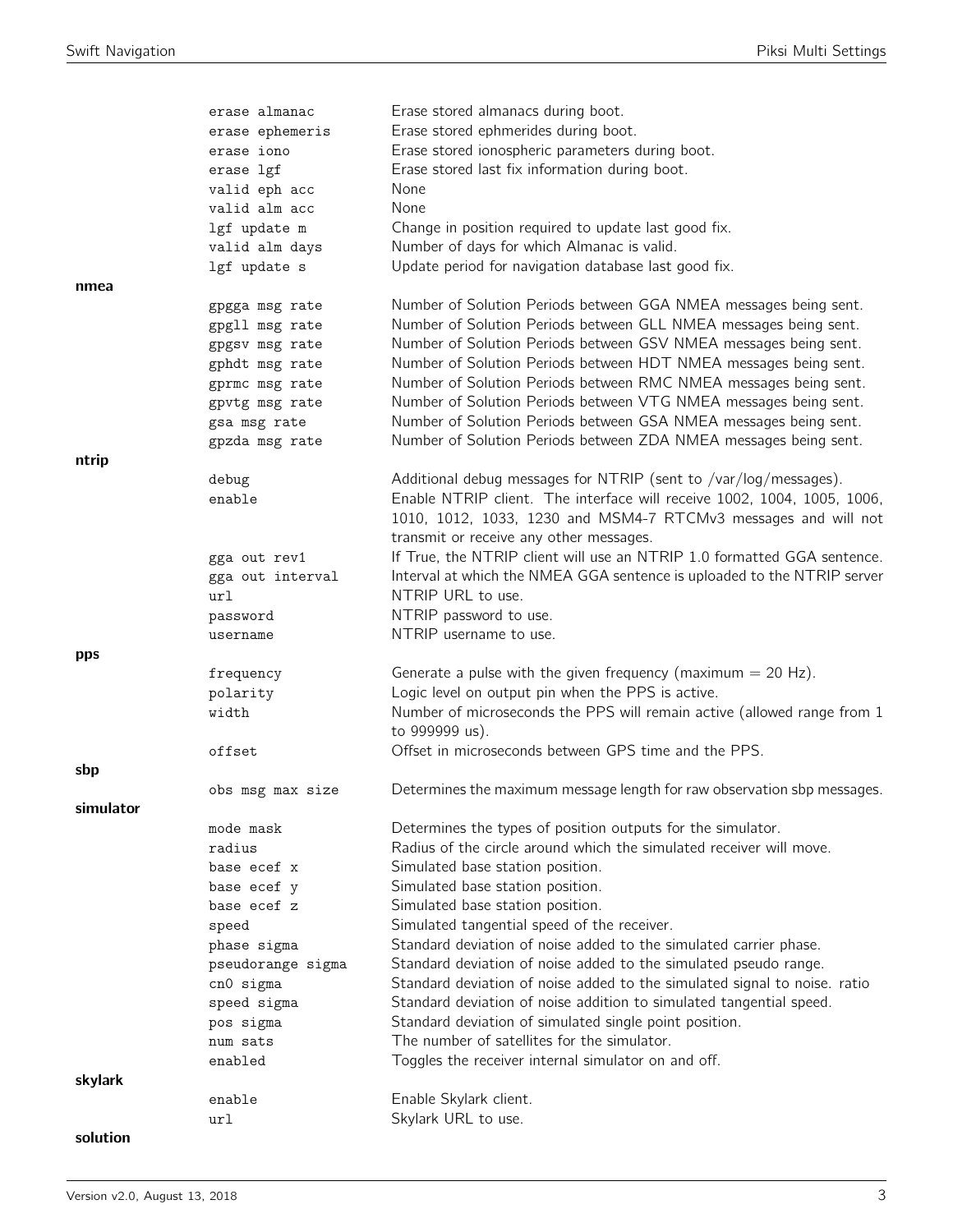|                    | dgnss filter                                                                                               | Determines the type of carrier phase ambiguity resolution that the receiver<br>will attempt to achieve.                                                                                                                                                                                                                                                                         |
|--------------------|------------------------------------------------------------------------------------------------------------|---------------------------------------------------------------------------------------------------------------------------------------------------------------------------------------------------------------------------------------------------------------------------------------------------------------------------------------------------------------------------------|
|                    | disable klobuchar<br>correction                                                                            | Disable Klobuchar ionospheric corrections.                                                                                                                                                                                                                                                                                                                                      |
|                    | glonass measurement<br>std downweight<br>factor                                                            | Down weights GLONASS measurements by a given factor in the navigation<br>filter.                                                                                                                                                                                                                                                                                                |
|                    | enable beidou<br>enable glonass<br>enable galileo<br>send heading                                          | Enable Beidou measurement processing in the navigation filter.<br>Enable GLONASS measurement processing in the navigation filter.<br>Enable Galileo measurement processing in the navigation filter.<br>Enables SBP heading output.<br>Heading is calculated from base station to rover and represents<br>the inverse tangent of the north and east components of the baseline. |
|                    | output every n obs                                                                                         | Integer divisor of solution frequency for which the observations will be out-<br>put.                                                                                                                                                                                                                                                                                           |
|                    | disable raim<br>heading offset<br>elevation mask<br>dgnss solution mode<br>soln freq<br>correction age max | Receiver Autonomous Integrity Monitoring.<br>Rotate the heading output.<br>SPP / RTK solution elevation mask.<br>Selects the type of RTK solution to output.<br>The frequency at which a position solution is computed.<br>The maximum age of corrections for which an RTK solution will be gener-<br>ated.                                                                     |
| standalone_logging |                                                                                                            |                                                                                                                                                                                                                                                                                                                                                                                 |
|                    | logging file system<br>copy system logs<br>file duration<br>max fill<br>enable                             | Configure the file-system used for standalone logging (SD card only).<br>Copy system logs to the SD card at regular intervals.<br>Duration of each logfile.<br>Maximum storage device usage.<br>Standalone logging enabled.                                                                                                                                                     |
| surveyed_position  | output directory                                                                                           | Standalone logging path.                                                                                                                                                                                                                                                                                                                                                        |
|                    | broadcast<br>surveyed alt<br>surveyed lat<br>surveyed lon                                                  | Broadcast surveyed base station position.<br>Surveyed altitude of the antenna.<br>Surveyed latitude of the antenna.<br>Surveyed longitude of the antenna.                                                                                                                                                                                                                       |
| system             |                                                                                                            |                                                                                                                                                                                                                                                                                                                                                                                 |
|                    | log ping activity<br>connectivity check<br>frequency                                                       | If set to true, the network poll service will also log ping activity.<br>The frequency at which the network poll service checks for connectivity.                                                                                                                                                                                                                               |
|                    | connectivity retry<br>frequency<br>system time                                                             | The frequency at which the network poll service retries after a failed con-<br>nectivity check.<br>Sources for Linux System Time.                                                                                                                                                                                                                                               |
| system_info        |                                                                                                            |                                                                                                                                                                                                                                                                                                                                                                                 |
|                    | imageset build id<br>firmware version                                                                      | Build id for the linux system image.<br>Firmware version of the receiver.                                                                                                                                                                                                                                                                                                       |
|                    | firmware build id<br>hw variant<br>hw revision                                                             | Full build id for firmware version.<br>Hardware Product Variant<br>Hardware revision of the receiver.                                                                                                                                                                                                                                                                           |
|                    | hw version<br>nap channels<br>mac address                                                                  | Hardware version number.<br>Number of channels in SwiftNap FPGA.<br>The MAC address of the receiver.                                                                                                                                                                                                                                                                            |
|                    | sbp sender id<br>uuid<br>serial number                                                                     | The SBP sender ID for any messages sent by the device.<br>The UUID of the receiver.<br>The serial number of the receiver.                                                                                                                                                                                                                                                       |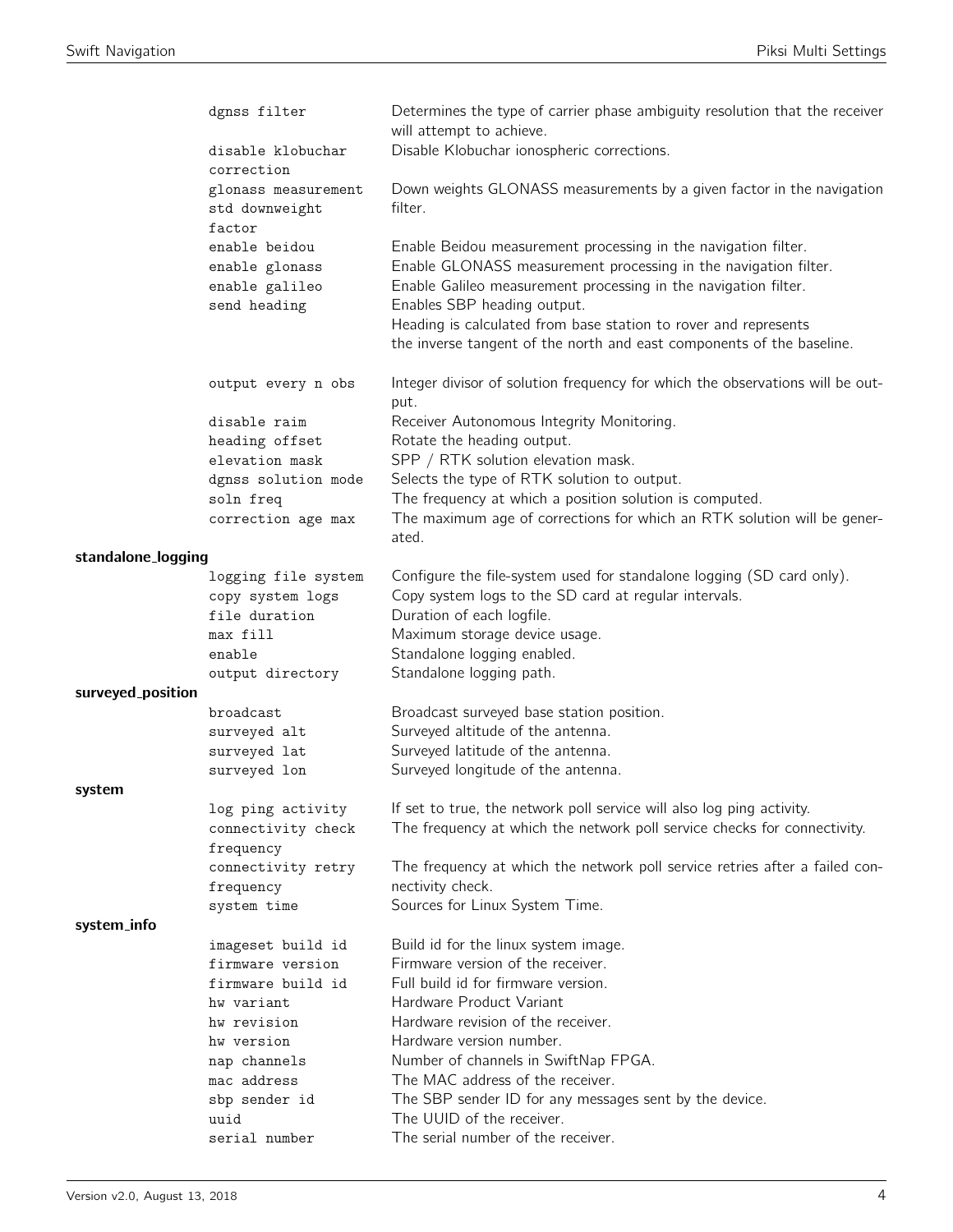|                | nap build date<br>loader build date<br>pfwp build date | build date for SwiftNap FPGA bitstream.<br>build date for boot loader (uboot).<br>build date for real-time GNSS firmware (piksi_firmware).       |
|----------------|--------------------------------------------------------|--------------------------------------------------------------------------------------------------------------------------------------------------|
|                | nap build id<br>loader build id                        | build id for SwiftNap FPGA bitstream.<br>build id for loader (uboot).                                                                            |
|                | pfwp build id<br>firmware build date                   | build id for real-time GNSS firmware (piksi_firmware).<br>firmware build date.                                                                   |
| system_monitor | watchdog                                               | Enable hardware watchdog timer to reset the receiver if it locks up for. any                                                                     |
|                |                                                        | reason                                                                                                                                           |
|                | spectrum analyzer<br>heartbeat period<br>milliseconds  | Enable spectrum analyzer.<br>Period for sending the SBP_HEARTBEAT messages.                                                                      |
| tcp_client0    |                                                        |                                                                                                                                                  |
|                | enabled sbp messages                                   | Configure which messages should be sent on the port. Does not effect<br>which incoming messages are listened to.                                 |
|                | address                                                | IP address and port for TCP client 0 to connect to.                                                                                              |
|                | mode                                                   | Communication protocol for TCP client 0. The client will initiate a con-<br>nection with the server and establish bi-directional communications. |
| tcp_client1    |                                                        |                                                                                                                                                  |
|                | enabled sbp messages                                   | Configure which messages should be sent on the port. Does not effect<br>which incoming messages are listened to.                                 |
|                | address<br>mode                                        | IP address and port for TCP client 1 to connect to.<br>Communication protocol for TCP client 1. The client will initiate a con-                  |
|                |                                                        | nection with the server and establish bi-directional communications.                                                                             |
| tcp_server0    |                                                        |                                                                                                                                                  |
|                | enabled sbp messages                                   | Configure which messages should be sent on the port. Does not effect<br>which incoming messages are listened to.                                 |
|                | port<br>mode                                           | Port for TCP server 0 to listen on.<br>Communication protocol for TCP server 0. The server will listen for incom-                                |
|                |                                                        | ing client connections and establish a bi-directional communications.                                                                            |
| tcp_server1    |                                                        |                                                                                                                                                  |
|                | enabled sbp messages                                   | Configure which messages should be sent on the port. Does not effect<br>which incoming messages are listened to.                                 |
|                | port<br>mode                                           | Port for TCP server 1 to listen on.<br>Communication protocol for TCP server 1. The server will listen for incom-                                |
|                |                                                        | ing client connections and establish a bi-directional communications.                                                                            |
| track          |                                                        |                                                                                                                                                  |
|                | iq output mask<br>elevation mask                       | Output raw $I/Q$ correlations.<br>Tracking elevation mask.                                                                                       |
| uart0          |                                                        |                                                                                                                                                  |
|                | enabled sbp messages<br>mode                           | Configure which messages should be sent on the port.<br>Communication protocol for UART0.                                                        |
|                | flow control<br>baudrate                               | Enable hardware flow control (RTS/CTS).<br>The Baud rate for the UART 0.                                                                         |
| uart1          |                                                        |                                                                                                                                                  |
|                | enabled sbp messages                                   | Configure which messages should be sent on the port.                                                                                             |
|                | mode<br>flow control                                   | Communication protocol for UART 1.                                                                                                               |
|                | baudrate                                               | Enable hardware flow control (RTS/CTS).<br>The Baud rate for the UART 1.                                                                         |
| udp_client0    |                                                        |                                                                                                                                                  |
|                | enabled sbp messages<br>address                        | Configure which messages should be sent to the server.<br>IP address for UDP client 0.                                                           |
|                |                                                        |                                                                                                                                                  |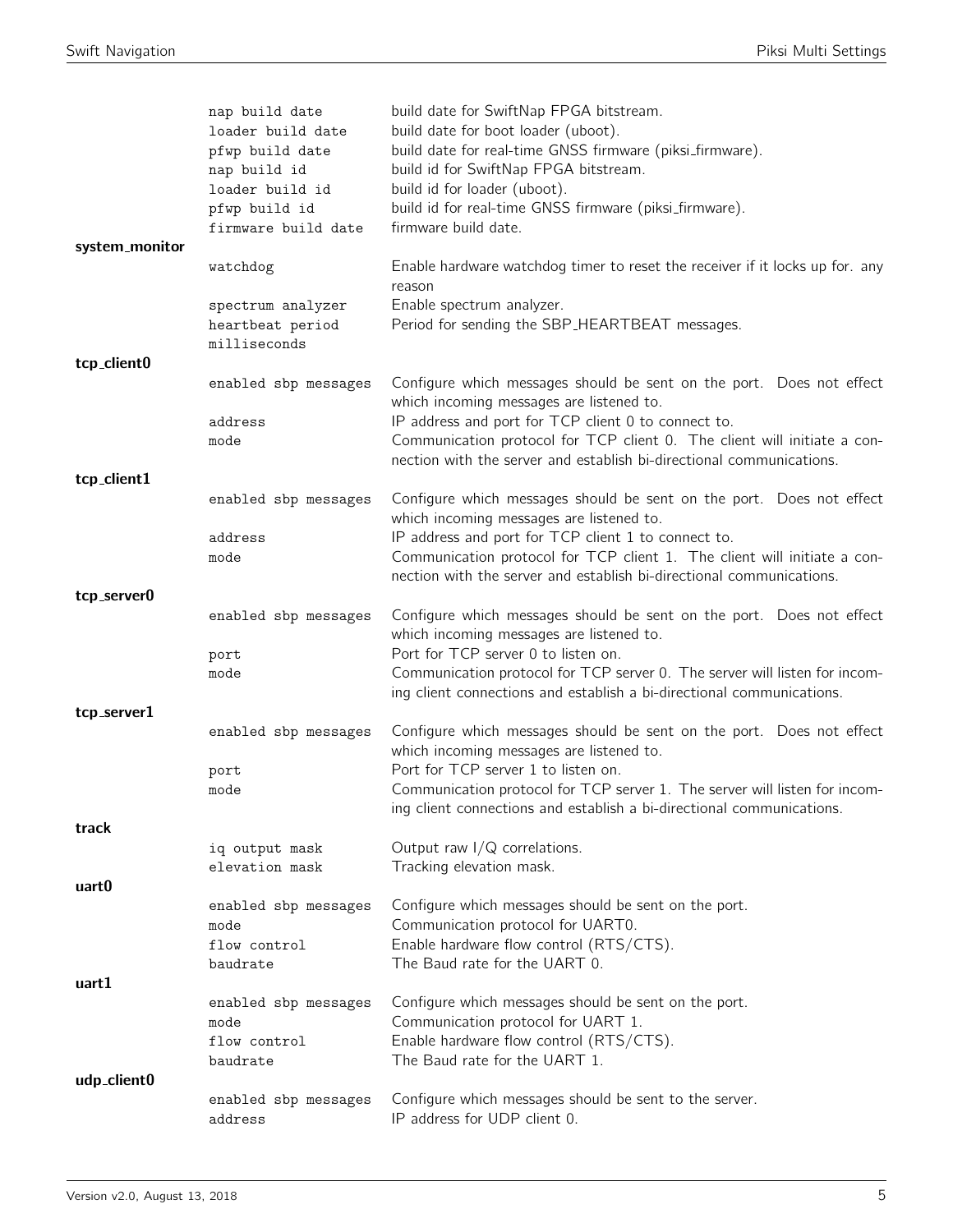| udp_client1 | mode                                    | Communication protocol for UDP client 0. The client will send packets to<br>a server for uni-directional communications.                                                                                                                   |
|-------------|-----------------------------------------|--------------------------------------------------------------------------------------------------------------------------------------------------------------------------------------------------------------------------------------------|
| udp_server0 | enabled sbp messages<br>address<br>mode | Configure which messages should be sent to the server.<br>IP address for UDP client 1.<br>Communication protocol for UDP client 1. The client will send packets to<br>a server for uni-directional communications.                         |
| udp_server1 | enabled sbp messages<br>port<br>mode    | Configure which messages should be sent on the port.<br>Port for UDP server 0 to listen to.<br>Communication protocol for UDP server 0. The server will listen for incom-<br>ing packets from a client for uni-directional communications. |
|             | enabled sbp messages<br>port<br>mode    | Configure which messages should be sent on the port.<br>Port for UDP server 1 to listen to.<br>Communication protocol for UDP server 1. The server will listen for incom-<br>ing packets from a client for uni-directional communications. |
| usb0        | enabled sbp messages<br>mode            | Configure which messages should be sent on the port.<br>Communication protocol for USB0.                                                                                                                                                   |

Table 3.0.1: Summary of message types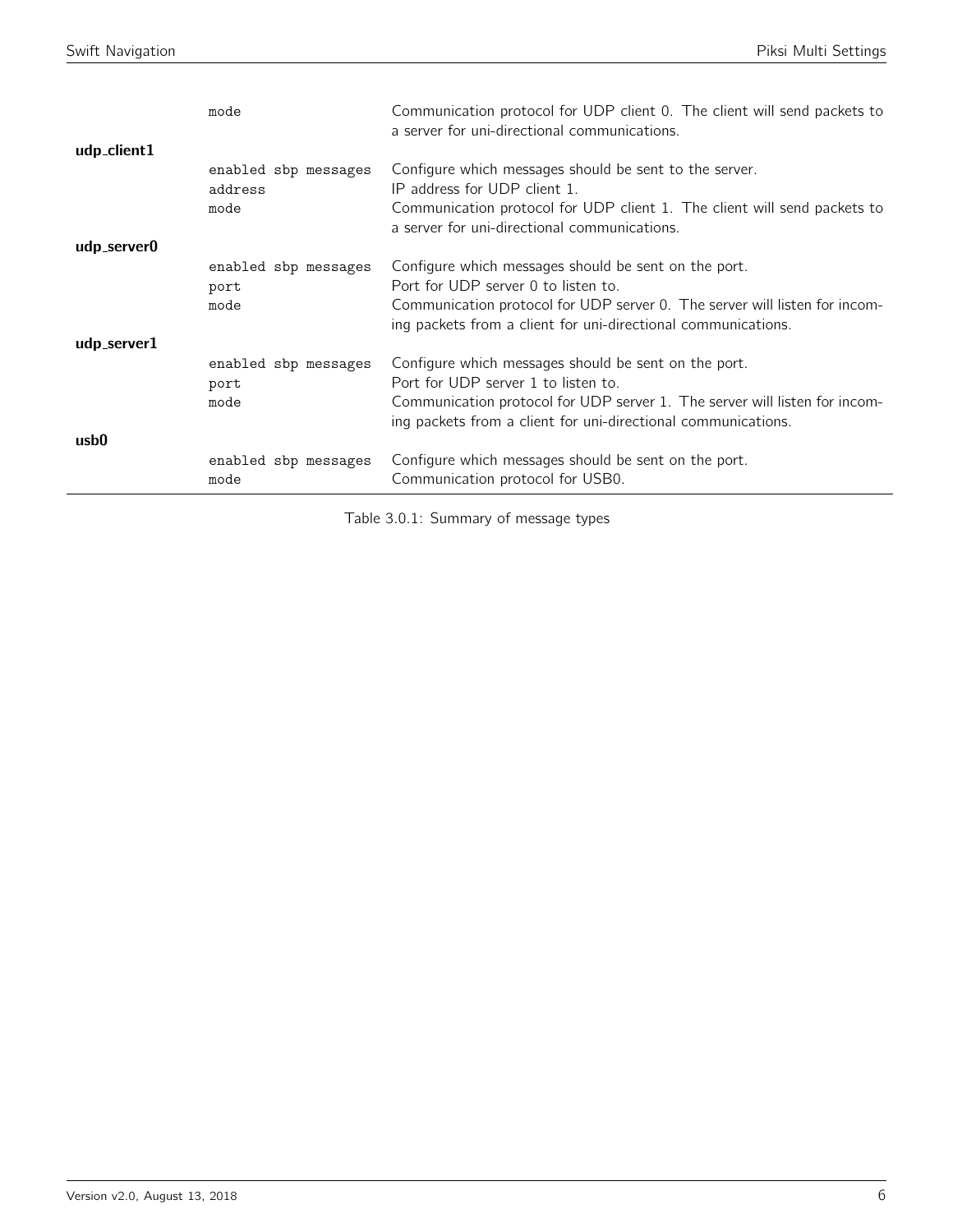# 4 Settings Detail

# <span id="page-6-0"></span>4.1 acquisition

# 4.1.1 bds2 acquisition enabled

<span id="page-6-1"></span>Description: Enable Beidou2 acquisition.

| Label                      | Value                    |
|----------------------------|--------------------------|
| group                      | acquisition              |
| name                       | bds2_acquisition_enabled |
| expert                     | False                    |
| readonly                   | False                    |
| units                      | N/A                      |
| type                       | boolean                  |
| enumerated possible values | True, False              |
|                            |                          |

Table 4.1.1: bds2 acquisition enabled

Notes: If Beidou2 satellites are already being tracked, this setting will not remove them from tracking or exclude them from being used in positioning - the setting must be saved and the receiver must be restarted for this to take effect.

# 4.1.2 glonass acquisition enabled

<span id="page-6-2"></span>**Description:** Enable GLONASS acquisition.

| Label                                                                              | Value                                                                                         |
|------------------------------------------------------------------------------------|-----------------------------------------------------------------------------------------------|
| group<br>name<br>expert<br>readonly<br>units<br>type<br>enumerated possible values | acquisition<br>glonass_acquisition_enabled<br>False<br>False<br>N/A<br>boolean<br>True, False |
|                                                                                    |                                                                                               |

Table 4.1.2: glonass\_acquisition\_enabled

Notes: If GLONASS satellites are already being tracked, this setting will not remove them from tracking or exclude them from being used in positioning - the setting must be saved and the receiver must be restarted for this to take effect.

## 4.1.3 galileo acquisition enabled

Description: Enable Galileo acquisition.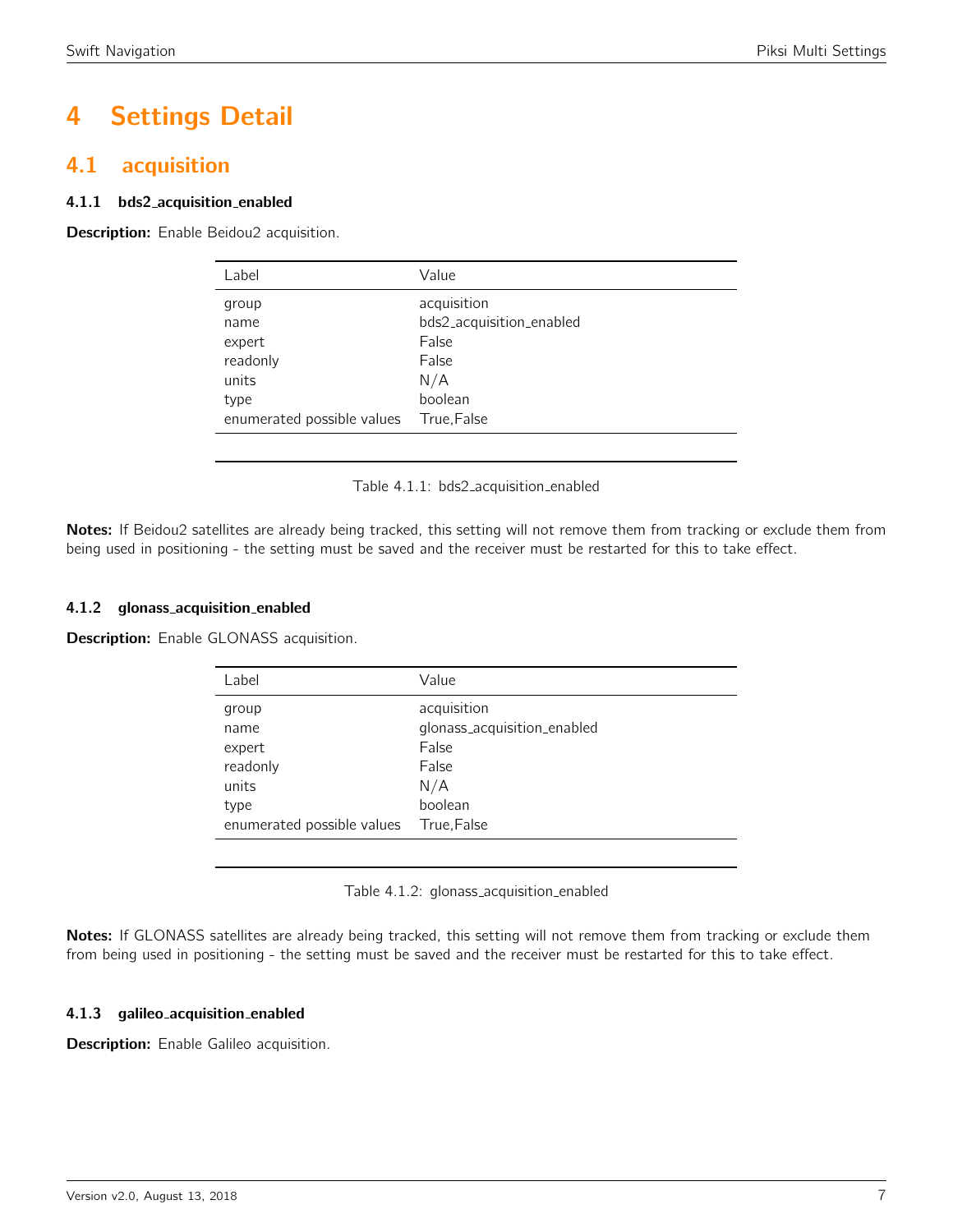<span id="page-7-0"></span>

| Label                               | Value                                                        |
|-------------------------------------|--------------------------------------------------------------|
| group<br>name<br>expert<br>readonly | acquisition<br>galileo_acquisition_enabled<br>False<br>False |
| units                               | N/A                                                          |
| type                                | boolean                                                      |
| enumerated possible values          | True,False                                                   |
|                                     |                                                              |

Table 4.1.3: galileo acquisition enabled

Notes: If Galileo satellites are already being tracked, this setting will not remove them from tracking or exclude them from being used in positioning - the setting must be saved and the receiver must be restarted for this to take effect.

#### 4.1.4 qzss acquisition enabled

<span id="page-7-1"></span>Description: Enable QZSS acquisition.

| Label                                                         | Value                                                                    |
|---------------------------------------------------------------|--------------------------------------------------------------------------|
| group<br>name<br>expert<br>readonly<br>units<br>default value | acquisition<br>qzss_acquisition_enabled<br>True<br>False<br>N/A<br>False |
|                                                               | boolean                                                                  |
|                                                               |                                                                          |
| type<br>enumerated possible values                            | True, False                                                              |
|                                                               |                                                                          |

Table 4.1.4: qzss acquisition enabled

# Notes: None

#### 4.1.5 sbas acquisition enabled

<span id="page-7-2"></span>Description: Enable SBAS acquisition.

| Label                      | Value                    |
|----------------------------|--------------------------|
| group                      | acquisition              |
| name                       | sbas_acquisition_enabled |
| expert                     | False                    |
| readonly                   | False                    |
| units                      | N/A                      |
| type                       | boolean                  |
| enumerated possible values | True, False              |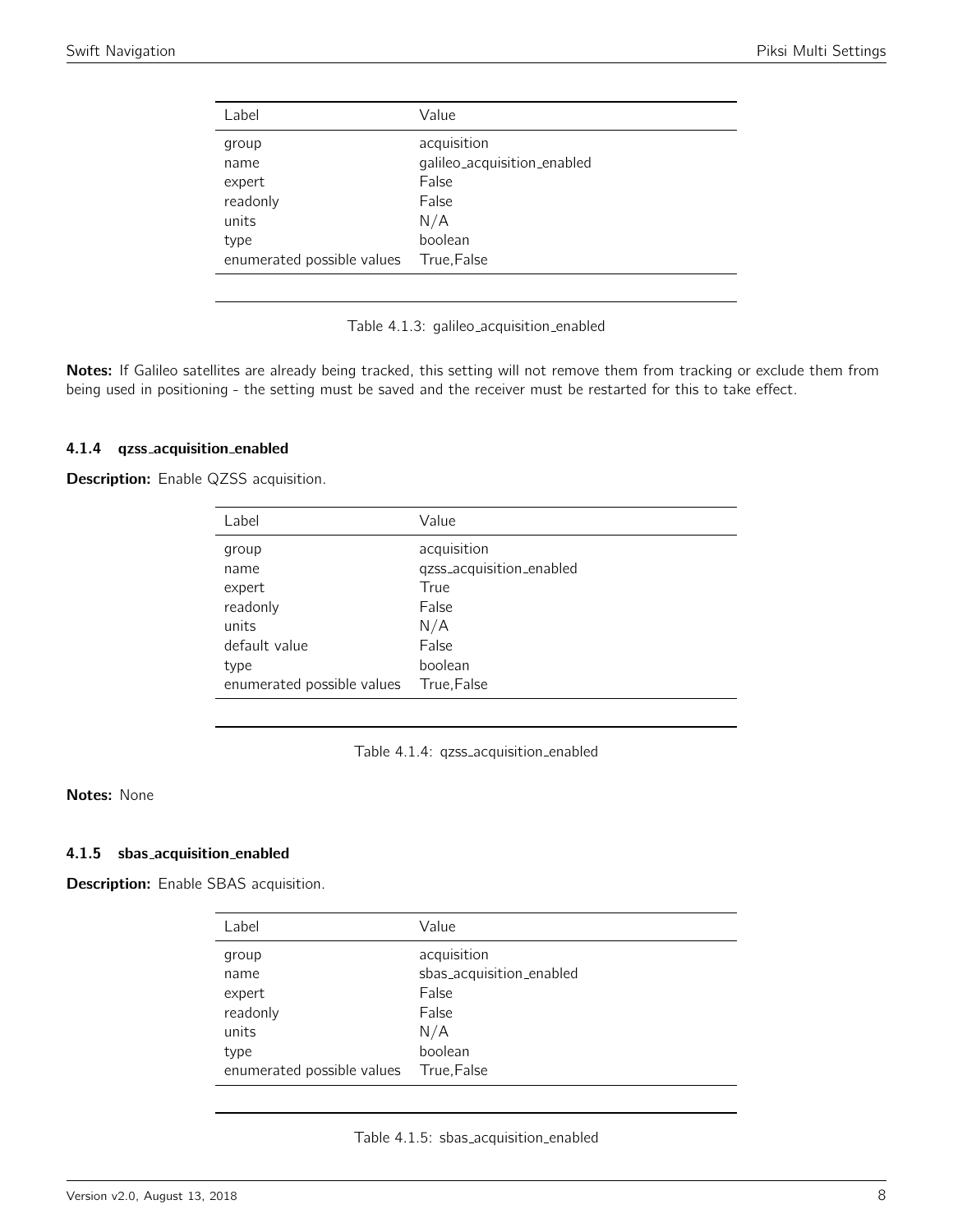Notes: If SBAS satellites are already being tracked, this setting will not remove them from tracking or exclude SBAS corrections from being used in positioning - the setting must be saved and the receiver must be restarted for this to take effect.

# 4.1.6 almanacs enabled

**Description:** Enable the almanac-based acquisition.

| Label                      | Value            |
|----------------------------|------------------|
| group                      | acquisition      |
| name                       | almanacs_enabled |
| expert                     | True             |
| readonly                   | False            |
| units                      | N/A              |
| default value              | False            |
| type                       | boolean          |
| enumerated possible values | True, False      |

Table 4.1.6: almanacs enabled

# Notes: None

# <span id="page-8-0"></span>4.2 cell modem

#### 4.2.1 debug

<span id="page-8-1"></span>Description: Additional debug messages for cell modem. This setting must be saved and the device rebooted for it to take effect.

| Label         | Value      |
|---------------|------------|
| readonly      | False      |
| group         | cell_modem |
| name          | debug      |
| expert        | True       |
| default value | False      |
| type          | boolean    |
|               |            |

Table 4.2.1: debug

#### 4.2.2 device override

Description: Override the device used for cell modem connectivity. If left empty, uses default device discovery to determine the correct device to use.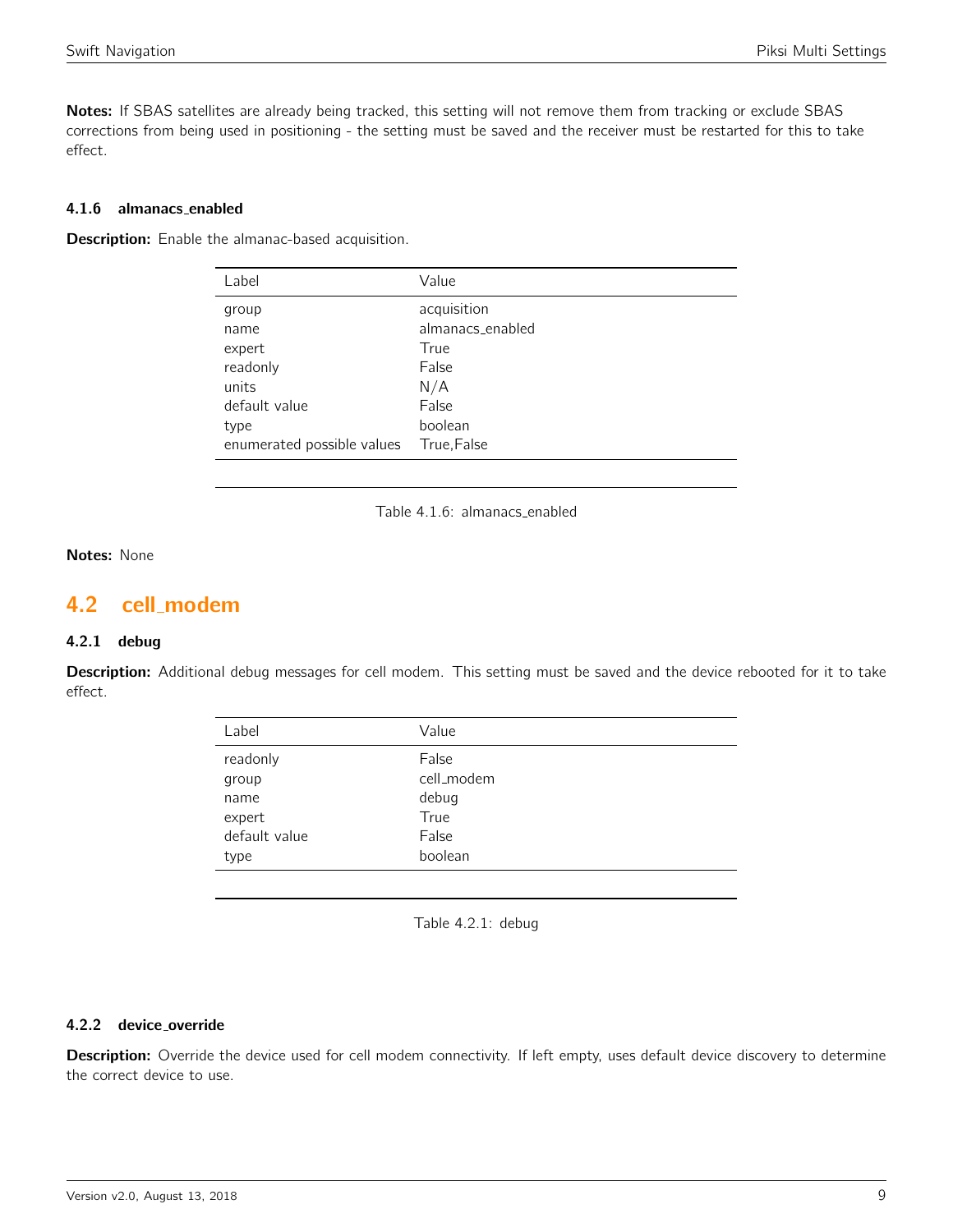<span id="page-9-0"></span>

| Label         | Value           |
|---------------|-----------------|
| readonly      | False           |
| group         | cell_modem      |
| name          | device override |
| expert        | True            |
| default value |                 |
| type          | string          |
|               |                 |

Table 4.2.2: device\_override

# 4.2.3 enable

# <span id="page-9-1"></span>Description: None

| Label         | Value      |
|---------------|------------|
| readonly      | False      |
| group         | cell_modem |
| name          | enable     |
| expert        | True       |
| units         | N/A        |
| default value | False      |
| type          | boolean    |
|               |            |

Table 4.2.3: enable

# 4.2.4 APN

Description: Access point name (provided by cell carrier).

| Label         | Value           |
|---------------|-----------------|
| group         | cell_modem      |
| name          | <b>APN</b>      |
| expert        | True            |
| readonly      | False           |
| units         | N/A             |
| default value | <b>INTERNET</b> |
| type          | string          |

Table 4.2.4: APN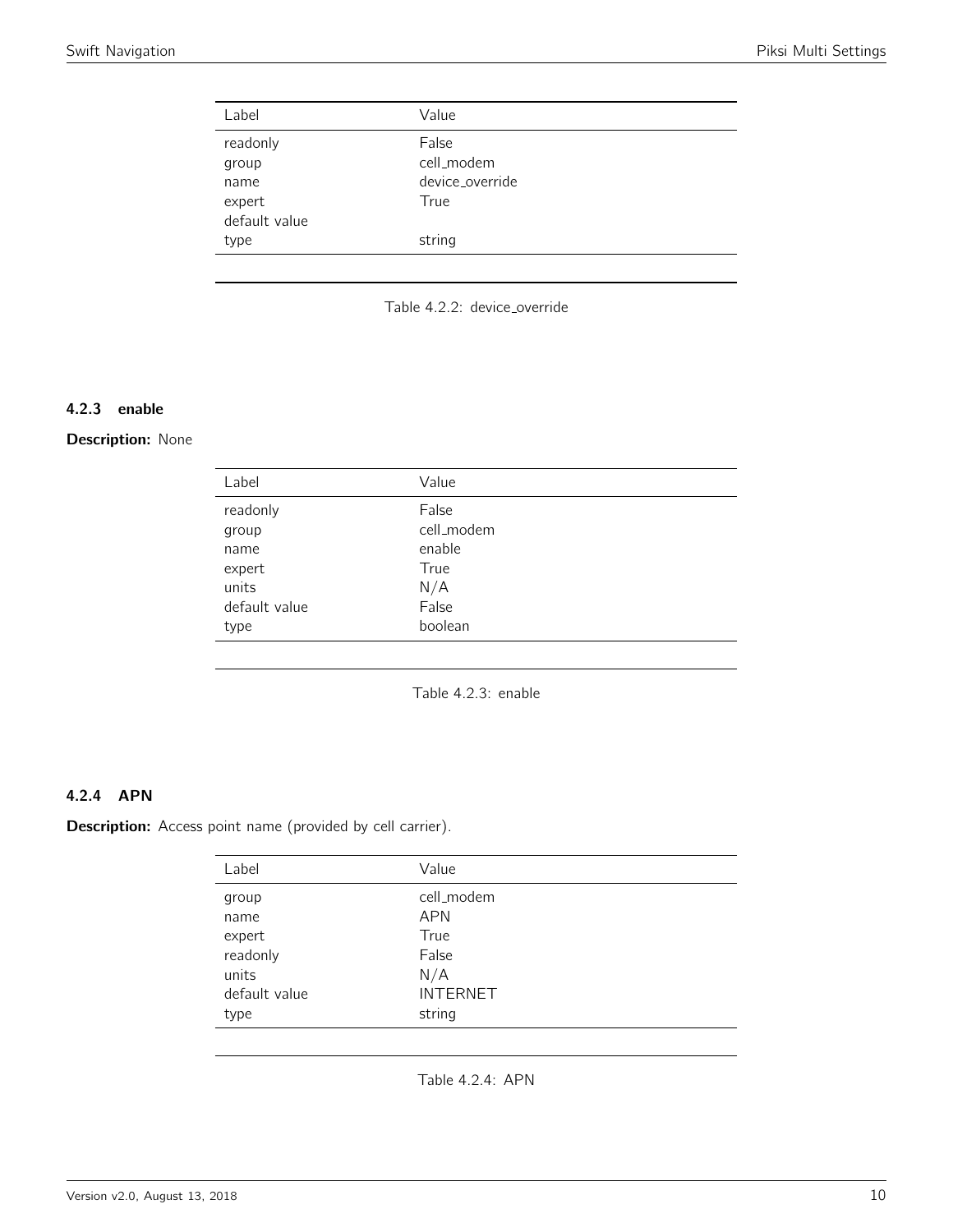# <span id="page-10-0"></span>4.3 ethernet

# 4.3.1 gateway

<span id="page-10-1"></span>Description: The default gateway for the IP config.

| Label         | Value       |
|---------------|-------------|
| group         | ethernet    |
| name          | gateway     |
| expert        | False       |
| readonly      | False       |
| units         | N/A         |
| default value | 192.168.0.1 |
| type          | string      |

Table 4.3.1: gateway

Notes: The configured gateway in XXX.XXX.XXX.XXX format.

# 4.3.2 netmask

<span id="page-10-2"></span>**Description:** The netmask for the IP config.

| Value         |  |
|---------------|--|
| ethernet      |  |
| netmask       |  |
| False         |  |
| False         |  |
| N/A           |  |
| 255.255.255.0 |  |
| string        |  |
|               |  |

Table 4.3.2: netmask

Notes: The configured netmask in XXX.XXX.XXX.XXX format.

## 4.3.3 ip address

**Description:** The static IP address.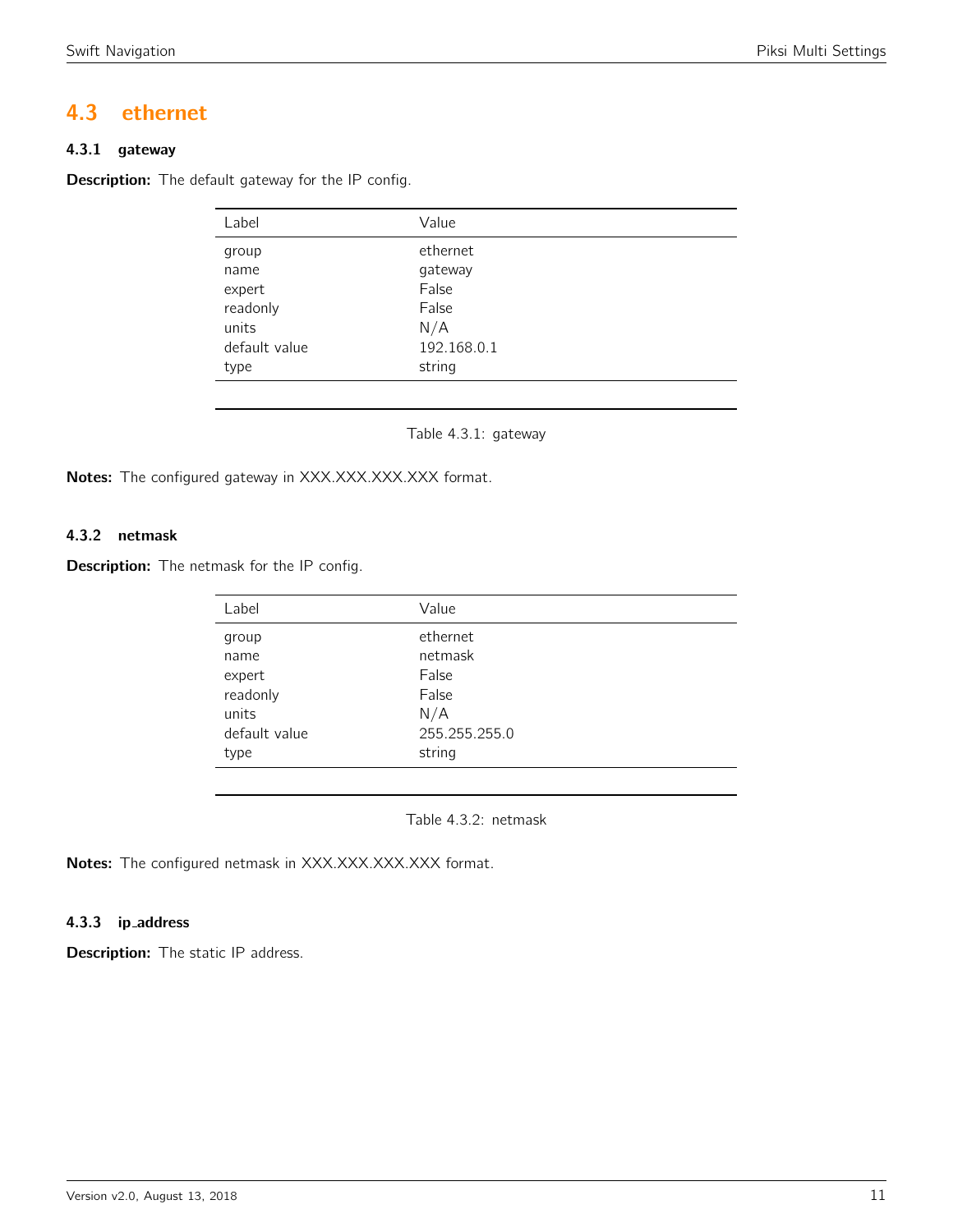<span id="page-11-0"></span>

| Label         | Value         |
|---------------|---------------|
| group         | ethernet      |
| name          | ip_address    |
| expert        | False         |
| readonly      | False         |
| units         | N/A           |
| default value | 192.168.0.222 |
| type          | string        |

Table 4.3.3: ip\_address

Notes: The configured IP address in XXX.XXX.XXX.XXX format.

# 4.3.4 ip config mode

Description: Ethernet configuration mode.

| Label                      | Value          |
|----------------------------|----------------|
| group                      | ethernet       |
| name                       | ip_config_mode |
| expert                     | False          |
| readonly                   | False          |
| units                      | N/A            |
| default value              | <b>Static</b>  |
| type                       | enum           |
| enumerated possible values | Static, DHCP   |

Table 4.3.4: ip\_config\_mode

Notes: If DHCP is chosen the IP address will be assigned automatically. The DHCP assigned IP address cannot be viewed under the Settings tab, instead use the Advanced Tab and click on 'Refresh Network Status'.

# <span id="page-11-1"></span>4.4 ext event a

# 4.4.1 sensitivity

**Description:** Minimum time between events  $(0 = \text{disabled})$ .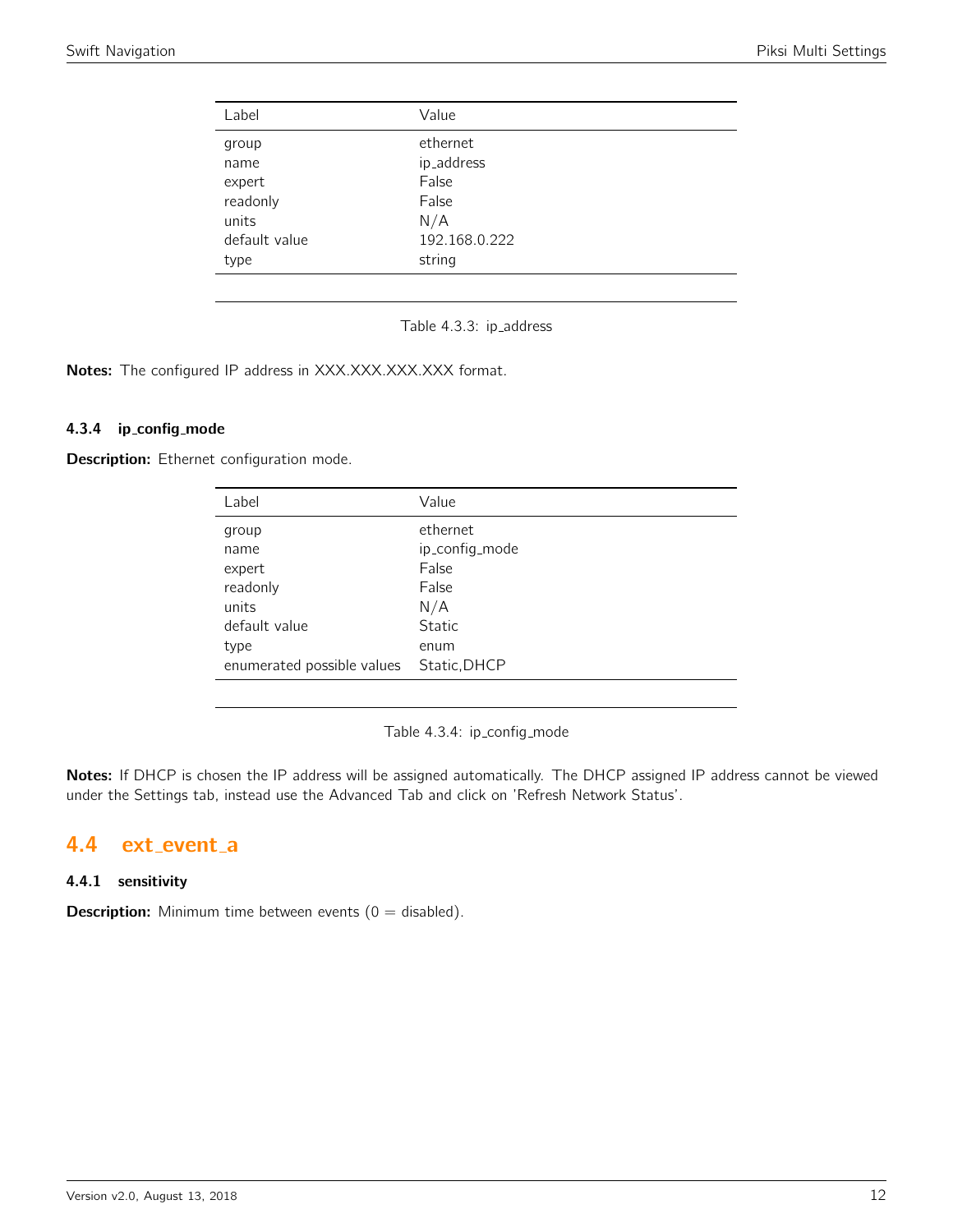<span id="page-12-0"></span>

| Label                      | Value             |
|----------------------------|-------------------|
| group                      | ext event a       |
| name                       | sensitivity       |
| expert                     | False             |
| readonly                   | False             |
| units                      | us (microseconds) |
| default value              | $\Omega$          |
| type                       | integer           |
| enumerated possible values | None              |

Table 4.4.1: sensitivity

Notes: Any event that is triggered within the sensitivity window after the previous event will be ignored and no MSG EXT EVENT will be generated.

# 4.4.2 edge\_trigger

**Description:** Select edges to trigger timestamped event capture.

| Label                      | Value                       |
|----------------------------|-----------------------------|
| group                      | ext event a                 |
| name                       | edge_trigger                |
| expert                     | False                       |
| readonly                   | False                       |
| units                      | N/A                         |
| default value              | None                        |
| type                       | enum                        |
| enumerated possible values | None, Rising, Falling, Both |

Table 4.4.2: edge\_trigger

Notes: You can use this to record the exact time that some external event in your system occurred, e.g. camera shutter time. Upon detecting the event, receiver will generate a MSG EXT EVENT message reporting the event, including a timestamp accurate to better than a microsecond.

# <span id="page-12-1"></span>4.5 ext event b

# 4.5.1 sensitivity

**Description:** Duro only. Minimum time between events  $(0 = \text{disabled})$ .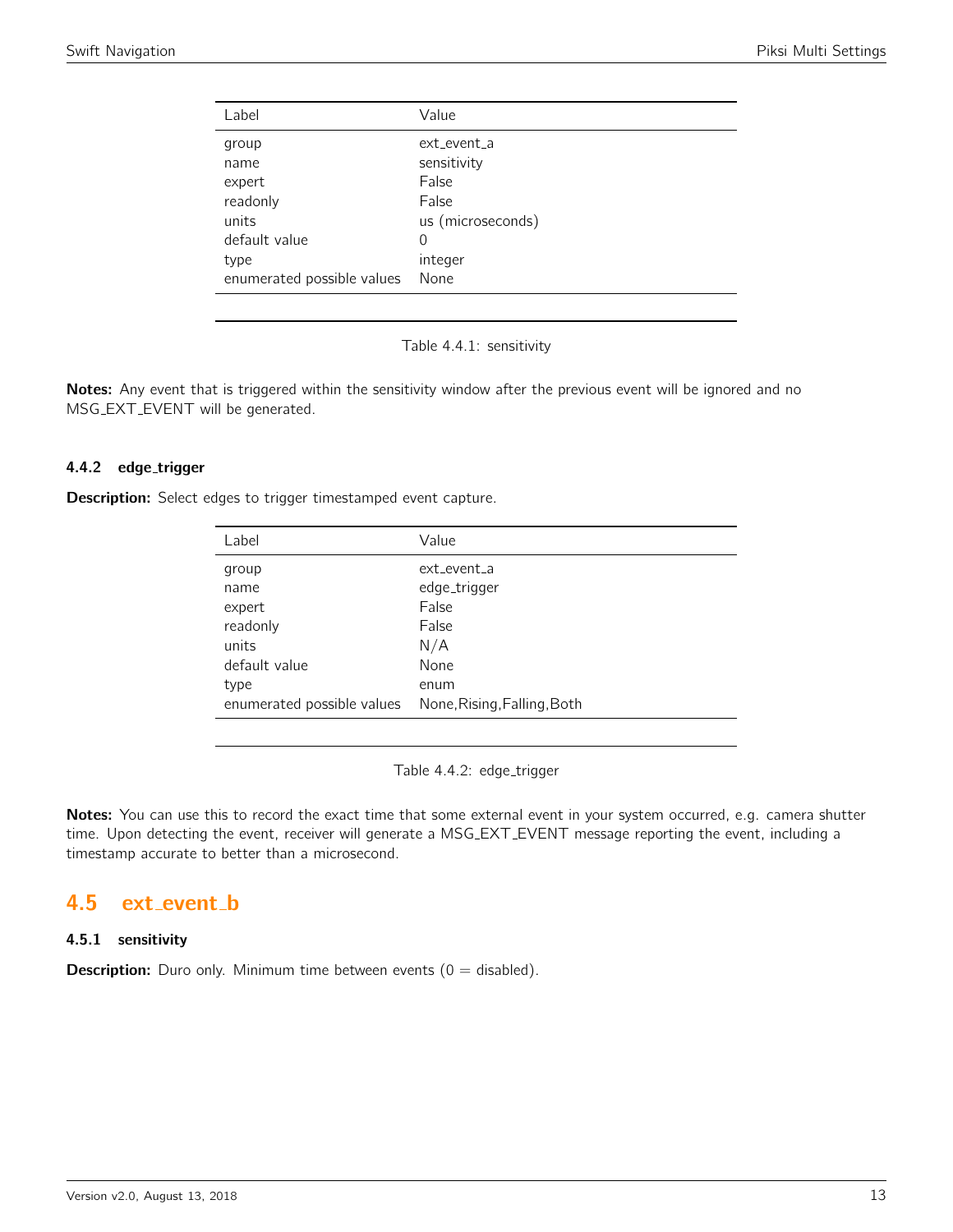<span id="page-13-0"></span>

| Label                      | Value             |
|----------------------------|-------------------|
| group                      | ext_event_b       |
| name                       | sensitivity       |
| expert                     | True              |
| readonly                   | False             |
| units                      | us (microseconds) |
| default value              | 0                 |
| type                       | integer           |
| enumerated possible values | None              |

Table 4.5.1: sensitivity

Notes: Any event that is triggered within the sensitivity window after the previous event will be ignored and no MSG EXT EVENT will be generated.

#### 4.5.2 edge trigger

**Description:** Duro only. Select edges to trigger timestamped event capture.

| Label                      | Value                       |
|----------------------------|-----------------------------|
| group                      | ext event b                 |
| name                       | edge_trigger                |
| expert                     | True                        |
| readonly                   | False                       |
| units                      | N/A                         |
| default value              | None                        |
| type                       | enum                        |
| enumerated possible values | None, Rising, Falling, Both |

Table 4.5.2: edge\_trigger

Notes: You can use this to record the exact time that some external event in your system occurred, e.g. camera shutter time. Upon detecting the event, receiver will generate a MSG EXT EVENT message reporting the event, including a timestamp accurate to better than a microsecond.

# <span id="page-13-1"></span>4.6 ext\_event\_c

#### 4.6.1 sensitivity

**Description:** Duro only. Minimum time between events  $(0 = \text{disabled})$ .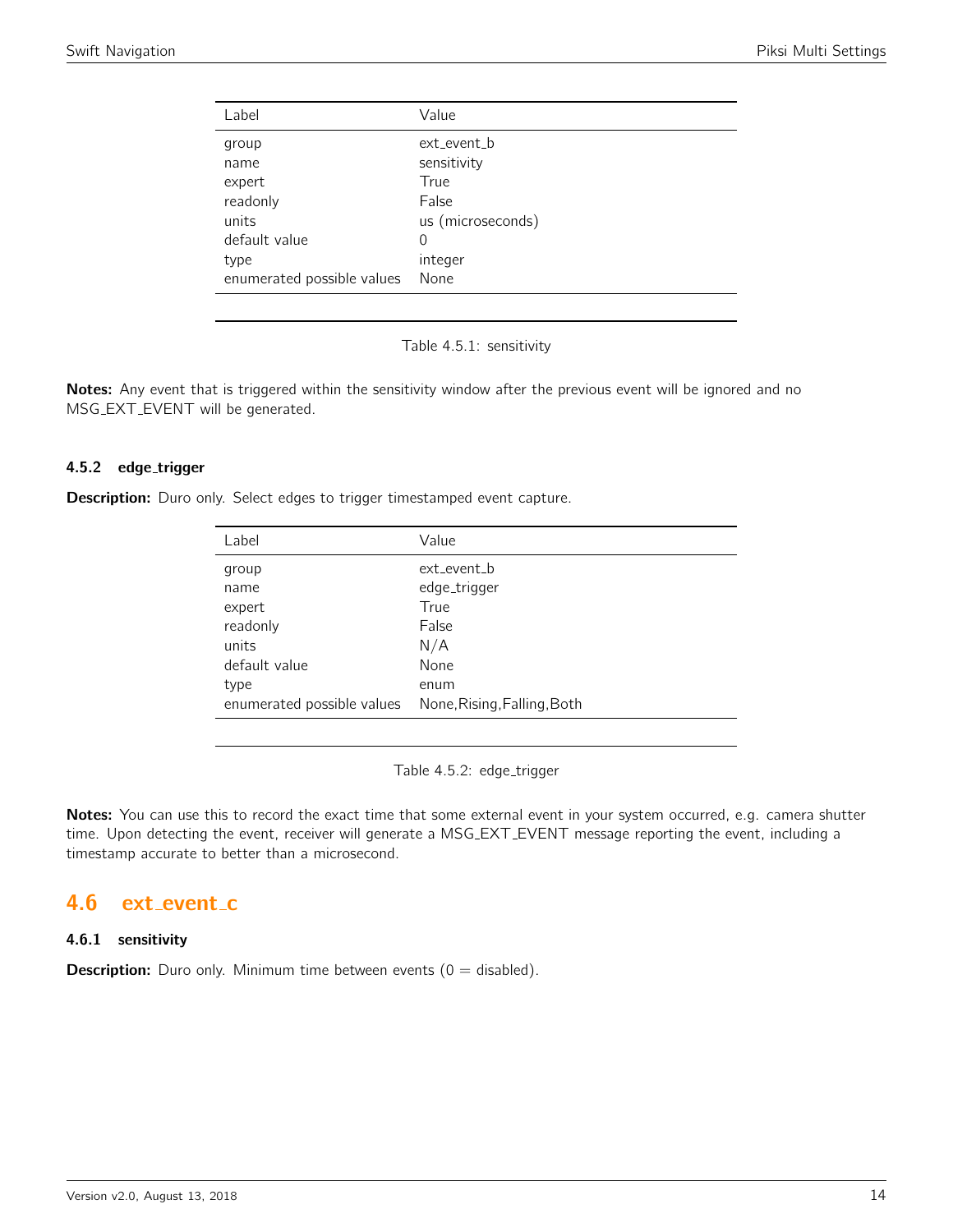<span id="page-14-0"></span>

| Label                      | Value             |
|----------------------------|-------------------|
| group                      | ext event c       |
| name                       | sensitivity       |
| expert                     | True              |
| readonly                   | False             |
| units                      | us (microseconds) |
| default value              | $\Omega$          |
| type                       | integer           |
| enumerated possible values | None              |

Table 4.6.1: sensitivity

Notes: Any event that is triggered within the sensitivity window after the previous event will be ignored and no MSG EXT EVENT will be generated.

# 4.6.2 edge\_trigger

**Description:** Duro only. Select edges to trigger timestamped event capture.

| Label                      | Value                       |
|----------------------------|-----------------------------|
| group                      | ext event c                 |
| name                       | edge_trigger                |
| expert                     | True                        |
| readonly                   | False                       |
| units                      | N/A                         |
| default value              | None                        |
| type                       | enum                        |
| enumerated possible values | None, Rising, Falling, Both |

Table 4.6.2: edge\_trigger

Notes: You can use this to record the exact time that some external event in your system occurred, e.g. camera shutter time. Upon detecting the event, receiver will generate a MSG EXT EVENT message reporting the event, including a timestamp accurate to better than a microsecond.

# <span id="page-14-1"></span>4.7 frontend

# 4.7.1 antenna bias

Description: Enable/Disable 4.85V antenna bias.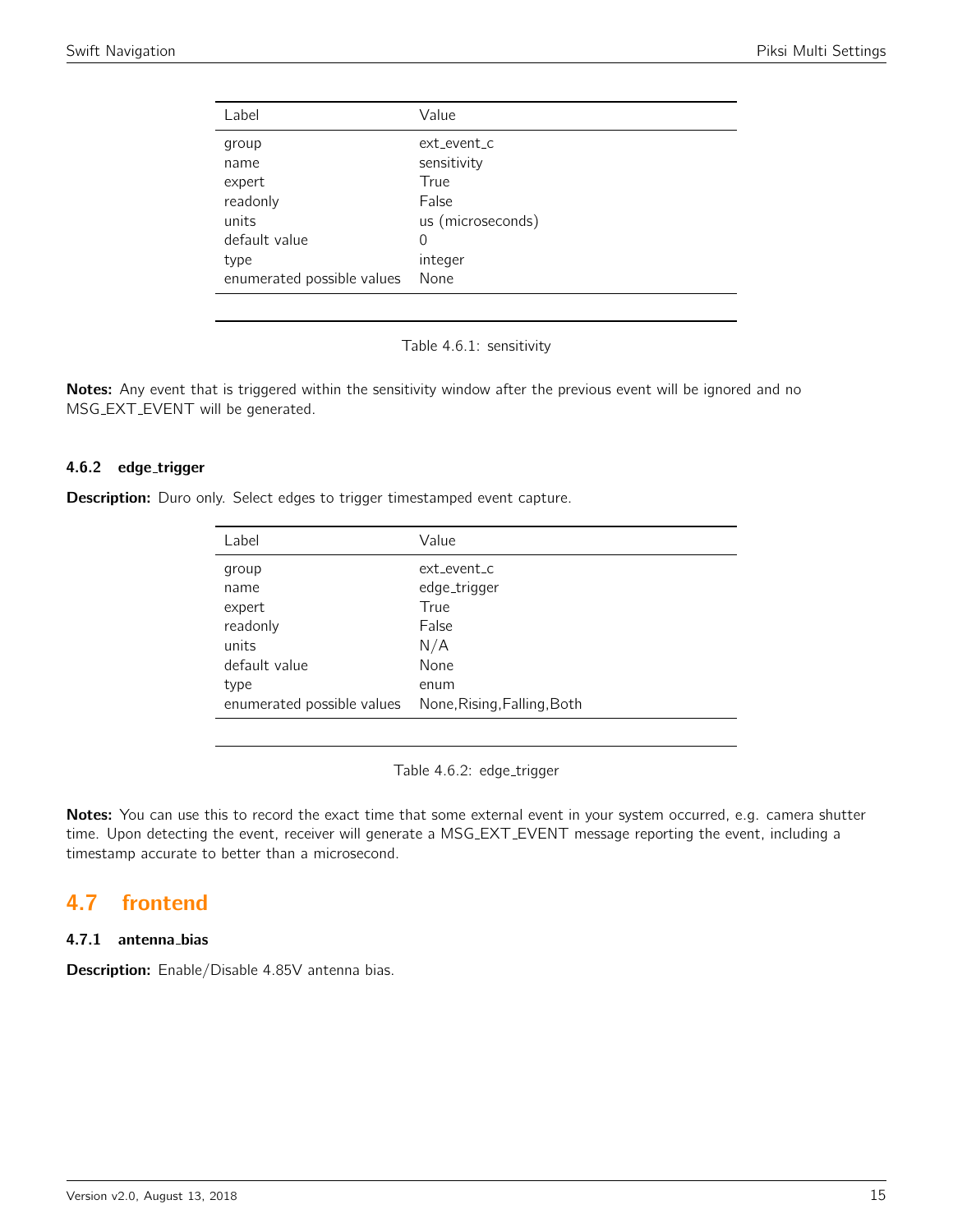<span id="page-15-0"></span>

| Label    | Value        |  |
|----------|--------------|--|
| group    | frontend     |  |
| name     | antenna_bias |  |
| expert   | False        |  |
| readonly | False        |  |
| units    | N/A          |  |
| type     | bool         |  |
|          |              |  |

#### Table 4.7.1: antenna\_bias

Notes: Most active antennas require an antenna bias in order to power the amplifier in the antenna.

#### 4.7.2 use\_ext\_clk

<span id="page-15-1"></span>Description: Enable/Disable External Clock Input.

| Label         | Value       |
|---------------|-------------|
| group         | frontend    |
| name          | use_ext_clk |
| expert        | False       |
| readonly      | False       |
| units         | N/A         |
| default value | False       |
| type          | bool        |
|               |             |

Table 4.7.2: use\_ext\_clk

Notes: This setting toggles the hardware switch for Piksi Multi 10Mhz clock source. When true, Piksi Multi will be configured to use an external clock source rather than its onboard oscillator. It is only available on Piksi Multi hardware versions greater than or equal to 5.1 (00108-05 rev 1). The external clock input signal can be provided on the Piksi Multi evaluation board through a labeled SMA connector. It is not exposed on Duro.

#### 4.7.3 antenna selection

Description: Determines which antenna to use.

| Label                                          | Value             |
|------------------------------------------------|-------------------|
| group                                          | frontend          |
| name                                           | antenna_selection |
| expert                                         | False             |
| readonly                                       | False             |
| units                                          | N/A               |
| default value                                  | Primary           |
| type                                           | enum              |
| enumerated possible values  Primary, Secondary |                   |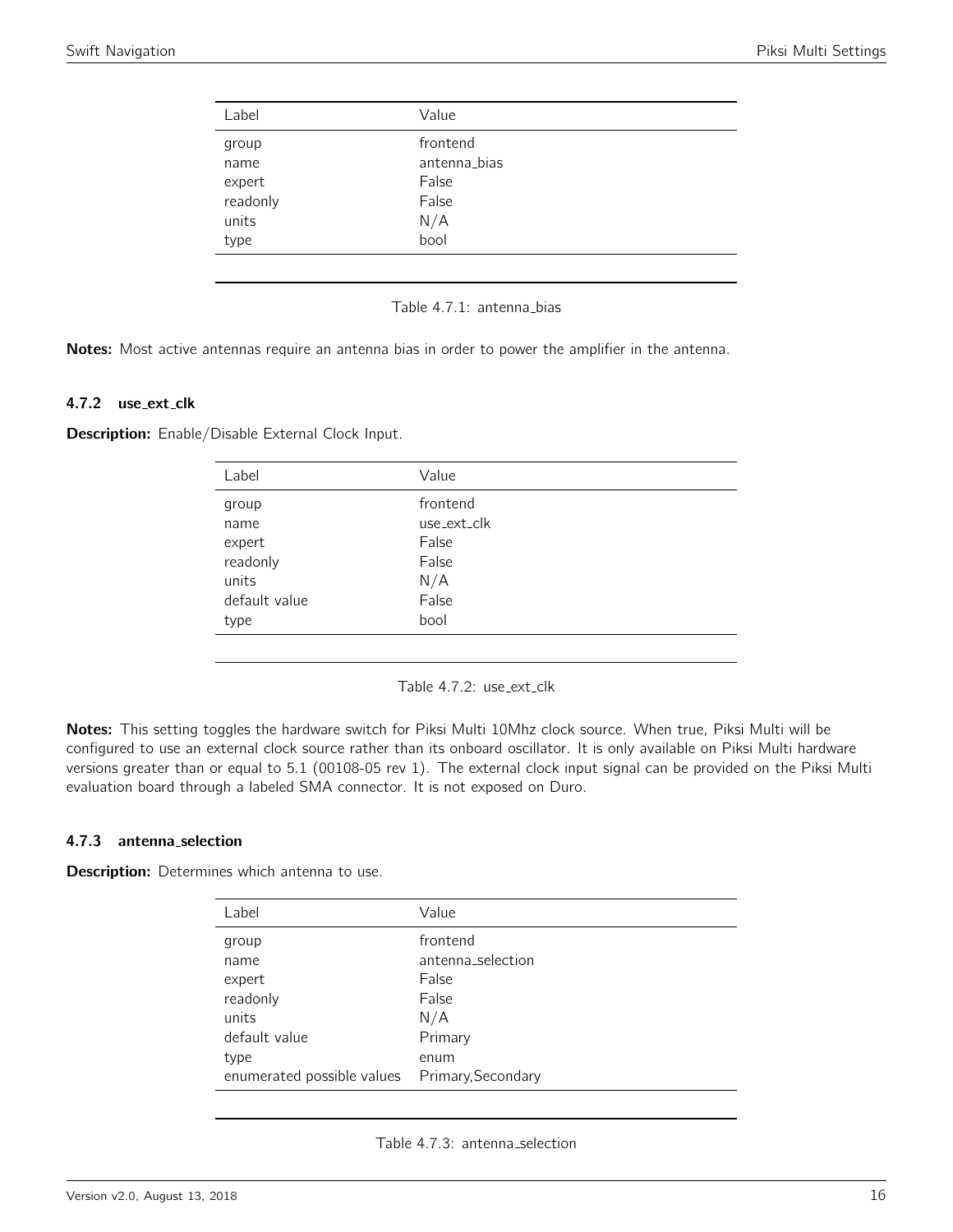Notes: This setting selects the antenna input that should be used by the receiver. Piksi Multi boards and Duro units ship with only a "Primary" antenna connector, so this should always be set to "Primary."

# <span id="page-16-0"></span>4.8 imu

## 4.8.1 imu\_raw\_output

<span id="page-16-1"></span>Description: Enable/Disable IMU raw data output from onboard Bosch BMI160 IMU.

| Label         | Value          |
|---------------|----------------|
| group         | imu            |
| name          | imu_raw_output |
| expert        | False          |
| readonly      | False          |
| default value | False          |
| type          | boolean        |
|               |                |

Table 4.8.1: imu\_raw\_output

Notes: The IMU raw data can be seen in the Advanced Tab of the Swift Console

## 4.8.2 mag\_raw\_output

<span id="page-16-2"></span>Description: Enable/Disable raw data output from onboard Bosch BMM150 Magnetometer.

| Label         | Value          |
|---------------|----------------|
| group         | ımu            |
| name          | mag_raw_output |
| expert        | False          |
| readonly      | False          |
| default value | False          |
| type          | boolean        |
|               |                |

Table 4.8.2: mag\_raw\_output

Notes: The magnetometer raw data can be seen in the Advanced Tab of the Swift Console. imu.imu\_raw\_output must also be set to True for the magnetometer output to be enabled.

## 4.8.3 mag\_rate

**Description:** The data rate (in Hz) for magnetometer raw output.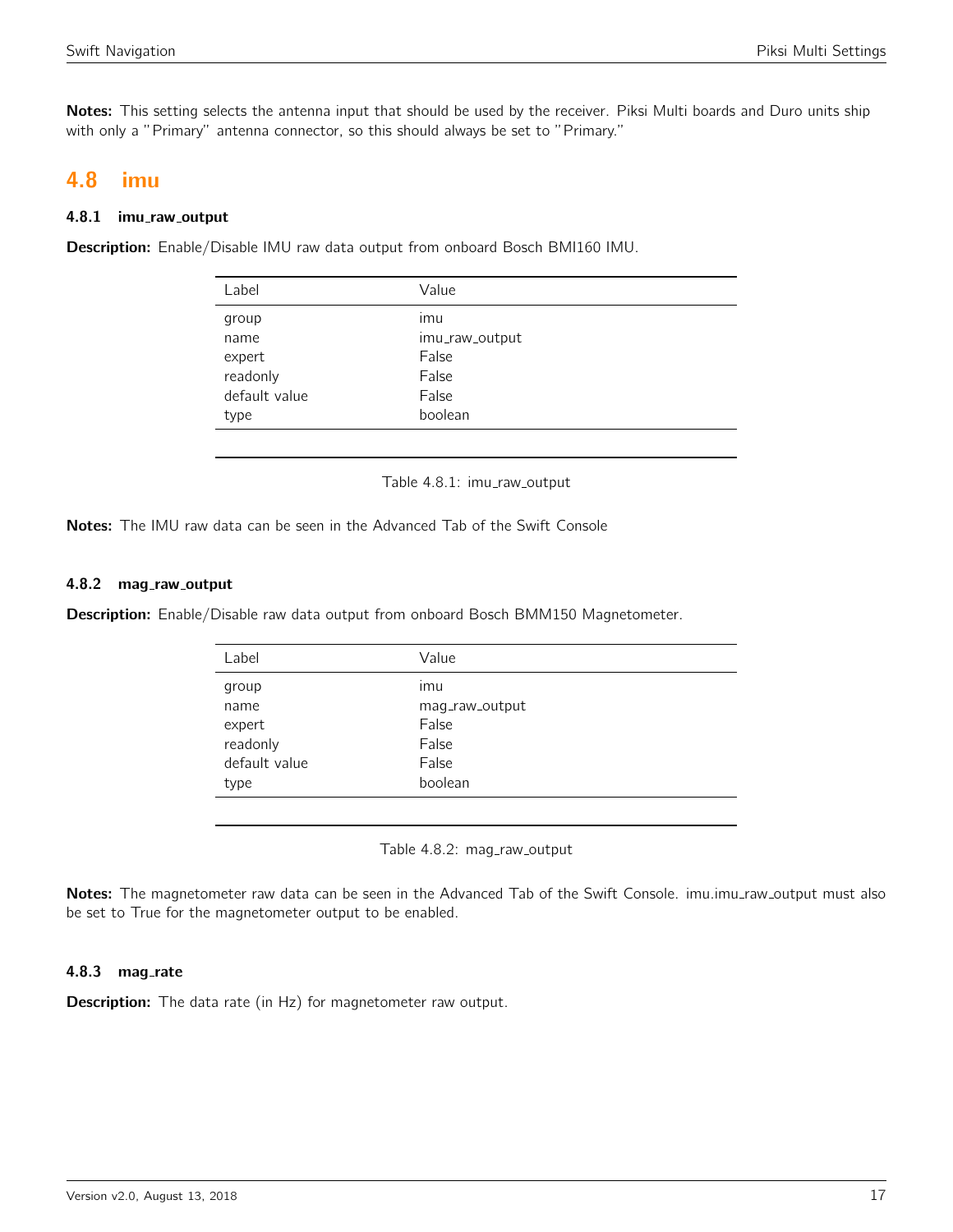<span id="page-17-0"></span>

| Label                      | Value          |
|----------------------------|----------------|
| group                      | imu            |
| name                       | mag_rate       |
| expert                     | False          |
| readonly                   | False          |
| units                      | Hz             |
| default value              | 12.5           |
| type                       | enum           |
| enumerated possible values | 6.25, 12.5, 25 |

Table 4.8.3: mag\_rate

#### 4.8.4 acc range

<span id="page-17-1"></span>Description: The approximate range of accelerations that can be measured.

| Label                                  | Value     |
|----------------------------------------|-----------|
| group                                  | imu       |
| name                                   | acc_range |
| expert                                 | False     |
| readonly                               | False     |
| units                                  | g         |
| default value                          | 8         |
| type                                   | enum      |
| enumerated possible values 2, 4, 8, 16 |           |

Table 4.8.4: acc\_range

Notes: When 2 g is chosen, it means the accelerometer is scaled to measure about  $+/- 2$  g of acceleration. Refer to the IMU datasheet for detailed information.

## 4.8.5 gyro\_range

Description: The approximate range of angular rate that can be measured.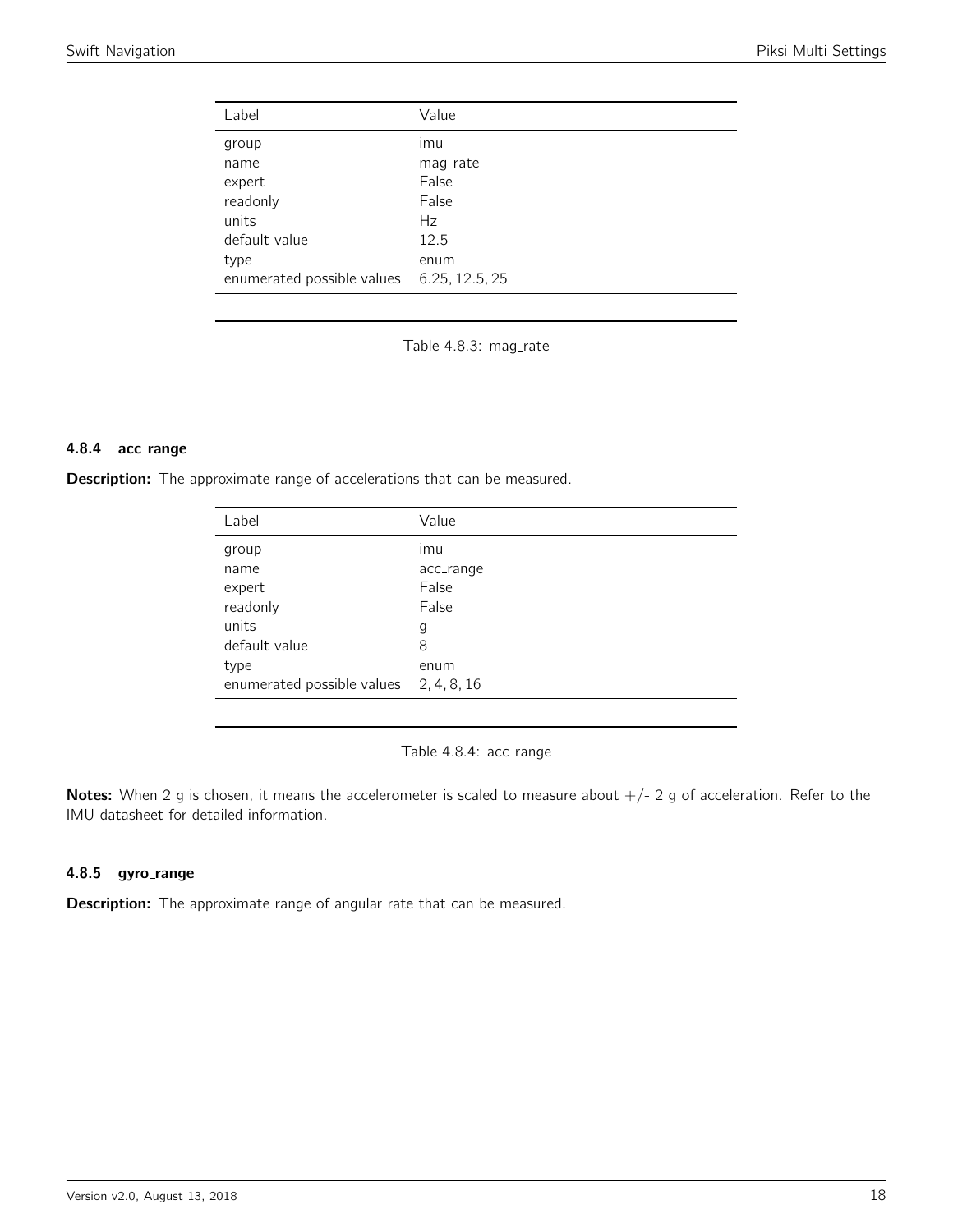<span id="page-18-0"></span>

| Label                      | Value                     |
|----------------------------|---------------------------|
| group                      | ımu                       |
| name                       | gyro_range                |
| expert                     | False                     |
| readonly                   | False                     |
| units                      | deg/s                     |
| default value              | 1000                      |
| type                       | enum                      |
| enumerated possible values | 125, 250, 500, 1000, 2000 |
|                            |                           |

Table 4.8.5: gyro\_range

Notes: When 125 is chosen, it means the gyro is scaled to measure about  $+/-$  125 deg/s of angular rate. Refer to the IMU datasheet for detailed information.

#### 4.8.6 imu rate

Description: The data rate (in Hz) for IMU raw output.

| Label                                       | Value    |
|---------------------------------------------|----------|
| group                                       | imu      |
| name                                        | imu_rate |
| expert                                      | False    |
| readonly                                    | False    |
| units                                       | Hz       |
| default value                               | 50       |
| type                                        | enum     |
| enumerated possible values 25, 50, 100, 200 |          |
|                                             |          |

Table 4.8.6: imu\_rate

Notes: It is recommended to use Ethernet or USB for IMU data output for data rates over 25 Hz.

# <span id="page-18-1"></span>4.9 ndb

# 4.9.1 erase l2c capb

<span id="page-18-2"></span>Description: Erase stored L2C capability mask during boot.

| Label         | Value          |
|---------------|----------------|
| readonly      | False          |
| group         | ndb            |
| name          | erase_l2c_capb |
| expert        | True           |
| default value | False          |
| type          | boolean        |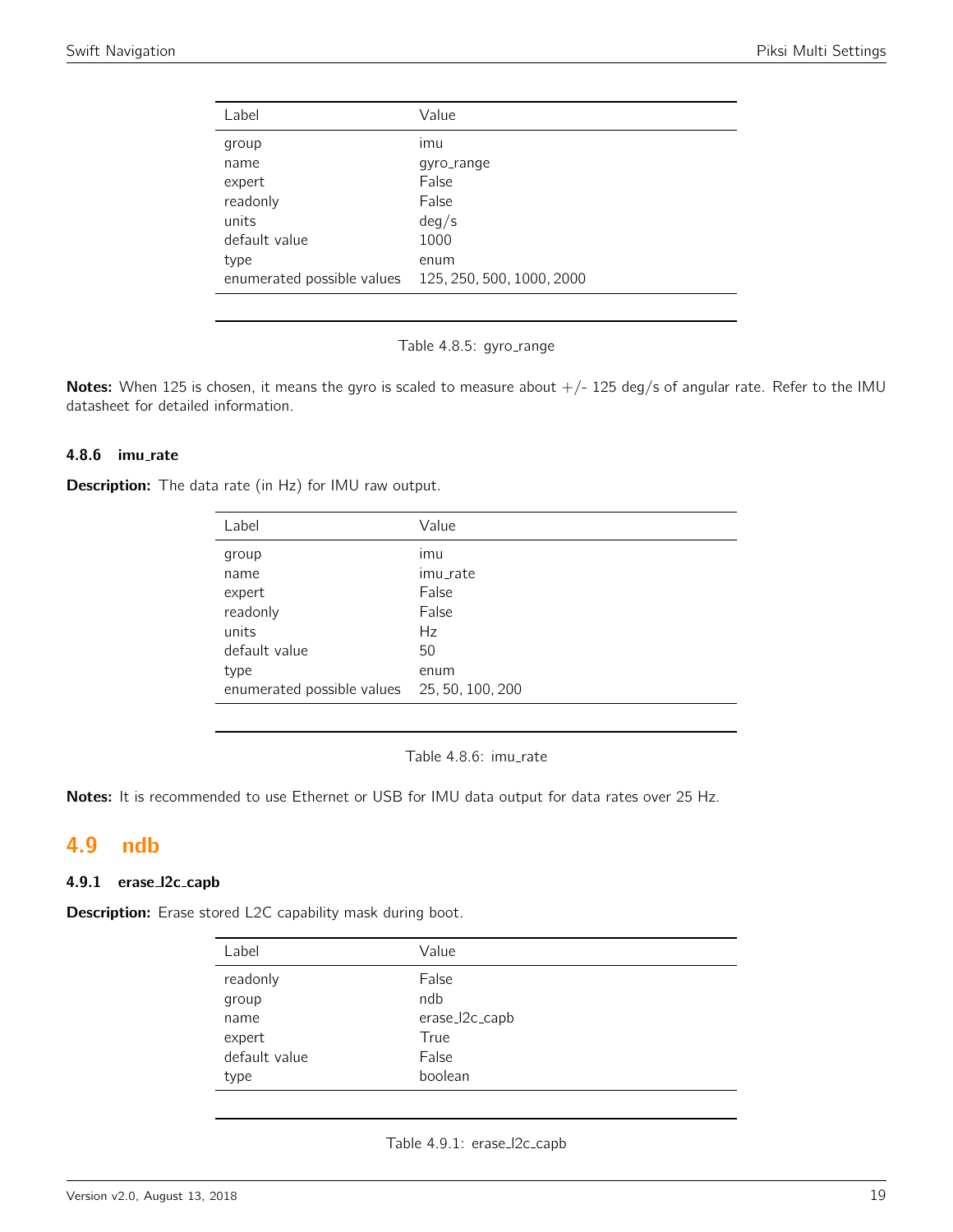#### 4.9.2 erase utc params

<span id="page-19-0"></span>Description: Erase stored UTC offset parameters during boot.

| Value            |
|------------------|
| False            |
| ndb              |
| erase_utc_params |
| True             |
| False            |
| boolean          |
|                  |

Table 4.9.2: erase\_utc\_params

# 4.9.3 erase almanac wn

<span id="page-19-1"></span>Description: Erase stored almanac week numbers during boot.

| Label         | Value            |
|---------------|------------------|
| readonly      | False            |
| group         | ndb              |
| name          | erase_almanac_wn |
| expert        | True             |
| default value | False            |
| type          | boolean          |
|               |                  |

Table 4.9.3: erase\_almanac\_wn

#### 4.9.4 erase almanac

<span id="page-19-2"></span>Description: Erase stored almanacs during boot.

| Label         | Value         |
|---------------|---------------|
| readonly      | False         |
| group         | ndb           |
| name          | erase_almanac |
| expert        | True          |
| default value | False         |
| type          | boolean       |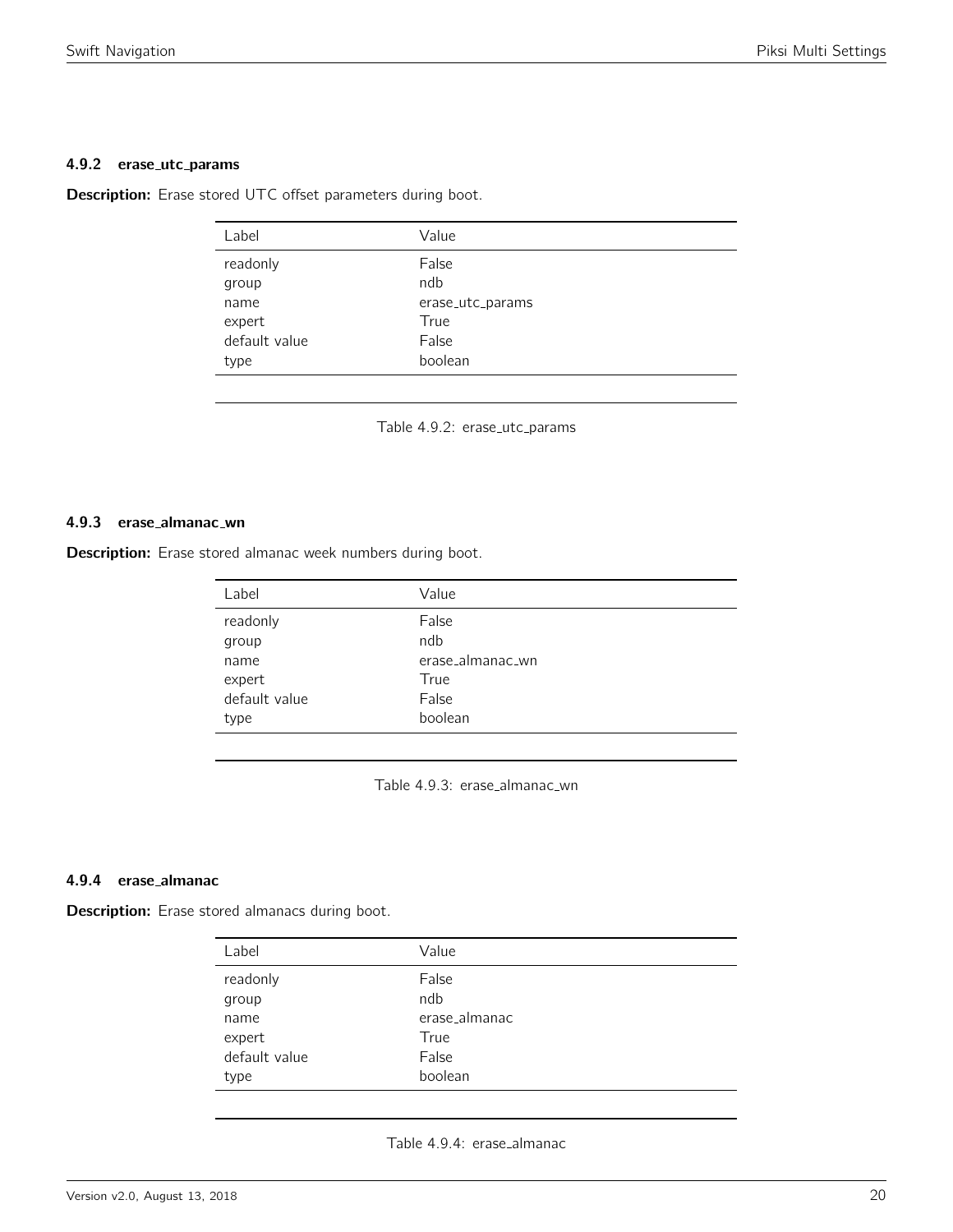# 4.9.5 erase ephemeris

<span id="page-20-0"></span>Description: Erase stored ephmerides during boot.

| Label    | Value           |
|----------|-----------------|
| readonly | False           |
| group    | ndb             |
| name     | erase_ephemeris |
| expert   | True            |
| type     | boolean         |

Table 4.9.5: erase ephemeris

# 4.9.6 erase iono

<span id="page-20-1"></span>Description: Erase stored ionospheric parameters during boot.

| Label         | Value      |
|---------------|------------|
| readonly      | False      |
| group         | ndb        |
| name          | erase_iono |
| expert        | True       |
| default value | False      |
| type          | boolean    |

Table 4.9.6: erase iono

# 4.9.7 erase lgf

<span id="page-20-2"></span>Description: Erase stored last fix information during boot.

| readonly<br>False<br>ndb<br>group<br>erase_lgf<br>name<br>True<br>expert<br>boolean<br>type | Label | Value |  |
|---------------------------------------------------------------------------------------------|-------|-------|--|
|                                                                                             |       |       |  |
|                                                                                             |       |       |  |
|                                                                                             |       |       |  |
|                                                                                             |       |       |  |

Table 4.9.7: erase\_lgf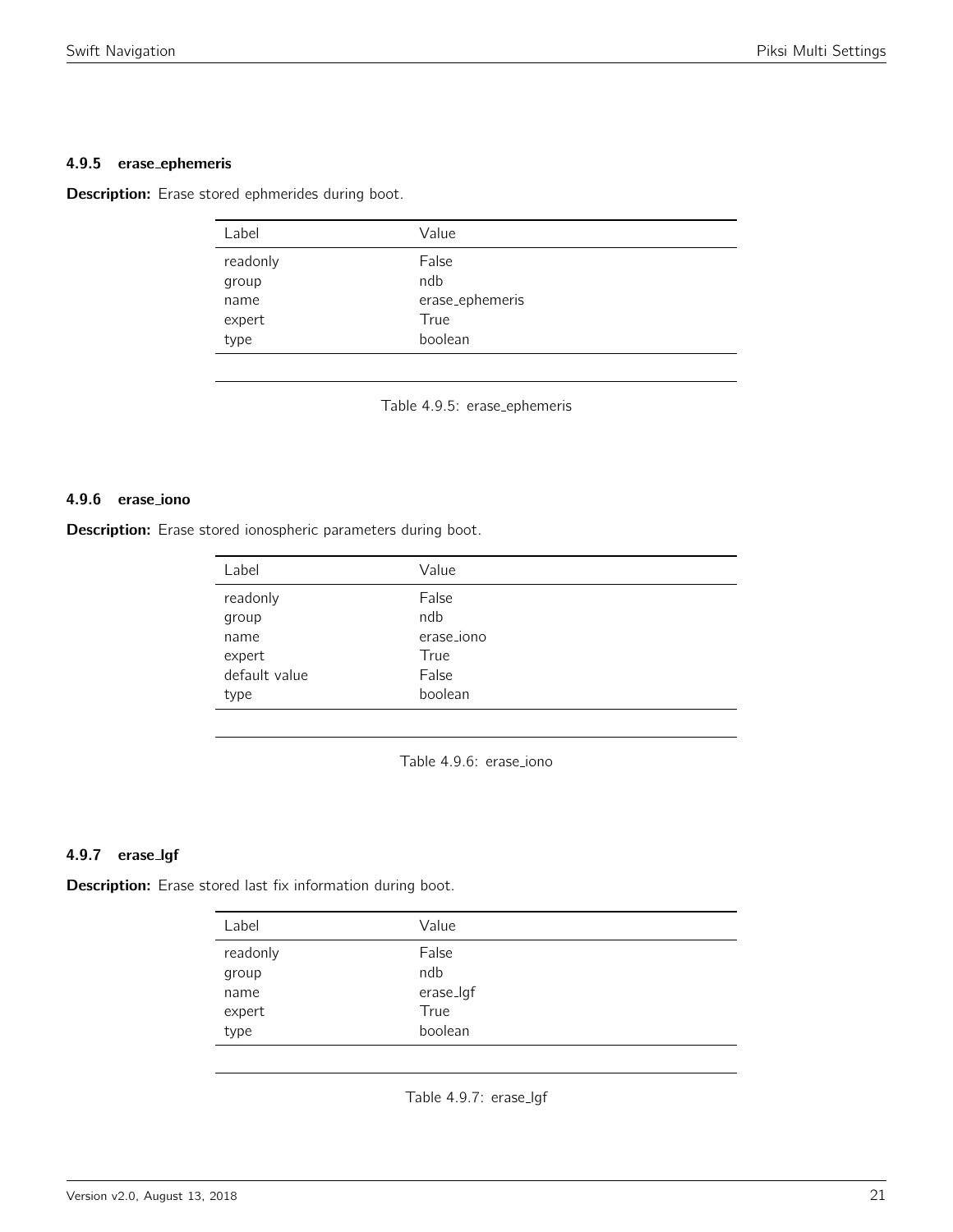# 4.9.8 valid eph acc

# <span id="page-21-0"></span>**Description: None**

| Label         | Value         |
|---------------|---------------|
| readonly      | False         |
| group         | ndb           |
| name          | valid_eph_acc |
| expert        | True          |
| units         | meters        |
| default value | 100           |
| type          | int           |

Table 4.9.8: valid\_eph\_acc

#### 4.9.9 valid alm acc

# <span id="page-21-1"></span>**Description: None**

| Label         | Value         |
|---------------|---------------|
| readonly      | False         |
| group         | ndb           |
| name          | valid_alm_acc |
| expert        | True          |
| units         | meters        |
| default value | 5000          |
| type          | int           |

Table 4.9.9: valid\_alm\_acc

# 4.9.10 lgf\_update\_m

<span id="page-21-2"></span>Description: Change in position required to update last good fix.

| Label         | Value        |
|---------------|--------------|
| group         | ndb          |
| name          | lgf_update_m |
| expert        | True         |
| readonly      | False        |
| units         | meters       |
| default value | 10000        |
| type          | int          |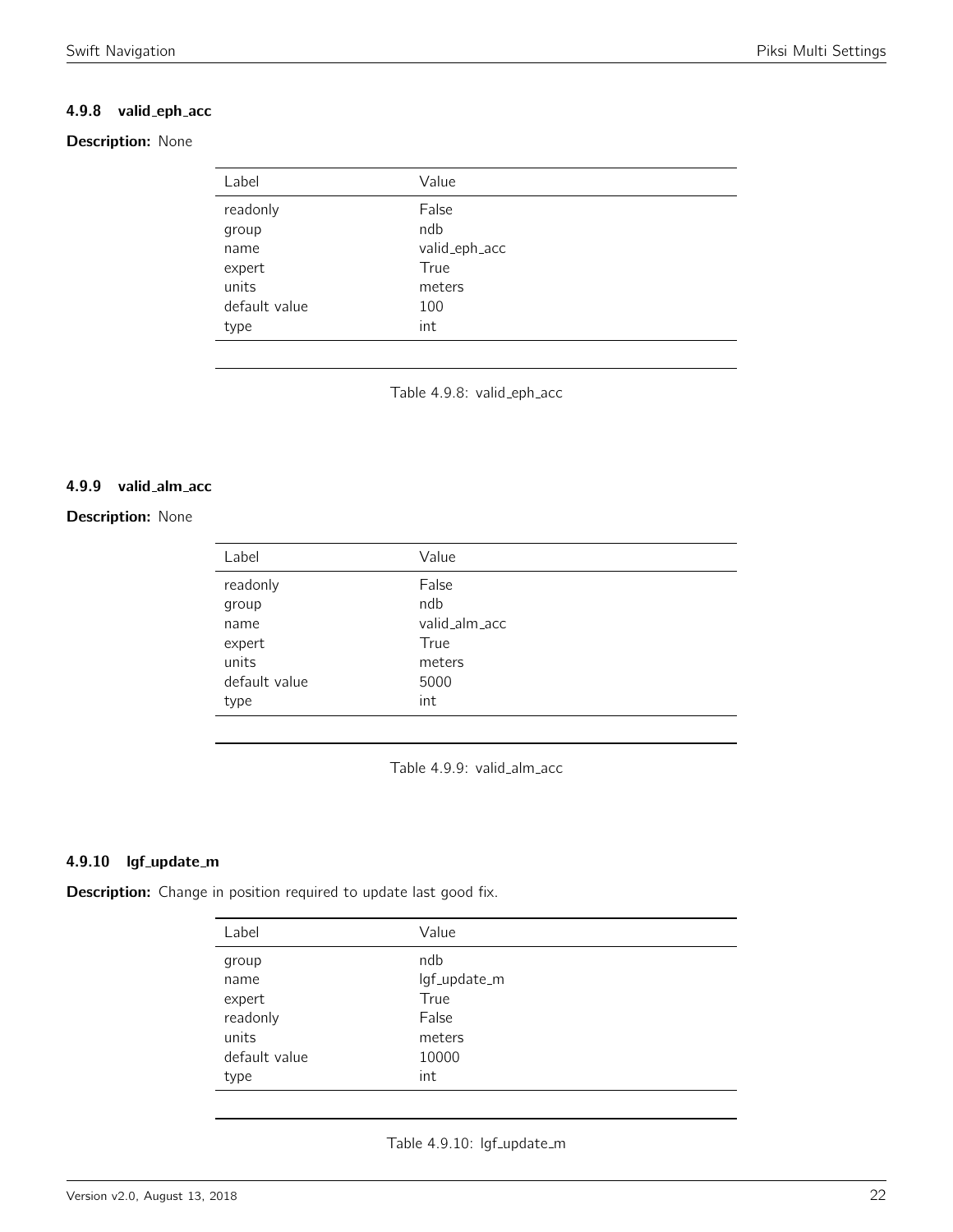#### 4.9.11 valid\_alm\_days

<span id="page-22-0"></span>Description: Number of days for which Almanac is valid.

| Label                                        | Value                                          |
|----------------------------------------------|------------------------------------------------|
| group<br>name<br>expert<br>readonly<br>units | ndb<br>valid_alm_days<br>True<br>False<br>days |
| default value<br>type                        | 6<br>int                                       |
|                                              |                                                |

Table 4.9.11: valid\_alm\_days

# 4.9.12 lgf\_update\_s

Description: Update period for navigation database last good fix.

| Label         | Value        |
|---------------|--------------|
| group         | ndb          |
| name          | lgf_update_s |
| expert        | True         |
| readonly      | False        |
| units         | seconds      |
| default value | 1800         |
| type          | int          |
|               |              |

Table 4.9.12: lgf\_update\_s

# <span id="page-22-1"></span>4.10 nmea

# 4.10.1 gpgga\_msg\_rate

Description: Number of Solution Periods between GGA NMEA messages being sent.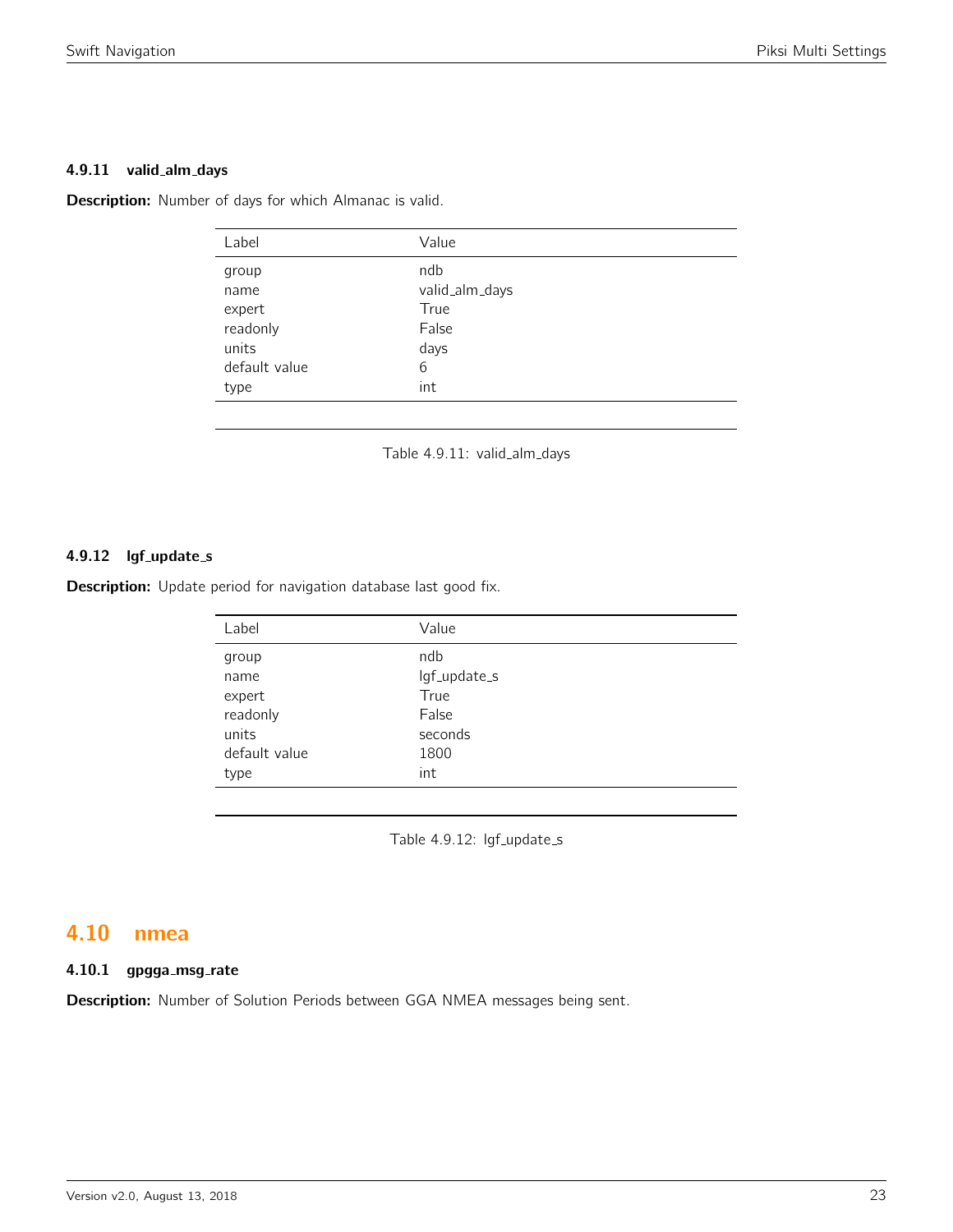<span id="page-23-0"></span>

| Label         | Value           |  |
|---------------|-----------------|--|
| group         | nmea            |  |
| name          | gpgga_msg_rate  |  |
| expert        | False           |  |
| readonly      | False           |  |
| units         | Solution Period |  |
| default value |                 |  |
| type          | integer         |  |
|               |                 |  |

Table 4.10.1: gpgga\_msg\_rate

Notes: This setting represents the integer number of solution periods between each transmission of the NMEA message. For example, if the solution rate is 10 Hz, and this rate setting is 2, the NMEA message will be sent every two solution epochs at a rate of 5 Hz. If this setting is 0, the msg will be suppressed.

## 4.10.2 gpgll\_msg\_rate

<span id="page-23-1"></span>Description: Number of Solution Periods between GLL NMEA messages being sent.

| Label         | Value           |
|---------------|-----------------|
| group         | nmea            |
| name          | gpgll_msg_rate  |
| expert        | False           |
| readonly      | False           |
| units         | Solution Period |
| default value | 10              |
| type          | integer         |
|               |                 |

Table 4.10.2: gpgll\_msg\_rate

Notes: This setting represents the integer number of solution periods between each transmission of the NMEA message. For example, if the solution rate is 10 Hz, and this rate setting is 2, the NMEA message will be sent every two solution epochs at a rate of 5 Hz. If this setting is 0, the msg will be suppressed.

## 4.10.3 gpgsv\_msg\_rate

Description: Number of Solution Periods between GSV NMEA messages being sent.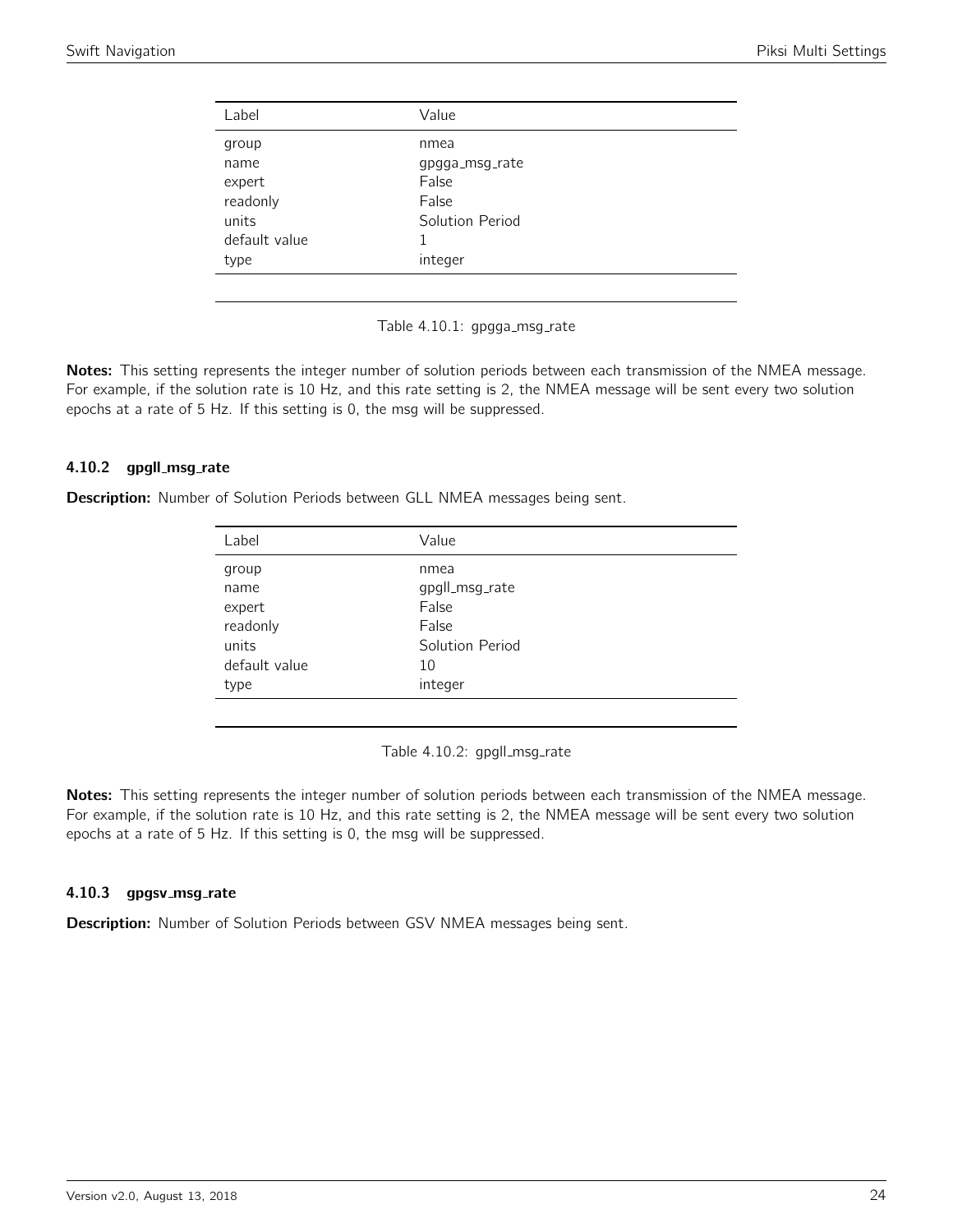<span id="page-24-0"></span>

| Label         | Value           |
|---------------|-----------------|
| group         | nmea            |
| name          | gpgsv_msg_rate  |
| expert        | False           |
| readonly      | False           |
| units         | Solution Period |
| default value | 10              |
| type          | integer         |
|               |                 |

Table 4.10.3: gpgsv\_msg\_rate

Notes: This setting represents the integer number of solution periods between each transmission of the NMEA message. For example, if the solution rate is 10 Hz, and this rate setting is 2, the NMEA message will be sent every two solution epochs at a rate of 5 Hz. If this setting is 0, the msg will be suppressed.

## 4.10.4 gphdt\_msg\_rate

<span id="page-24-1"></span>Description: Number of Solution Periods between HDT NMEA messages being sent.

| Label         | Value           |  |
|---------------|-----------------|--|
| group         | nmea            |  |
| name          | gphdt_msg_rate  |  |
| expert        | False           |  |
| readonly      | False           |  |
| units         | Solution Period |  |
| default value | 1               |  |
| type          | integer         |  |
|               |                 |  |

Table 4.10.4: gphdt\_msg\_rate

Notes: This setting represents the integer number of solution periods between each transmission of the NMEA message. For example, if the solution rate is 10 Hz, and this rate setting is 2, the NMEA message will be sent every two solution epochs at a rate of 5 Hz. If this setting is 0, the msg will be suppressed.

#### 4.10.5 gprmc\_msg\_rate

Description: Number of Solution Periods between RMC NMEA messages being sent.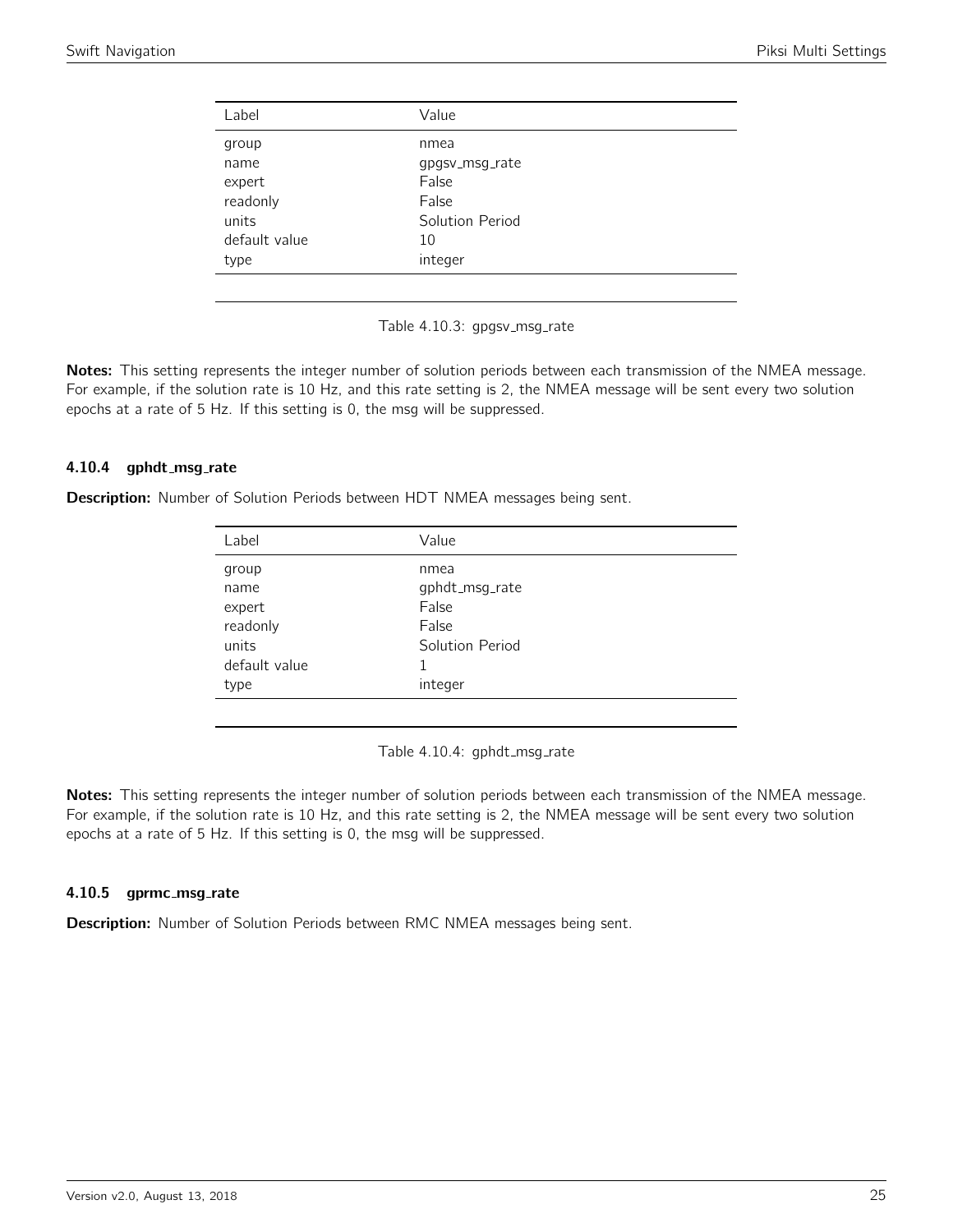<span id="page-25-0"></span>

| Label         | Value           |  |
|---------------|-----------------|--|
| group         | nmea            |  |
| name          | gprmc_msg_rate  |  |
| expert        | False           |  |
| readonly      | False           |  |
| units         | Solution Period |  |
| default value | 10              |  |
| type          | integer         |  |
|               |                 |  |

Table 4.10.5: gprmc\_msg\_rate

Notes: This setting represents the integer number of solution periods between each transmission of the NMEA message. For example, if the solution rate is 10 Hz, and this rate setting is 2, the NMEA message will be sent every two solution epochs at a rate of 5 Hz. If this setting is 0, the msg will be suppressed.

## 4.10.6 gpvtg\_msg\_rate

<span id="page-25-1"></span>Description: Number of Solution Periods between VTG NMEA messages being sent.

| Label         | Value           |
|---------------|-----------------|
| group         | nmea            |
| name          | gpvtg_msg_rate  |
| expert        | False           |
| readonly      | False           |
| units         | Solution Period |
| default value | 1               |
| type          | integer         |
|               |                 |

Table 4.10.6: gpvtg\_msg\_rate

Notes: This setting represents the integer number of solution periods between each transmission of the NMEA message. For example, if the solution rate is 10 Hz, and this rate setting is 2, the NMEA message will be sent every two solution epochs at a rate of 5 Hz. If this setting is 0, the msg will be suppressed.

## 4.10.7 gsa\_msg\_rate

Description: Number of Solution Periods between GSA NMEA messages being sent.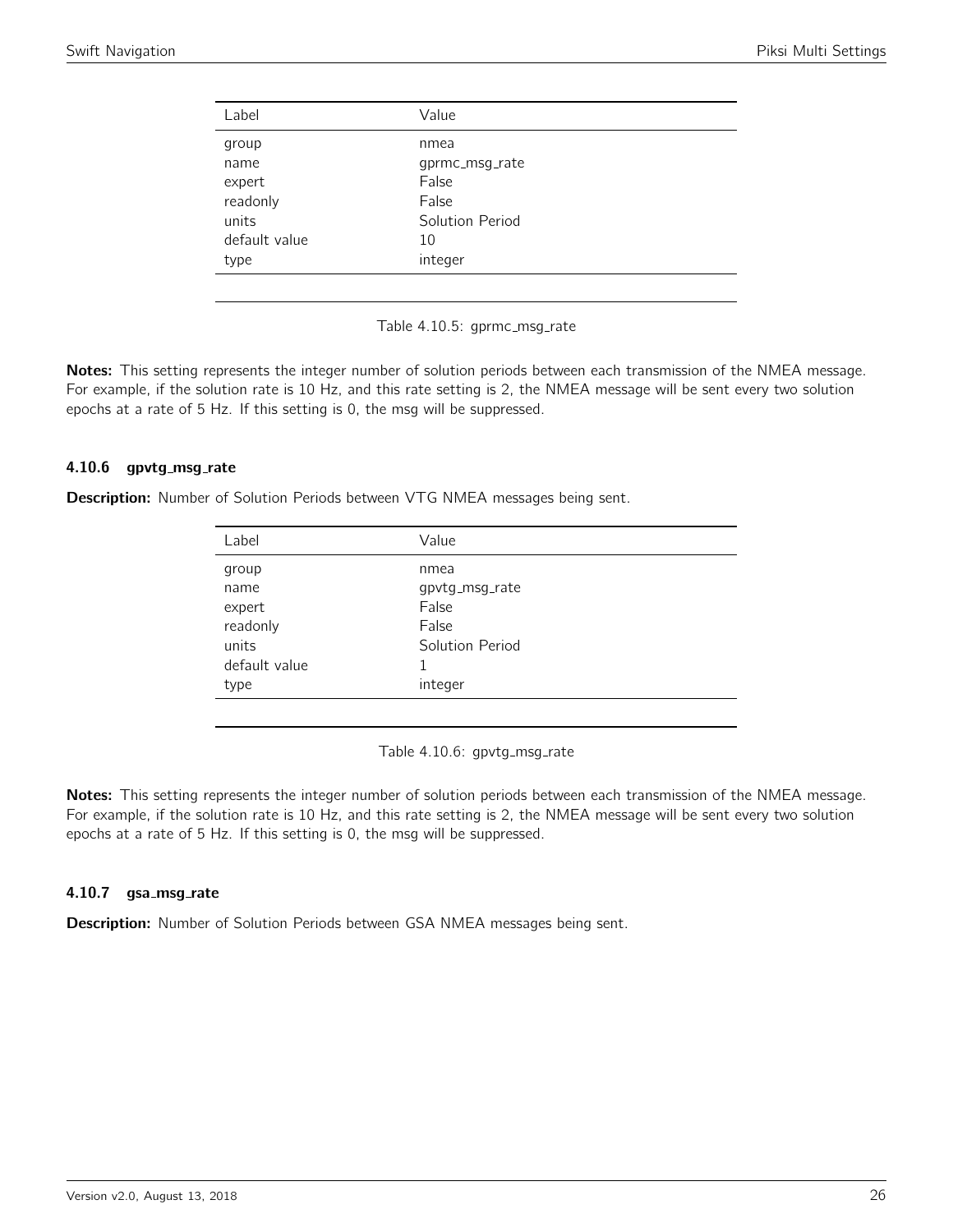<span id="page-26-0"></span>

| Label                      | Value            |
|----------------------------|------------------|
| group                      | nmea             |
| name                       | qsa_msq_rate     |
| expert                     | False            |
| readonly                   | False            |
| units                      | Solution Periods |
| default value              | 10               |
| type                       | integer          |
| enumerated possible values | None             |

Table 4.10.7: gsa\_msg\_rate

Notes: This setting represents the integer number of solution periods between each transmission of the NMEA message. For example, if the solution rate is 10 Hz, and this rate setting is 2, the NMEA message will be sent every two solution epochs at a rate of 5 Hz. If this setting is 0, the msg will be suppressed.

## 4.10.8 gpzda\_msg\_rate

Description: Number of Solution Periods between ZDA NMEA messages being sent.

| Value           |
|-----------------|
| nmea            |
| gpzda_msg_rate  |
| False           |
| False           |
| Solution Period |
| 10              |
| integer         |
| None            |
|                 |

Table 4.10.8: gpzda\_msg\_rate

Notes: This setting represents the integer number of solution periods between each transmission of the NMEA message. For example, if the solution rate is 10 Hz, and this rate setting is 2, the NMEA message will be sent every two solution epochs at a rate of 5 Hz. If this setting is 0, the msg will be suppressed.

# <span id="page-26-1"></span>4.11 ntrip

# 4.11.1 debug

Description: Additional debug messages for NTRIP (sent to /var/log/messages).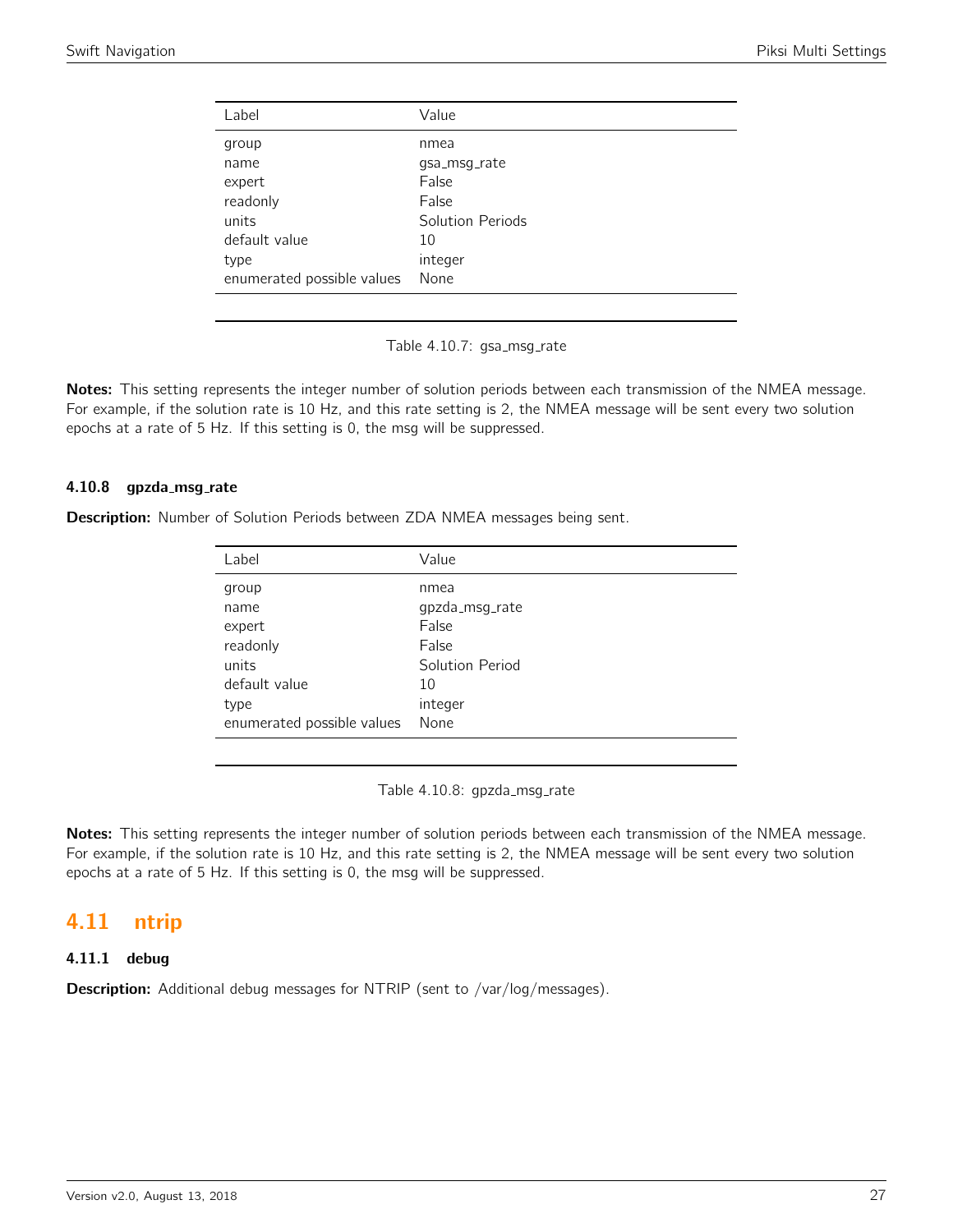<span id="page-27-0"></span>

| Label         | Value   |  |
|---------------|---------|--|
| readonly      | False   |  |
| group         | ntrip   |  |
| name          | debug   |  |
| expert        | True    |  |
| default value | False   |  |
| type          | boolean |  |
|               |         |  |



# 4.11.2 enable

<span id="page-27-1"></span>Description: Enable NTRIP client. The interface will receive 1002, 1004, 1005, 1006, 1010, 1012, 1033, 1230 and MSM4-7 RTCMv3 messages and will not transmit or receive any other messages.

| Label                      | Value       |
|----------------------------|-------------|
| group                      | ntrip       |
| name                       | enable      |
| expert                     | False       |
| readonly                   | False       |
| units                      | N/A         |
| default value              | False       |
| type                       | boolean     |
| enumerated possible values | True, False |
|                            |             |



Notes: If True, NTRIP client will be used.

# 4.11.3 gga\_out\_rev1

<span id="page-27-2"></span>Description: If True, the NTRIP client will use an NTRIP 1.0 formatted GGA sentence.

| Label                      | Value        |
|----------------------------|--------------|
| group                      | ntrip        |
| name                       | gga_out_rev1 |
| expert                     | True         |
| readonly                   | False        |
| units                      | seconds      |
| default value              | False        |
| type                       | boolean      |
| enumerated possible values | None         |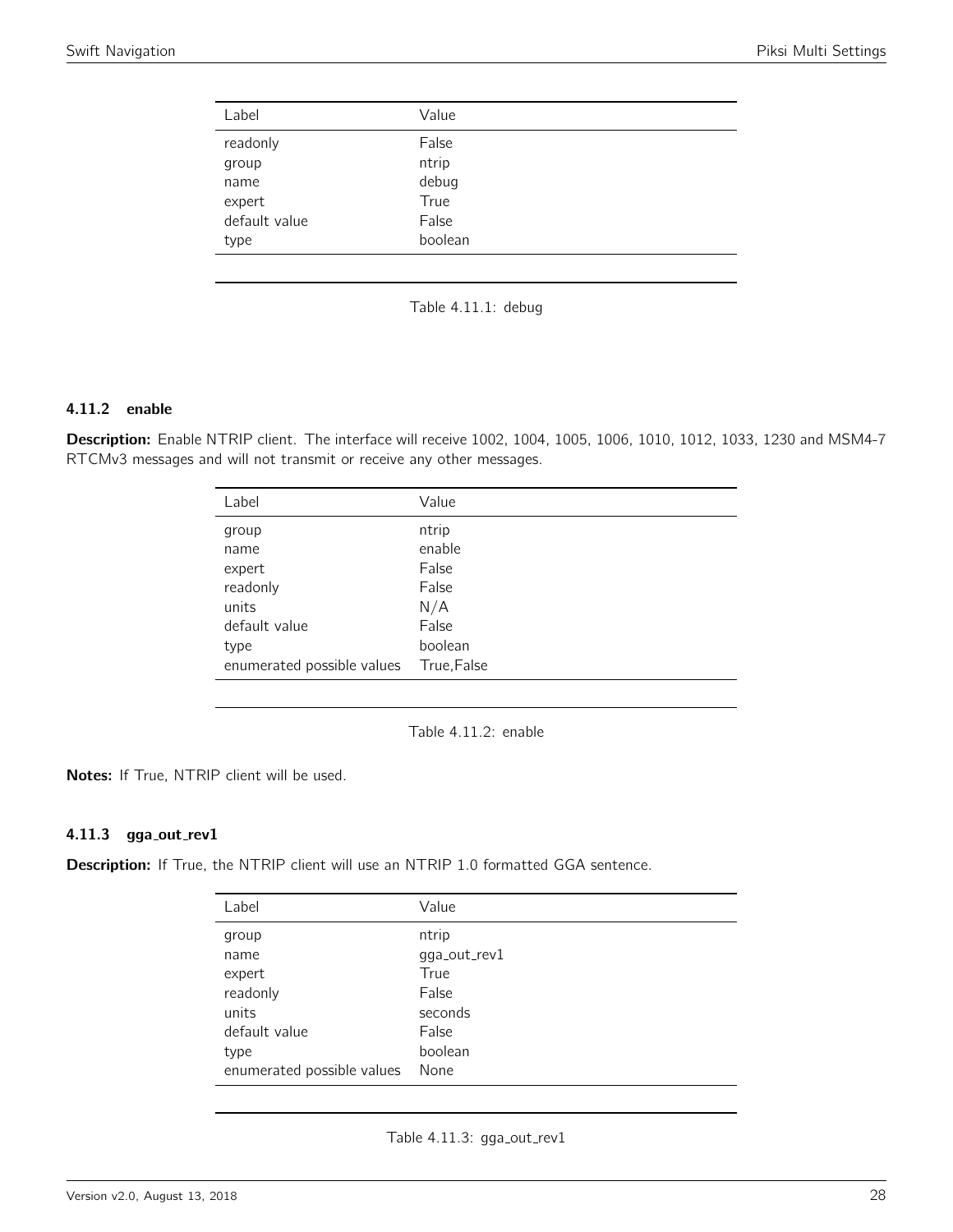Notes: By default, the NTRIP client will use an NTRIP 2.0 formatted GGA sentence, which prefixes the GGA sentence with "Ntrip-GGA: ". If this option is enabled, the prefix will be dropped.

# 4.11.4 gga out interval

<span id="page-28-0"></span>**Description:** Interval at which the NMEA GGA sentence is uploaded to the NTRIP server

| Label                      | Value            |
|----------------------------|------------------|
| group                      | ntrip            |
| name                       | gga_out_interval |
| expert                     | False            |
| readonly                   | False            |
| units                      | seconds          |
| default value              | 0                |
| type                       | integer          |
| enumerated possible values | None             |



Notes: The interval (in seconds) at which the NMEA GGA sentence is uploaded to the specified NTRIP server. The default of 0 disables the GGA sentence upload.

## 4.11.5 url

<span id="page-28-1"></span>Description: NTRIP URL to use.

| Label                      | Value  |
|----------------------------|--------|
| group                      | ntrip  |
| name                       | url    |
| expert                     | False  |
| readonly                   | False  |
| units                      | N/A    |
| default value              | N/A    |
| type                       | string |
| enumerated possible values | None   |
|                            |        |

Table 4.11.5: url

Notes: URL to use with NTRIP client. NTRIP must be enabled to use this setting. URLs should be HTTP URLs with a port, and a mountpoint path such as example.com:2101/BAZ\_RTCM3.

## 4.11.6 password

**Description:** NTRIP password to use.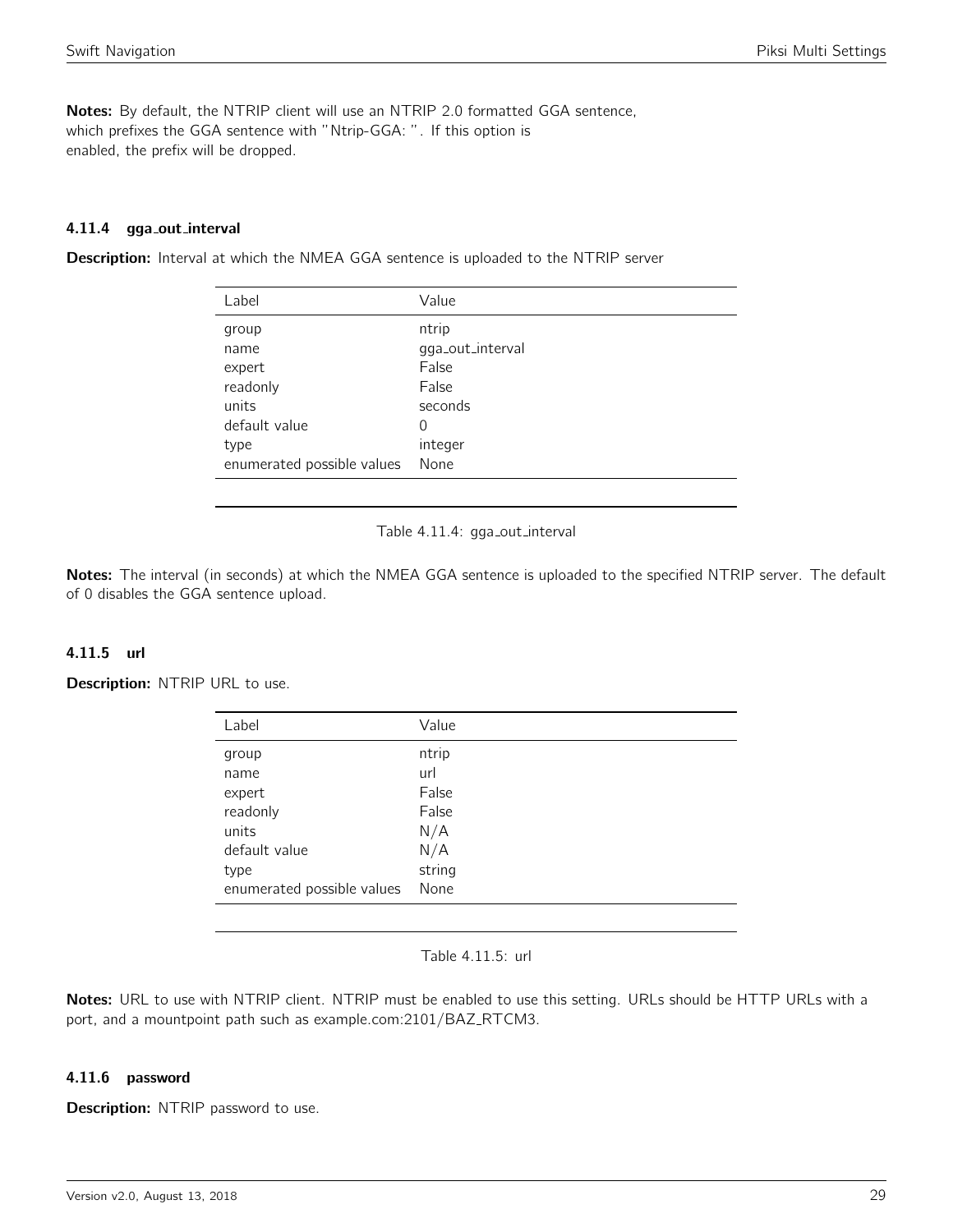<span id="page-29-0"></span>

| Value    |
|----------|
| ntrip    |
| password |
| False    |
| False    |
| N/A      |
| N/A      |
| string   |
| None     |
|          |

Table 4.11.6: password

Notes: Password to use with NTRIP client. NTRIP must be enabled to use this setting.

# 4.11.7 username

Description: NTRIP username to use.

| Value    |
|----------|
| ntrip    |
| username |
| False    |
| False    |
| N/A      |
| N/A      |
| string   |
| None     |
|          |

Table 4.11.7: username

Notes: Username to use with NTRIP client. NTRIP must be enabled to use this setting.

# <span id="page-29-1"></span>4.12 pps

# 4.12.1 frequency

**Description:** Generate a pulse with the given frequency (maximum  $= 20$  Hz).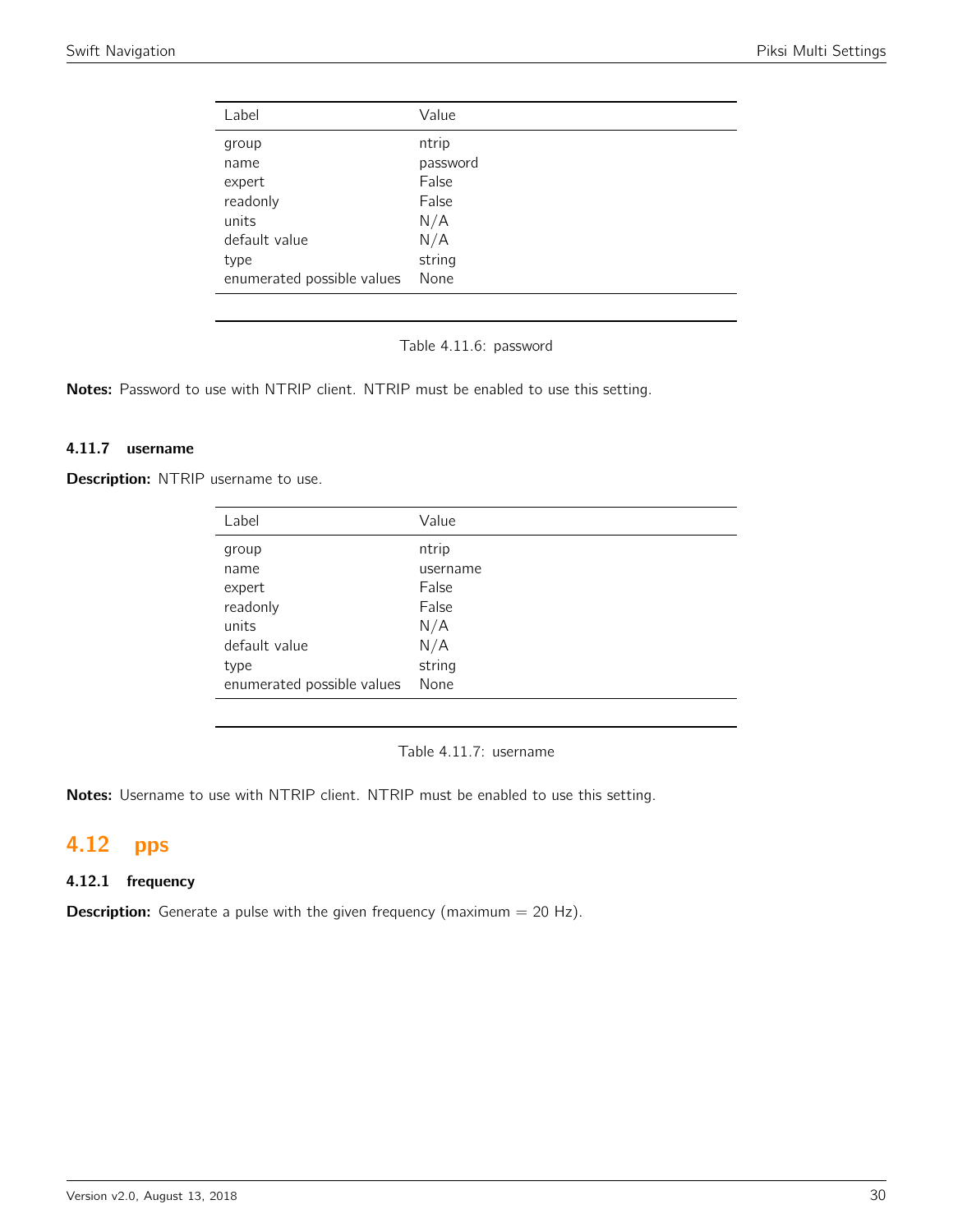<span id="page-30-0"></span>

| Label                      | Value     |
|----------------------------|-----------|
| group                      | pps       |
| name                       | frequency |
| expert                     | False     |
| readonly                   | False     |
| units                      | Hz        |
| default value              | 1.0       |
| type                       | double    |
| enumerated possible values | None      |

Table 4.12.1: frequency

# Notes: None

# 4.12.2 polarity

<span id="page-30-1"></span>Description: Logic level on output pin when the PPS is active.

| Label                      | Value       |
|----------------------------|-------------|
| group                      | pps         |
| name                       | polarity    |
| expert                     | False       |
| readonly                   | False       |
| units                      | Logic Level |
| default value              |             |
| type                       | integer     |
| enumerated possible values | 0, 1        |

Table 4.12.2: polarity

# Notes: None

# 4.12.3 width

<span id="page-30-2"></span>Description: Number of microseconds the PPS will remain active (allowed range from 1 to 999999 us).

| Label                      | Value             |
|----------------------------|-------------------|
| group                      | pps               |
| name                       | width             |
| expert                     | False             |
| readonly                   | False             |
| units                      | us (microseconds) |
| default value              | 200000            |
| type                       | integer           |
| enumerated possible values | None              |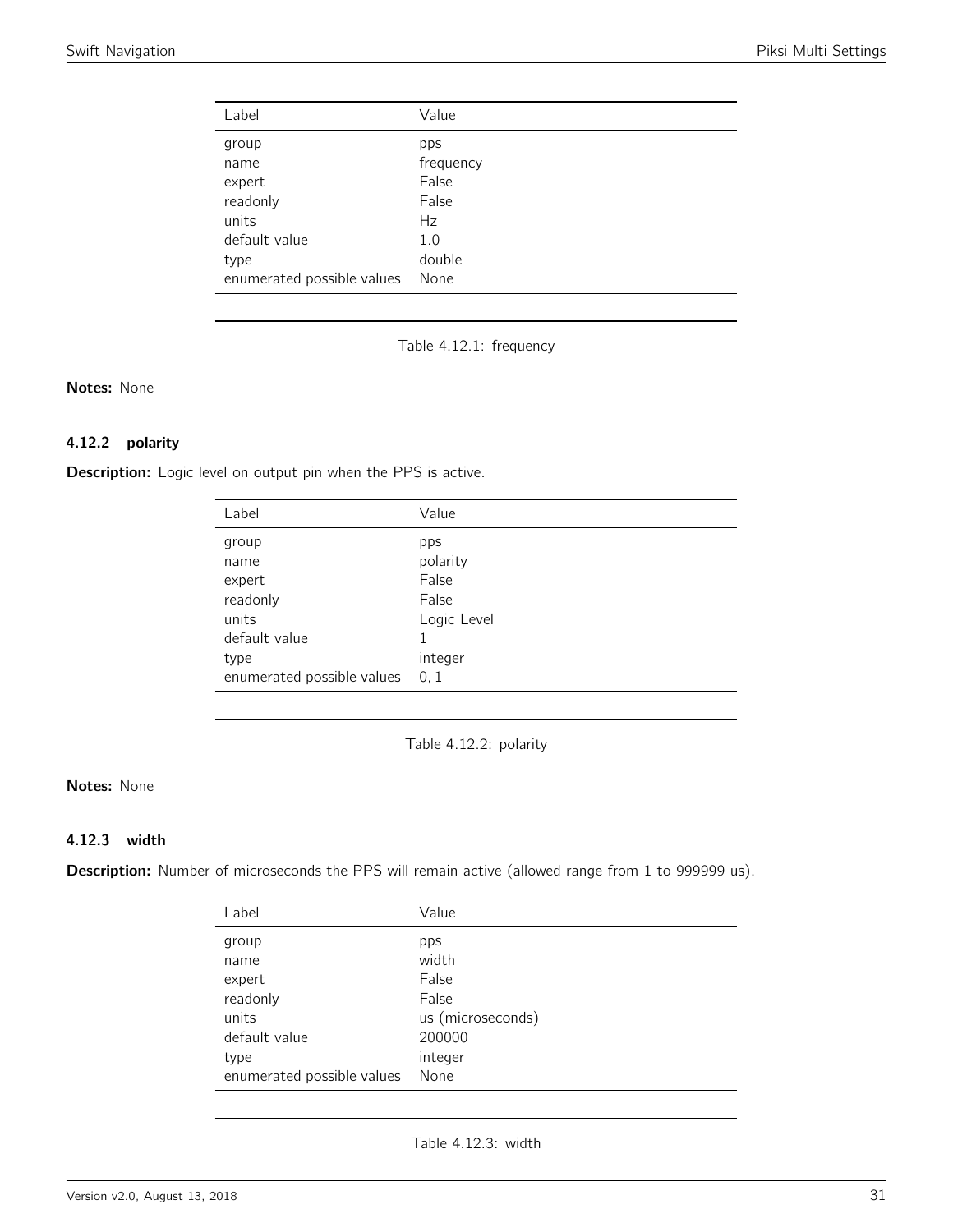# Notes: None

# 4.12.4 offset

Description: Offset in microseconds between GPS time and the PPS.

| Label                      | Value             |
|----------------------------|-------------------|
| group                      | pps               |
| name                       | offset            |
| expert                     | False             |
| readonly                   | False             |
| units                      | us (microseconds) |
| default value              | 0                 |
| type                       | integer           |
| enumerated possible values | None              |
|                            |                   |

Table 4.12.4: offset

# Notes: None

# <span id="page-31-0"></span>4.13 sbp

## 4.13.1 obs\_msg\_max\_size

**Description:** Determines the maximum message length for raw observation sbp messages.

| Label                      | Value            |
|----------------------------|------------------|
| group                      | sbp              |
| name                       | obs_msg_max_size |
| expert                     | True             |
| readonly                   | False            |
| units                      | bytes            |
| default value              | 255              |
| type                       | integer          |
| enumerated possible values | None             |

Table 4.13.1: obs\_msg\_max\_size

Notes: This parameter is useful for tuning observation messages for compatibility with radio modems. Some serial modems will internally split serial packets for their protocol and this parameter allows the size of the message to be reduced as to prevent the modem from sending multiple packets. If the parameter exceeds 255 bytes (the maximum size of an SBP message), the receiver firmware will ignore the parameter and use 255 bytes. If the parameter is set smaller than the size of one observation, the firmware will ignore the parameter and use the size of one observation as the maximum message size.

# <span id="page-31-1"></span>4.14 simulator

## 4.14.1 mode\_mask

**Description:** Determines the types of position outputs for the simulator.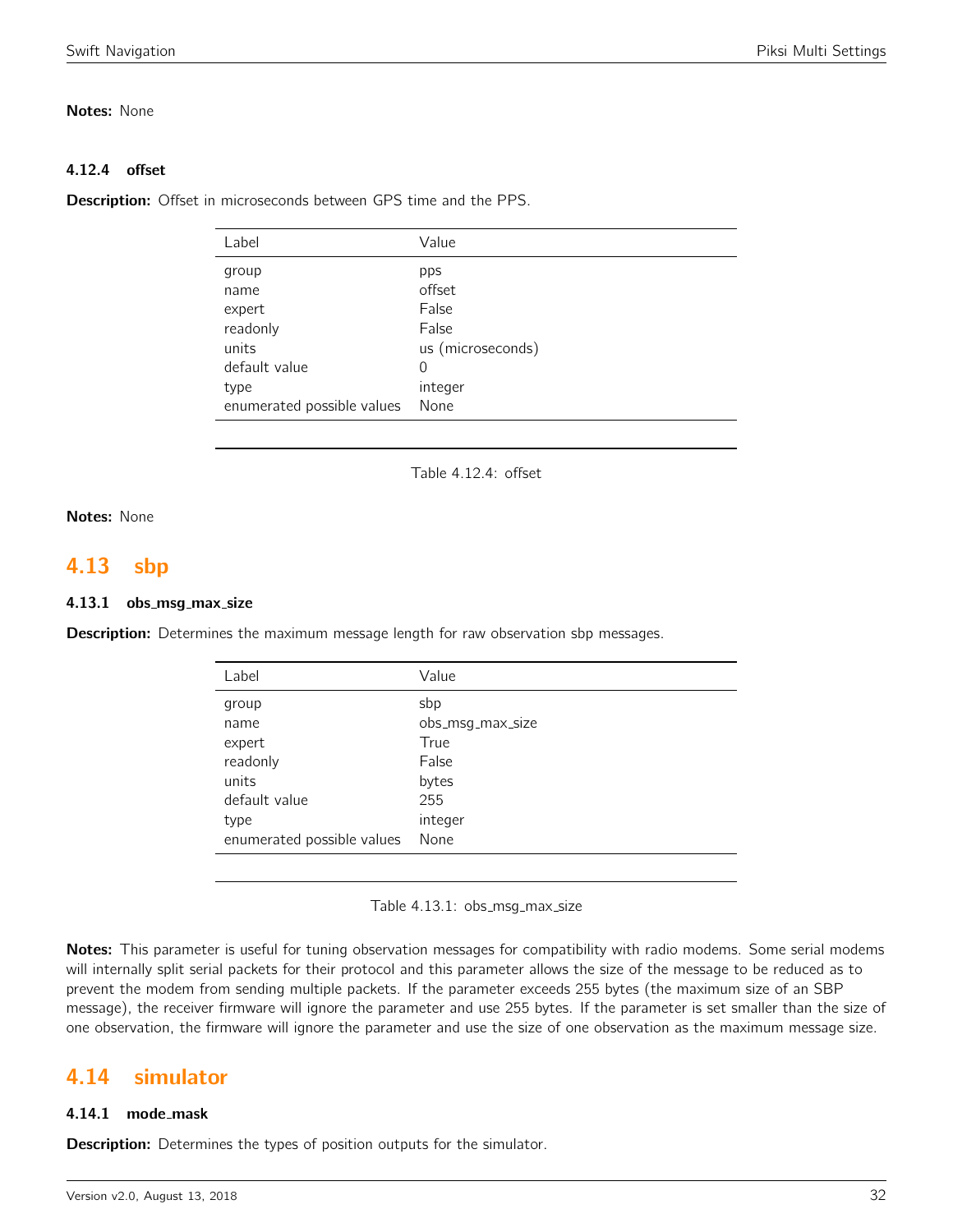<span id="page-32-0"></span>

| Label                      | Value                         |
|----------------------------|-------------------------------|
| group                      | simulator                     |
| name                       | mode_mask                     |
| expert                     | False                         |
| readonly                   | False                         |
| units                      | N/A                           |
| default value              | 15(decimal), 0xF(hexadecimal) |
| type                       | packed bitfield               |
| enumerated possible values | None                          |

Table 4.14.1: mode\_mask

Notes: bit 0 (decimal value 1) turns on single point position PVT simulated outputs

bit 1 (decimal value 2) turns on the satellite tracking simulated outputs

bit 2 (decimal value 4) turns on Float IAR simulated RTK outputs

bit 3 (decimal value 8) turns on Fixed IAR simulated RTK outputs

#### 4.14.2 radius

<span id="page-32-1"></span>Description: Radius of the circle around which the simulated receiver will move.

| Label                      | Value     |
|----------------------------|-----------|
| group                      | simulator |
| name                       | radius    |
| expert                     | False     |
| readonly                   | False     |
| units                      | meters    |
| default value              | 100       |
| type                       | double    |
| enumerated possible values | None      |

Table 4.14.2: radius

Notes: None

4.14.3 base\_ecef\_x

Description: Simulated base station position.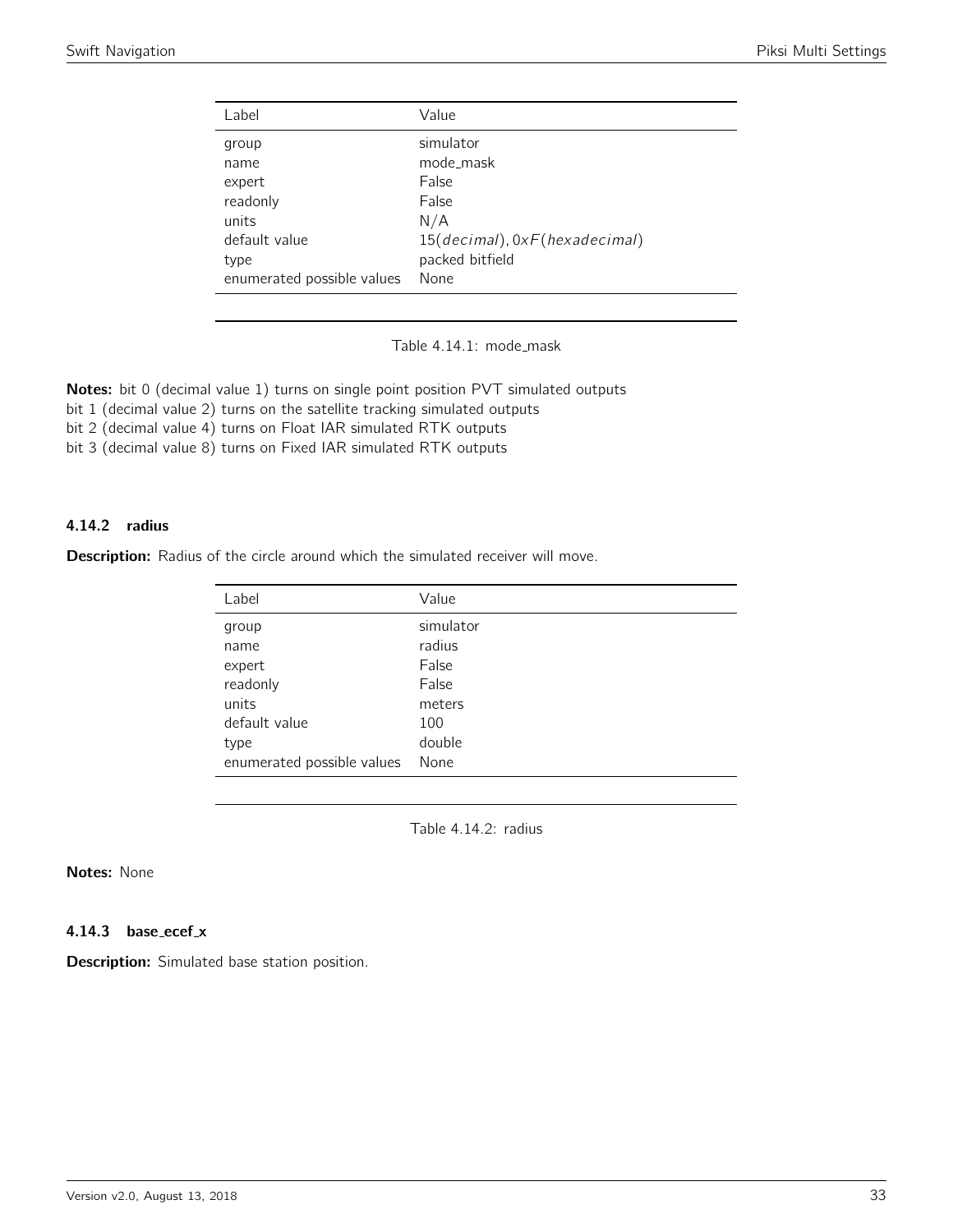<span id="page-33-0"></span>

| Value        |
|--------------|
| simulator    |
| base_ecef_x  |
| False        |
| False        |
| meters       |
| -2706098.845 |
| double       |
| None         |
|              |

Table 4.14.3: base\_ecef\_x

Notes: Earth Centered Earth Fixed (ECEF) x position of the simulated base station.

#### 4.14.4 base\_ecef\_y

<span id="page-33-1"></span>**Description:** Simulated base station position.

| Label                      | Value        |
|----------------------------|--------------|
| group                      | simulator    |
| name                       | base_ecef_y  |
| expert                     | False        |
| readonly                   | False        |
| units                      | meters       |
| default value              | -4261216.475 |
| type                       | double       |
| enumerated possible values | None         |

Table 4.14.4: base\_ecef\_y

Notes: Earth Centered Earth Fixed (ECEF) y position of the simulated base station.

# 4.14.5 base\_ecef\_z

<span id="page-33-2"></span>Description: Simulated base station position.

| Label                      | Value       |
|----------------------------|-------------|
| group                      | simulator   |
| name                       | base_ecef_z |
| expert                     | False       |
| readonly                   | False       |
| units                      | meters      |
| default value              | 3885597.912 |
| type                       | double      |
| enumerated possible values | None        |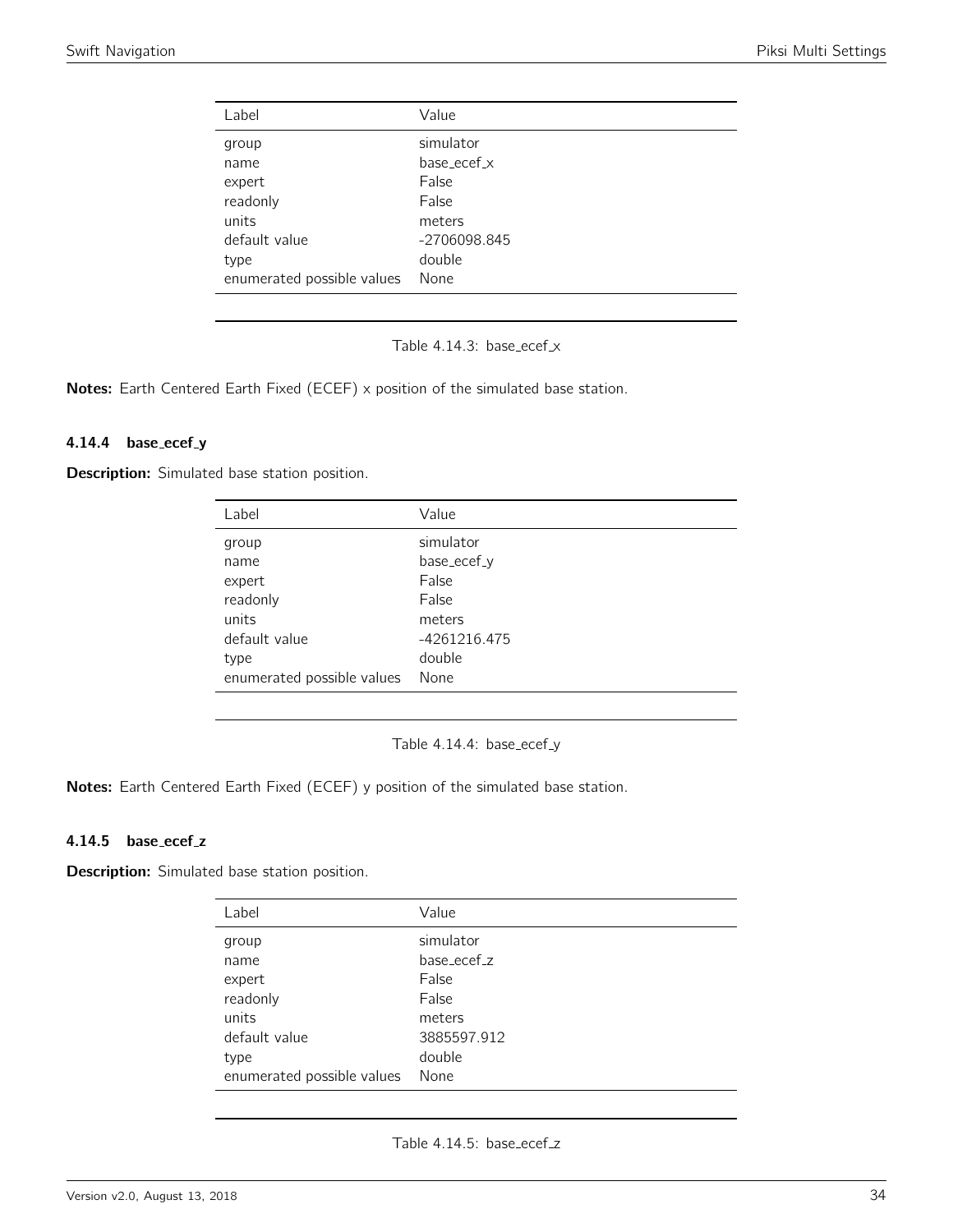Notes: Earth Centered Earth Fixed (ECEF) z position of the simulated base station.

#### 4.14.6 speed

<span id="page-34-0"></span>**Description:** Simulated tangential speed of the receiver.

| Label                      | Value     |
|----------------------------|-----------|
| group                      | simulator |
| name                       | speed     |
| expert                     | False     |
| readonly                   | False     |
| units                      | m/s       |
| default value              | 4         |
| type                       | double    |
| enumerated possible values | None      |

Table 4.14.6: speed

Notes: None

#### 4.14.7 phase sigma

<span id="page-34-1"></span>Description: Standard deviation of noise added to the simulated carrier phase.

| Label                      | Value       |
|----------------------------|-------------|
| group                      | simulator   |
| name                       | phase_sigma |
| expert                     | False       |
| readonly                   | False       |
| units                      | cycles      |
| default value              | 0.03        |
| type                       | double      |
| enumerated possible values | None        |

Table 4.14.7: phase\_sigma

# Notes: None

#### 4.14.8 pseudorange sigma

**Description:** Standard deviation of noise added to the simulated pseudo range.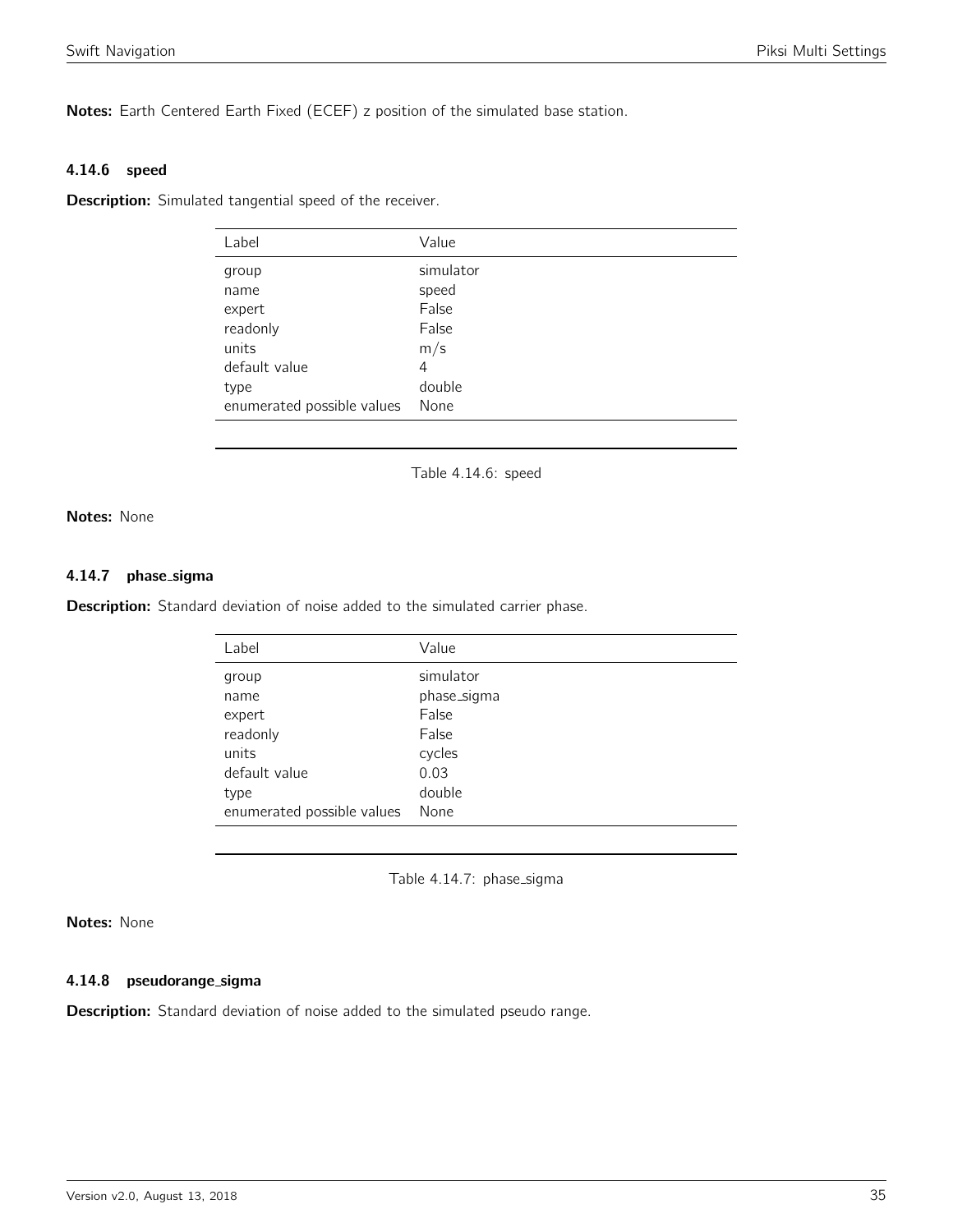<span id="page-35-0"></span>

| Label                      | Value             |
|----------------------------|-------------------|
| group                      | simulator         |
| name                       | pseudorange_sigma |
| expert                     | False             |
| readonly                   | False             |
| units                      | meters            |
| default value              | 4                 |
| type                       | double            |
| enumerated possible values | None              |

Table 4.14.8: pseudorange\_sigma

# Notes: None

# 4.14.9 cn0 sigma

<span id="page-35-1"></span>Description: Standard deviation of noise added to the simulated signal to noise. ratio

| Label                      | Value     |
|----------------------------|-----------|
| group                      | simulator |
| name                       | cn0_sigma |
| expert                     | False     |
| readonly                   | False     |
| units                      | $dBm-Hz$  |
| default value              | 0.3       |
| type                       | double    |
| enumerated possible values | None      |

Table 4.14.9: cn0\_sigma

# Notes: None

#### 4.14.10 speed sigma

<span id="page-35-2"></span>Description: Standard deviation of noise addition to simulated tangential speed.

| Label                      | Value                       |
|----------------------------|-----------------------------|
| group                      | simulator                   |
| name                       | speed_sigma                 |
| expert                     | False                       |
| readonly                   | False                       |
| units                      | meters <sup>2</sup> / $s^2$ |
| default value              | 0.15                        |
| type                       | double                      |
| enumerated possible values | None                        |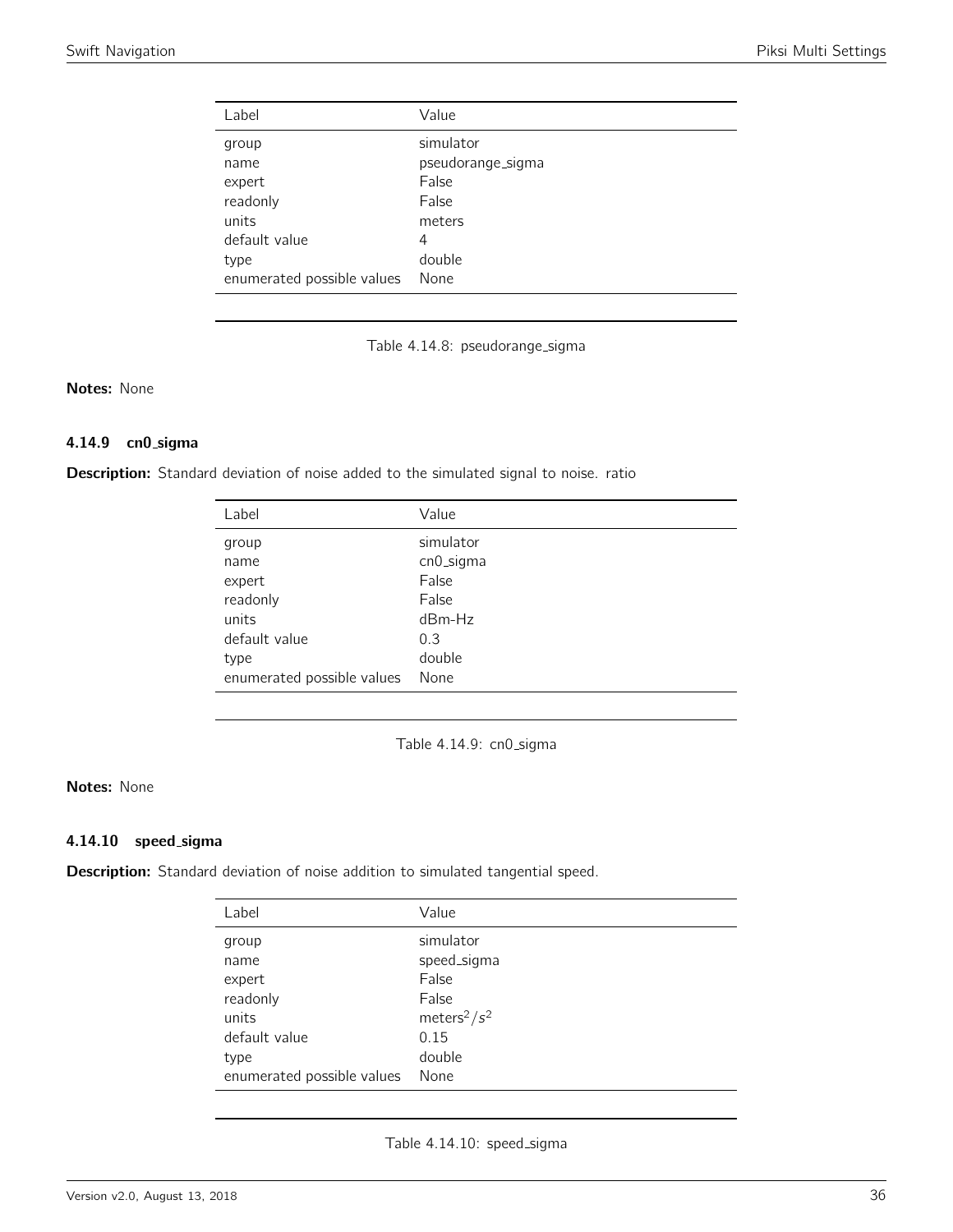## Notes: None

#### 4.14.11 pos\_sigma

Description: Standard deviation of simulated single point position.

| Label                      | Value               |
|----------------------------|---------------------|
| group                      | simulator           |
| name                       | pos_sigma           |
| expert                     | False               |
| readonly                   | False               |
| units                      | meters <sup>2</sup> |
| default value              | 1.5                 |
| type                       | double              |
| enumerated possible values | None                |
|                            |                     |

Table 4.14.11: pos\_sigma

Notes: None

## 4.14.12 num sats

**Description:** The number of satellites for the simulator.

| Label                      | Value     |
|----------------------------|-----------|
| group                      | simulator |
| name                       | num_sats  |
| expert                     | False     |
| readonly                   | False     |
| units                      | N/A       |
| default value              | 9         |
| type                       | integer   |
| enumerated possible values | None      |

Table 4.14.12: num\_sats

## Notes: None

#### 4.14.13 enabled

**Description:** Toggles the receiver internal simulator on and off.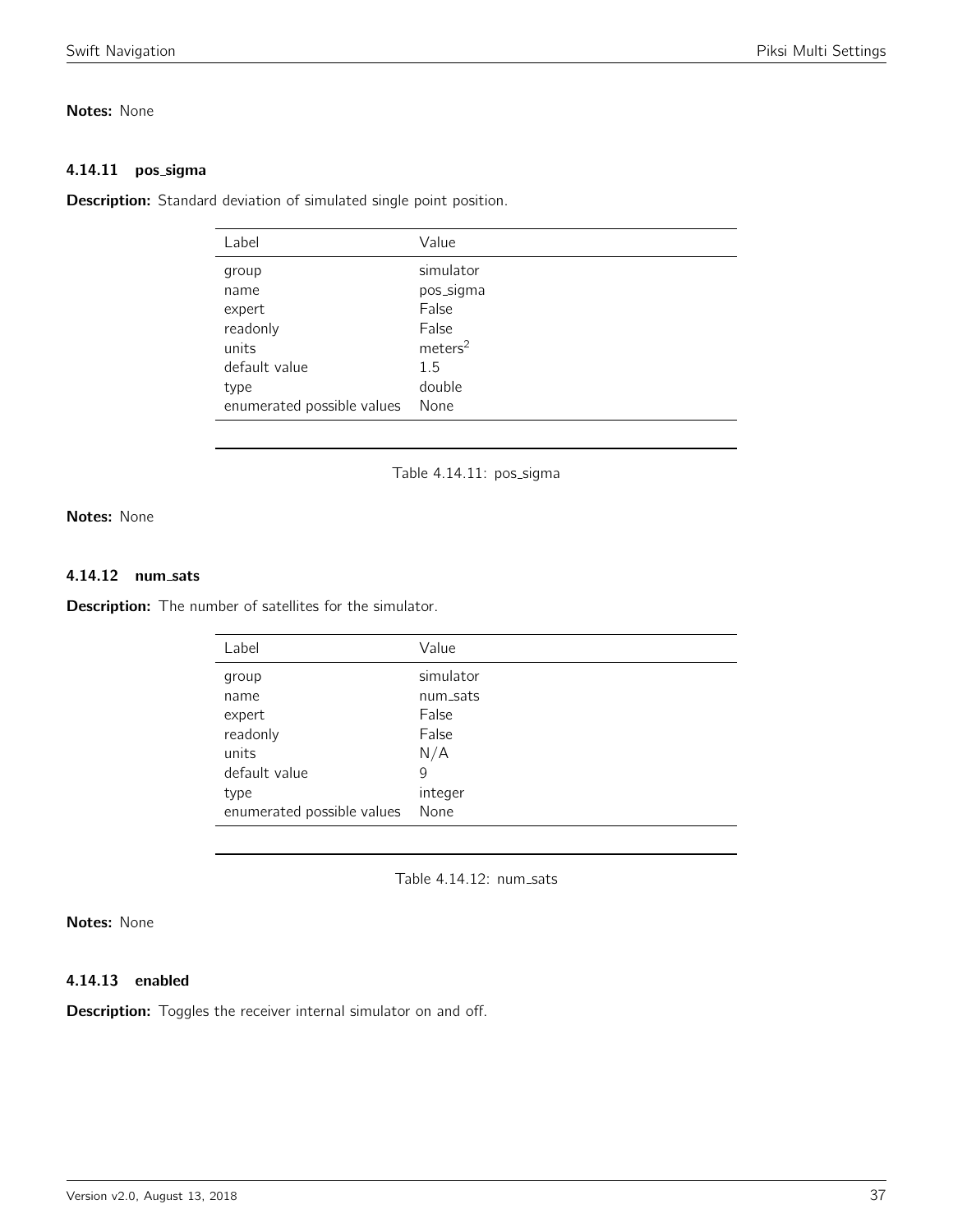| Label                      | Value       |
|----------------------------|-------------|
| group                      | simulator   |
| name                       | enabled     |
| expert                     | False       |
| readonly                   | False       |
| units                      | N/A         |
| default value              | False       |
| type                       | boolean     |
| enumerated possible values | True, False |

Table 4.14.13: enabled

Notes: The simulator will provide simulated outputs of a stationary base station and the Local receiver moving in a circle around the base station. The simulator is intended to aid in system integration by providing realistic looking outputs but does not faithfully simulate every aspect of device operation.

# 4.15 skylark

#### 4.15.1 enable

Description: Enable Skylark client.

| Label                      | Value       |
|----------------------------|-------------|
| group                      | skylark     |
| name                       | enable      |
| expert                     | False       |
| readonly                   | False       |
| units                      | N/A         |
| default value              | False       |
| type                       | boolean     |
| enumerated possible values | True, False |

Table 4.15.1: enable

Notes: If True, Skylark client will be used. Klobuchar correction must be disabled if order for Skylark to function properly, set solution.disable\_klobuchar\_correction to True before enabling Skylark.

#### 4.15.2 url

Description: Skylark URL to use.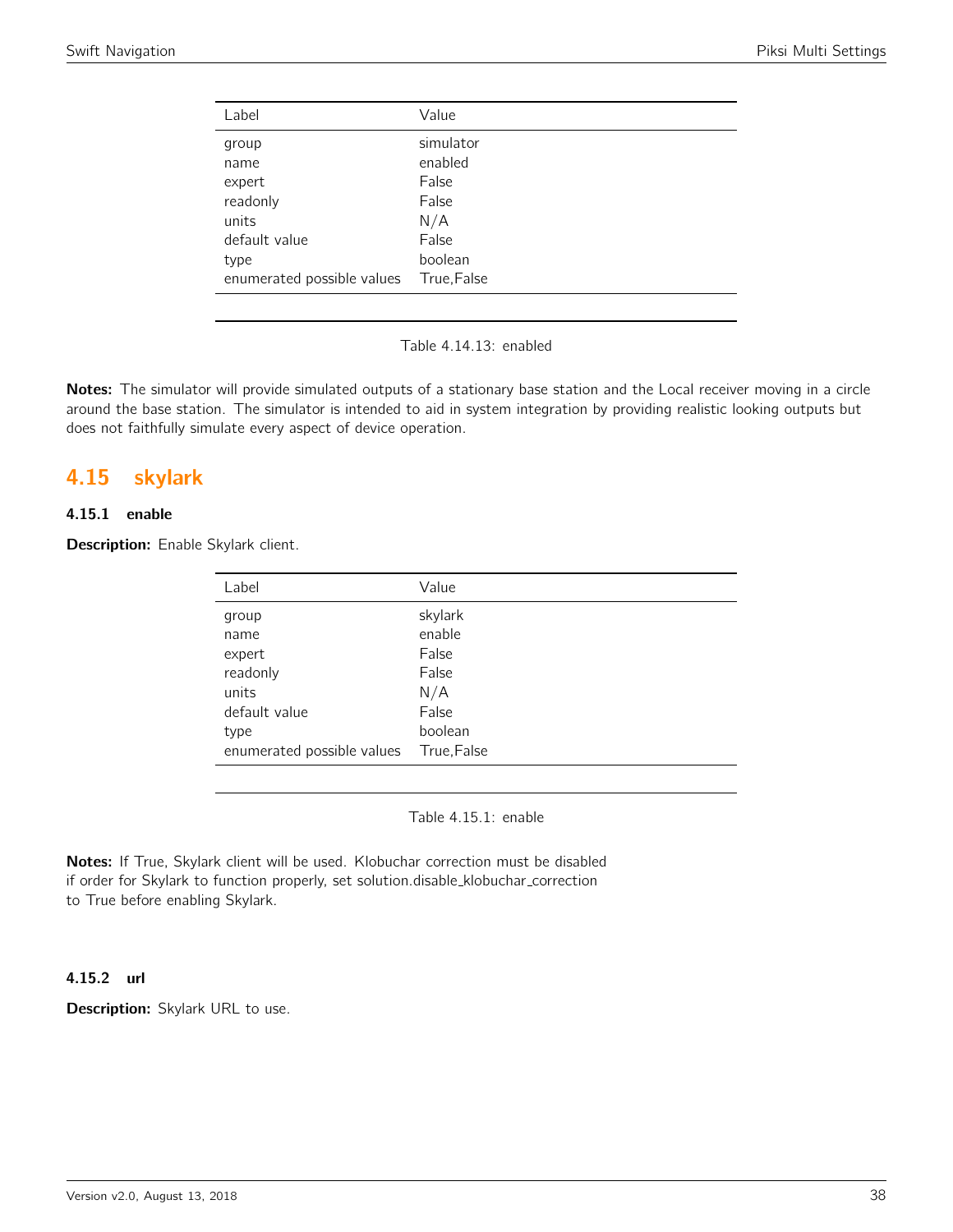| Label                      | Value   |
|----------------------------|---------|
| group                      | skylark |
| name                       | url     |
| expert                     | True    |
| readonly                   | False   |
| units                      | N/A     |
| default value              | N/A     |
| type                       | string  |
| enumerated possible values | None    |

Table 4.15.2: url

Notes: URL to use with Skylark client. Skylark must be enabled to use this setting.

# 4.16 solution

## 4.16.1 dgnss filter

Description: Determines the type of carrier phase ambiguity resolution that the receiver will attempt to achieve.

| Label                      | Value        |
|----------------------------|--------------|
| group                      | solution     |
| name                       | dgnss_filter |
| expert                     | True         |
| readonly                   | False        |
| units                      | N/A          |
| default value              | Fixed        |
| type                       | enum         |
| enumerated possible values | Fixed, Float |

Table 4.16.1: dgnss\_filter

Notes: If "fixed", the receiver will output a integer fixed ambiguity estimate. If no fixed solution is available, it will revert to the float solution. If "float", the device will only output the float ambiguity estimate.

#### 4.16.2 disable klobuchar correction

Description: Disable Klobuchar ionospheric corrections.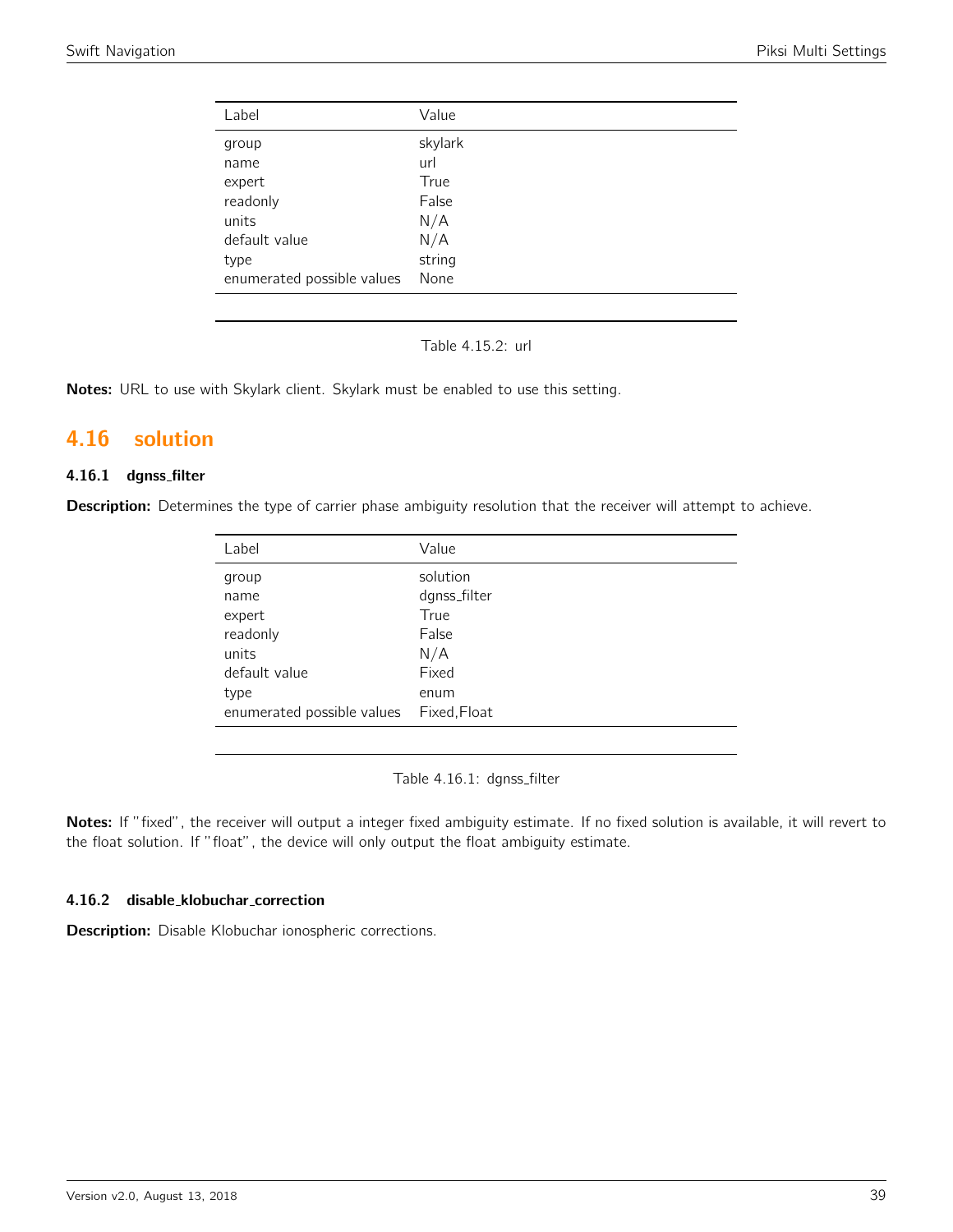| Label                      | Value                        |
|----------------------------|------------------------------|
| group                      | solution                     |
| name                       | disable_klobuchar_correction |
| expert                     | False                        |
| readonly                   | False                        |
| units                      | N/A                          |
| default value              | False                        |
| type                       | boolean                      |
| enumerated possible values | True, False                  |
|                            |                              |

Table 4.16.2: disable klobuchar correction

Notes: If True, Klobuchar ionospheric corrections will not be applied. This setting must be set to True when Skylark is enabled (skylark.enable  $==$  True)

#### 4.16.3 glonass measurement std downweight factor

**Description:** Down weights GLONASS measurements by a given factor in the navigation filter.

| Label                      | Value                                     |
|----------------------------|-------------------------------------------|
| group                      | solution                                  |
| name                       | glonass_measurement_std_downweight_factor |
| expert                     | True                                      |
| readonly                   | False                                     |
| units                      | N/A                                       |
| default value              | 4.0                                       |
| type                       | float                                     |
| enumerated possible values | None                                      |

Table 4.16.3: glonass\_measurement\_std\_downweight\_factor

Notes: This parameter down weights GLONASS observations relative to GPS observations by this factor.

## 4.16.4 enable beidou

Description: Enable Beidou measurement processing in the navigation filter.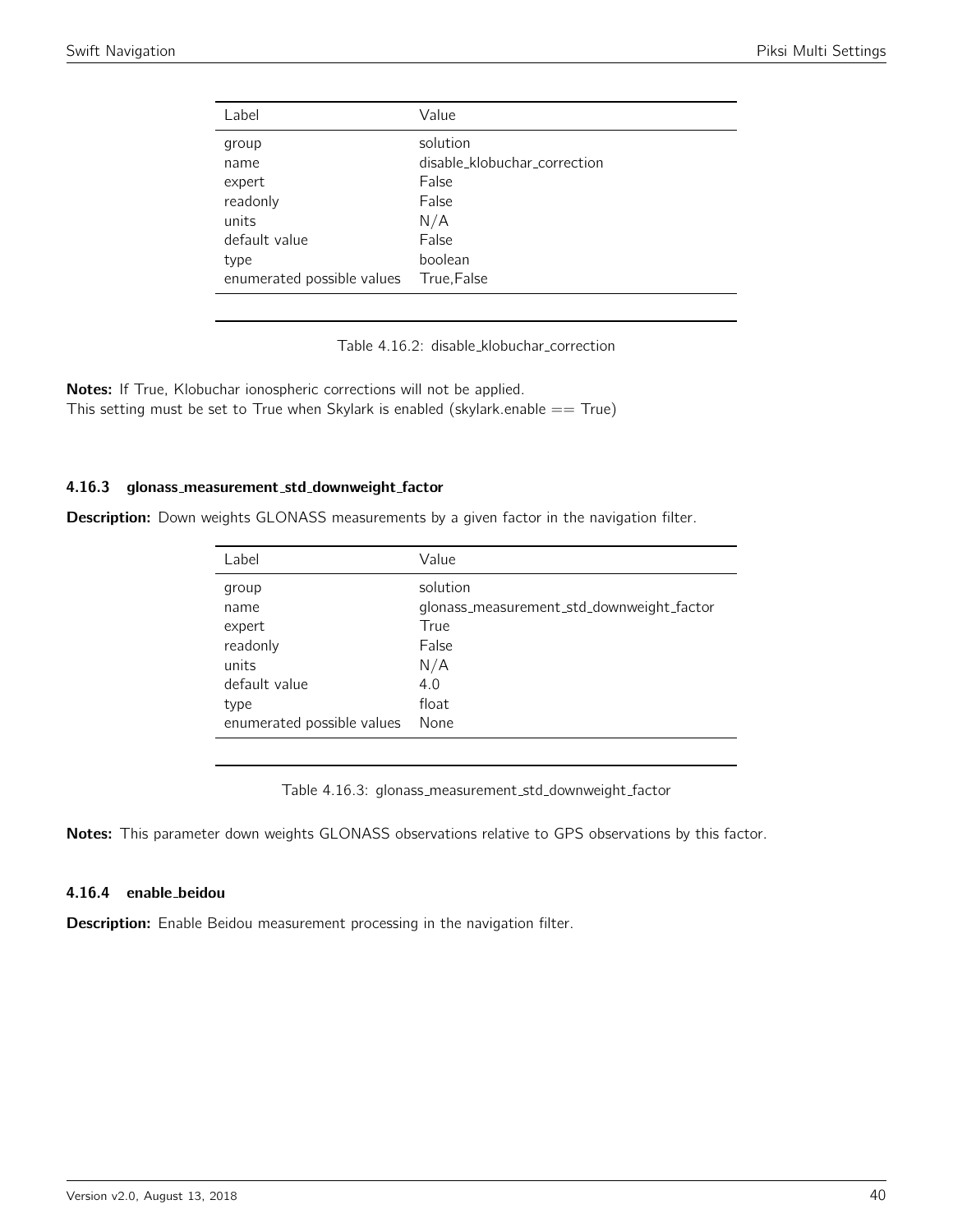| Label                      | Value                     |
|----------------------------|---------------------------|
| group<br>name              | solution<br>enable_beidou |
| expert                     | False                     |
| readonly<br>units          | False<br>N/A              |
| type                       | boolean                   |
| enumerated possible values | True, False               |

Table 4.16.4: enable\_beidou

Notes: If set to True, Beidou measurements are processed in the navigation filter for SPP and RTK.

#### 4.16.5 enable glonass

**Description:** Enable GLONASS measurement processing in the navigation filter.

| Label                      | Value          |
|----------------------------|----------------|
| group                      | solution       |
| name                       | enable_glonass |
| expert                     | False          |
| readonly                   | False          |
| units                      | N/A            |
| type                       | boolean        |
| enumerated possible values | True, False    |

Table 4.16.5: enable\_glonass

Notes: If set to True, GLONASS measurements are processed in the navigation filter for SPP and RTK.

#### 4.16.6 enable galileo

**Description:** Enable Galileo measurement processing in the navigation filter.

| Label                                                | Value                                                          |
|------------------------------------------------------|----------------------------------------------------------------|
| group<br>name<br>expert<br>readonly<br>units<br>type | solution<br>enable_galileo<br>False<br>False<br>N/A<br>boolean |
| enumerated possible values                           | True,False                                                     |

Table 4.16.6: enable galileo

Notes: If set to True, Galileo measurements are processed in the navigation filter for SPP and RTK.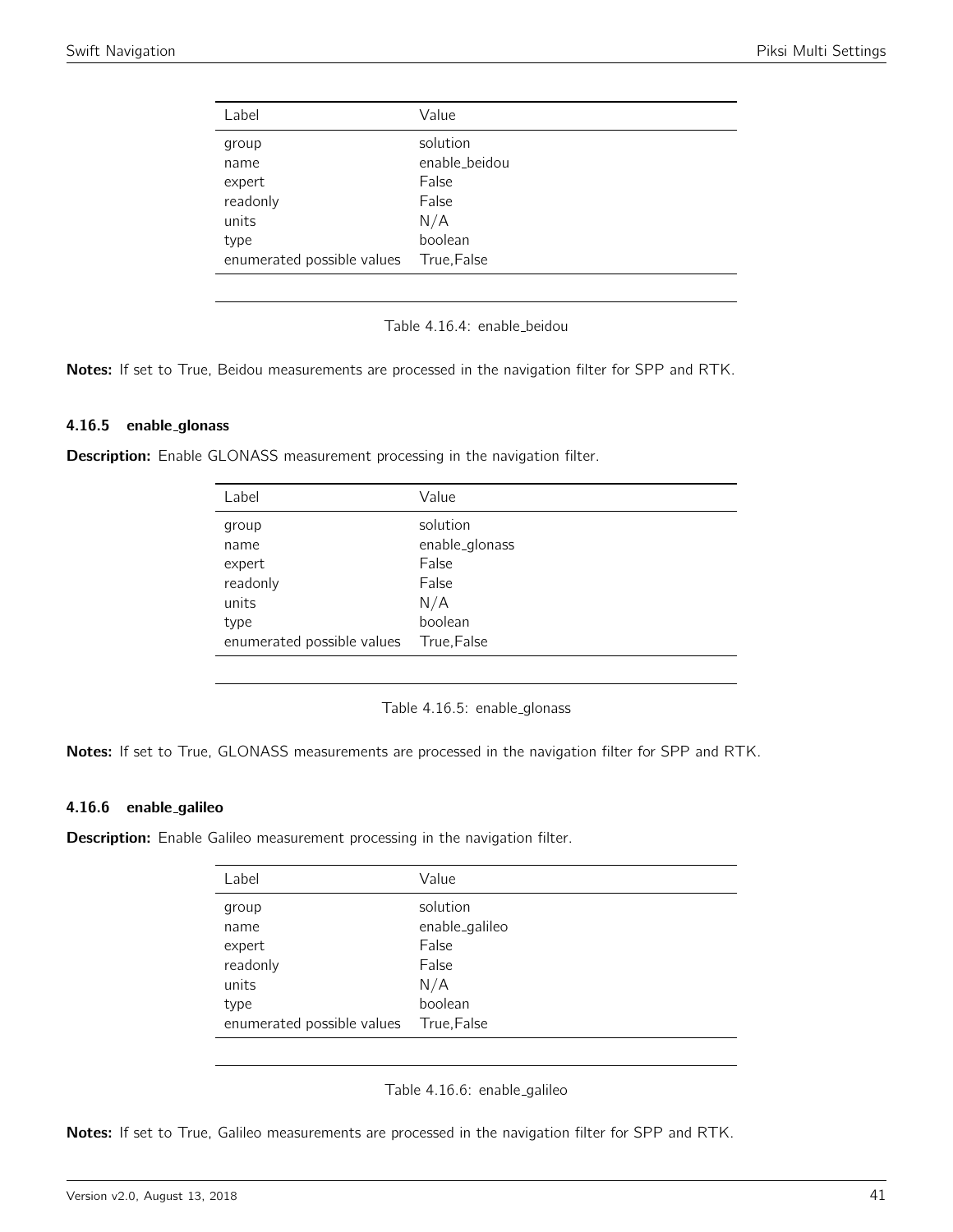## 4.16.7 send heading

**Description:** Enables SBP heading output. Heading is calculated from base station to rover and represents the inverse tangent of the north and east components of the baseline.

| Label                      | Value        |
|----------------------------|--------------|
| group                      | solution     |
| name                       | send_heading |
| expert                     | False        |
| readonly                   | False        |
| units                      | N/A          |
| default value              | False        |
| type                       | boolean      |
| enumerated possible values | True, False  |

#### Table 4.16.7: send\_heading

Notes: No smoothing or additional processing is provided to improve heading output.

The heading feature requires the following additional settings

Time Matched Mode

Equal Observation rate between both base and rover

The observation rate will also determine the heading output rate and is defined as "soln freq" / "output every n obs"

#### 4.16.8 output\_every\_n\_obs

**Description:** Integer divisor of solution frequency for which the observations will be output.

| Label                      | Value              |
|----------------------------|--------------------|
| group                      | solution           |
| name                       | output_every_n_obs |
| expert                     | False              |
| readonly                   | False              |
| units                      | N/A                |
| default value              | $\mathcal{P}$      |
| type                       | integer            |
| enumerated possible values | None               |

Table 4.16.8: output\_every\_n\_obs

Notes: For instance, if the solution frequency (soln\_freq) is 10 Hz, and the output\_every\_n\_obs setting is 10, it means that the observation output will occur at a rate of 1 Hz. This parameter is designed to tune the rate at which correction information is passed from one receiver to the other as to efficiently use radio modem bandwidth and fit with user applications.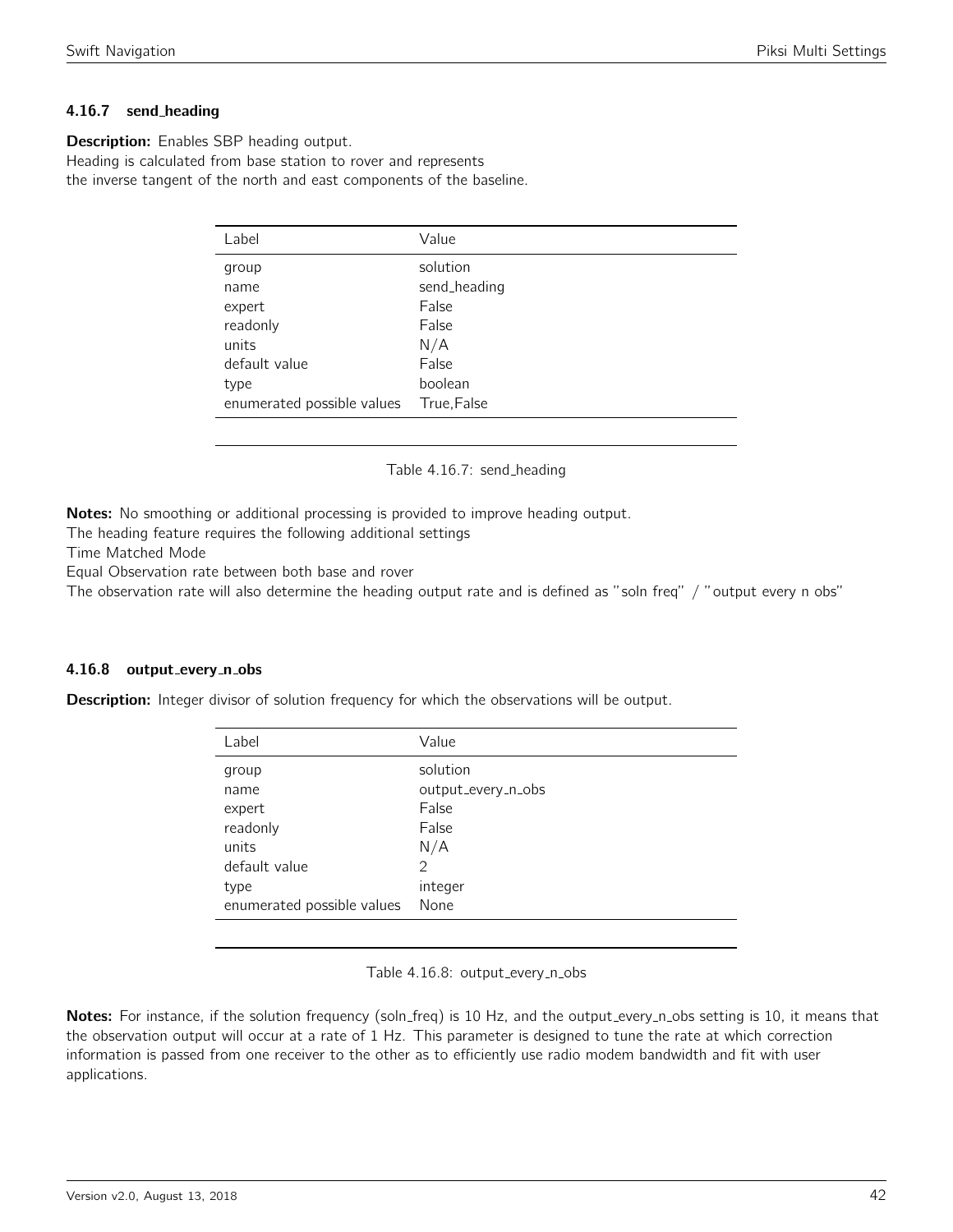## 4.16.9 disable\_raim

Description: Receiver Autonomous Integrity Monitoring.

| Label                      | Value        |
|----------------------------|--------------|
| group                      | solution     |
| name                       | disable_raim |
| expert                     | True         |
| readonly                   | False        |
| units                      | None         |
| default value              | False        |
| type                       | boolean      |
| enumerated possible values | True, False  |

Table 4.16.9: disable\_raim

Notes: If True, RAIM checks will not be performed.

#### 4.16.10 heading offset

**Description:** Rotate the heading output.

| Label                      | Value          |
|----------------------------|----------------|
| group                      | solution       |
| name                       | heading_offset |
| expert                     | False          |
| readonly                   | False          |
| units                      | degrees        |
| default value              | 0.0            |
| type                       | double         |
| enumerated possible values | N/A            |

Table 4.16.10: heading\_offset

Notes: Adds an offset to the heading output to rotate the heading vector to align the baseline heading with a desired 0 heading. Valid values are -180.0 to 180.0 degrees

#### 4.16.11 elevation mask

Description: SPP / RTK solution elevation mask.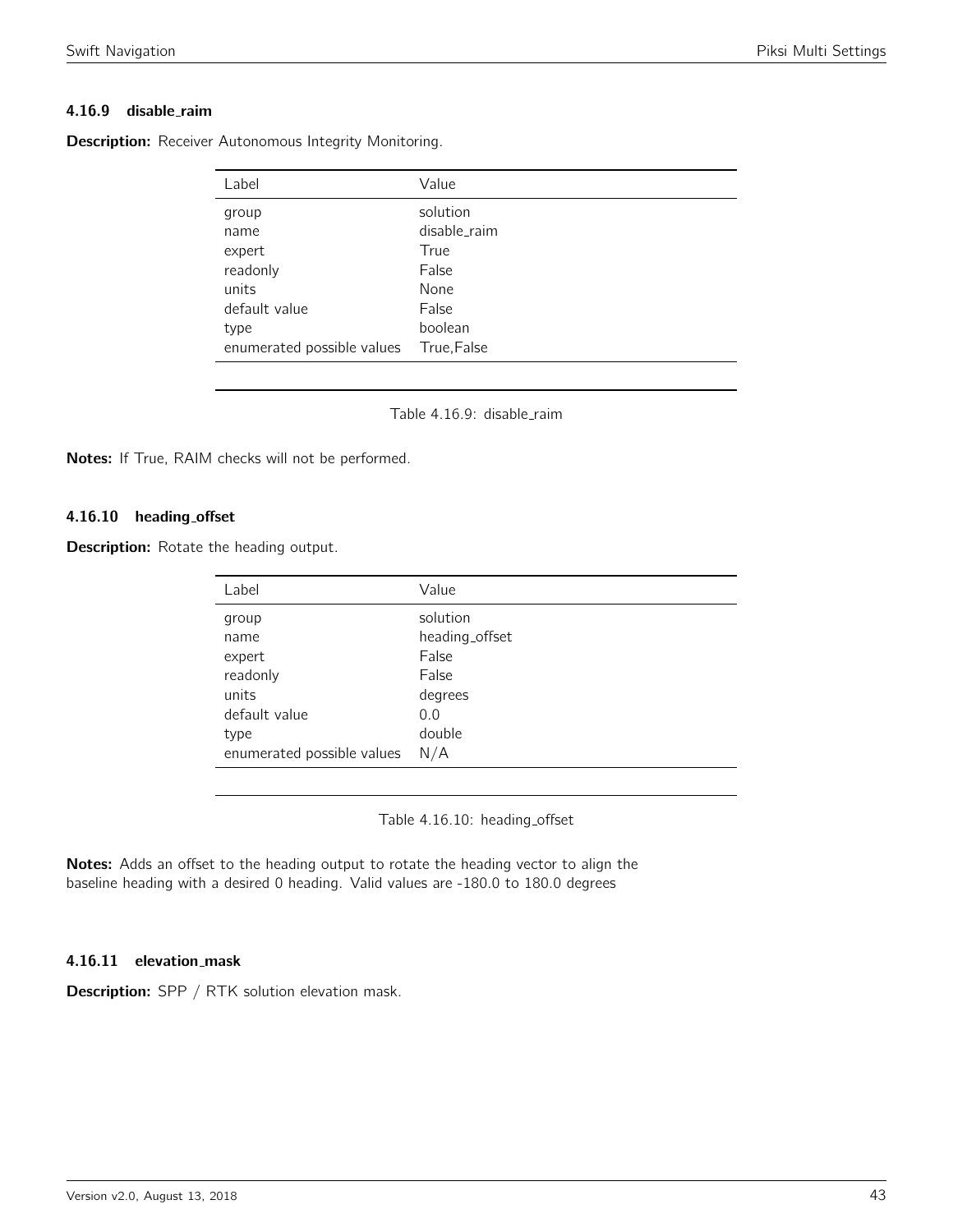| Label                      | Value          |
|----------------------------|----------------|
| group                      | solution       |
| name                       | elevation_mask |
| expert                     | False          |
| readonly                   | False          |
| units                      | degrees        |
| default value              | 10             |
| type                       | float          |
| enumerated possible values | None           |

Table 4.16.11: elevation\_mask

Notes: Satellites must be above the horizon by at least this angle before they will be used in a solution.

#### 4.16.12 dgnss solution mode

Description: Selects the type of RTK solution to output.

| Label         | Value                                                           |
|---------------|-----------------------------------------------------------------|
| group         | solution                                                        |
| name          | dgnss_solution_mode                                             |
| expert        | False                                                           |
| readonly      | False                                                           |
| units         | N/A                                                             |
| default value | Low Latency                                                     |
| type          | enum                                                            |
|               | enumerated possible values  Low Latency, Time Matched, No DGNSS |

Table 4.16.12: dgnss\_solution\_mode

Notes: A "Low Latency" solution uses an internal model of anticipated satellite observations to provide RTK output with minimal latency but slightly reduced accuracy. "Low Latency" mode assumes that the base station is stationary. For applications where accuracy is desired over timeliness or when both receivers are moving, "Time Matched" mode should be chosen. This means that the RTK output will require a corresponding set of correction observations for each timestamp. When "No DGNSS" is chosen, no differential output will be attempted by the receiver.

#### 4.16.13 soln freq

**Description:** The frequency at which a position solution is computed.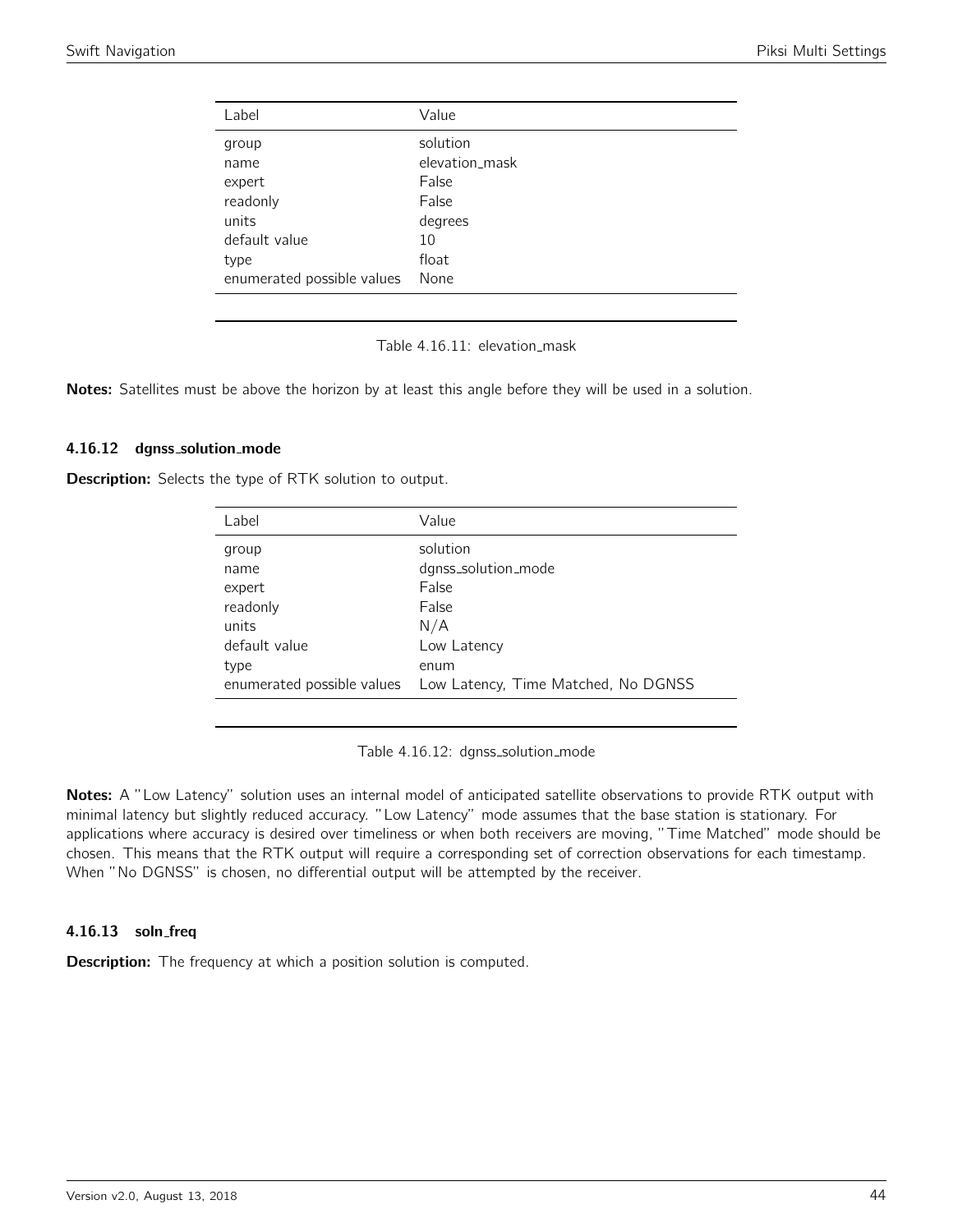| Label                      | Value     |
|----------------------------|-----------|
| group                      | solution  |
| name                       | soln_freq |
| expert                     | False     |
| readonly                   | False     |
| units                      | Hz        |
| default value              | 10        |
| type                       | integer   |
| enumerated possible values | None      |

Table 4.16.13: soln\_freq

Notes: None

## 4.16.14 correction\_age\_max

Description: The maximum age of corrections for which an RTK solution will be generated.

| Label                      | Value              |
|----------------------------|--------------------|
| group                      | solution           |
| name                       | correction_age_max |
| expert                     | False              |
| readonly                   | False              |
| units                      | seconds            |
| default value              | 30                 |
| type                       | float              |
| enumerated possible values | None               |

Table 4.16.14: correction\_age\_max

#### Notes: None

# 4.17 standalone logging

#### 4.17.1 logging file system

Description: Configure the file-system used for standalone logging (SD card only).

| Label         | Value               |
|---------------|---------------------|
| group         | standalone_logging  |
| name          | logging_file_system |
| expert        | True                |
| readonly      | False               |
| units         | N/A                 |
| default value | <b>FAT</b>          |
| type          | enum                |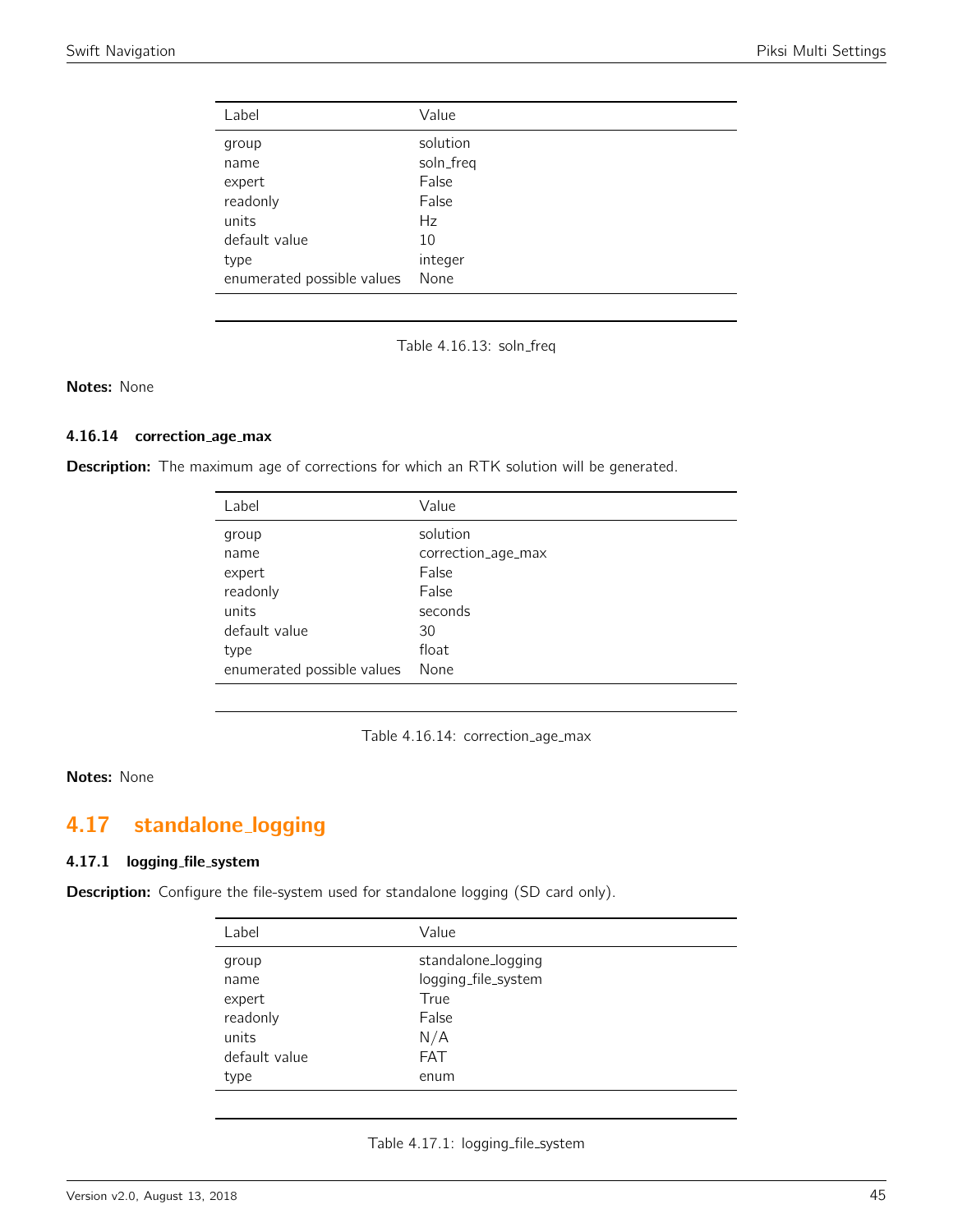Notes: Configures the file-system used for standalone logging. Setting this to F2FS will reparition and the reformat any SD card that is not formatted with F2FS upon system reboot. Settings must be persisted for this to take effect.

#### 4.17.2 copy system logs

**Description:** Copy system logs to the SD card at regular intervals.

| standalone_logging<br>copy_system_logs |
|----------------------------------------|
|                                        |
|                                        |
| True                                   |
| False                                  |
| N/A                                    |
| False                                  |
| boolean                                |
|                                        |

Table 4.17.2: copy\_system\_logs

Notes: Setting this to true will cause the device to copy the system logs to the SD card at regular intervals. Setting this to false will stop the device from copying the systems logs to the SD card.

#### 4.17.3 file duration

**Description:** Duration of each logfile.

| Label         | Value              |
|---------------|--------------------|
| group         | standalone_logging |
| name          | file_duration      |
| expert        | False              |
| readonly      | False              |
| units         | minutes            |
| default value | 10                 |
| type          | int                |

Table 4.17.3: file duration

Notes: Sets the number of minutes to output to each standalone log file before opening the next one. If this setting is changed while logging is enabled, it will go into effect immediately which will close the current file if its length exceeds the new duration.

#### 4.17.4 max fill

Description: Maximum storage device usage.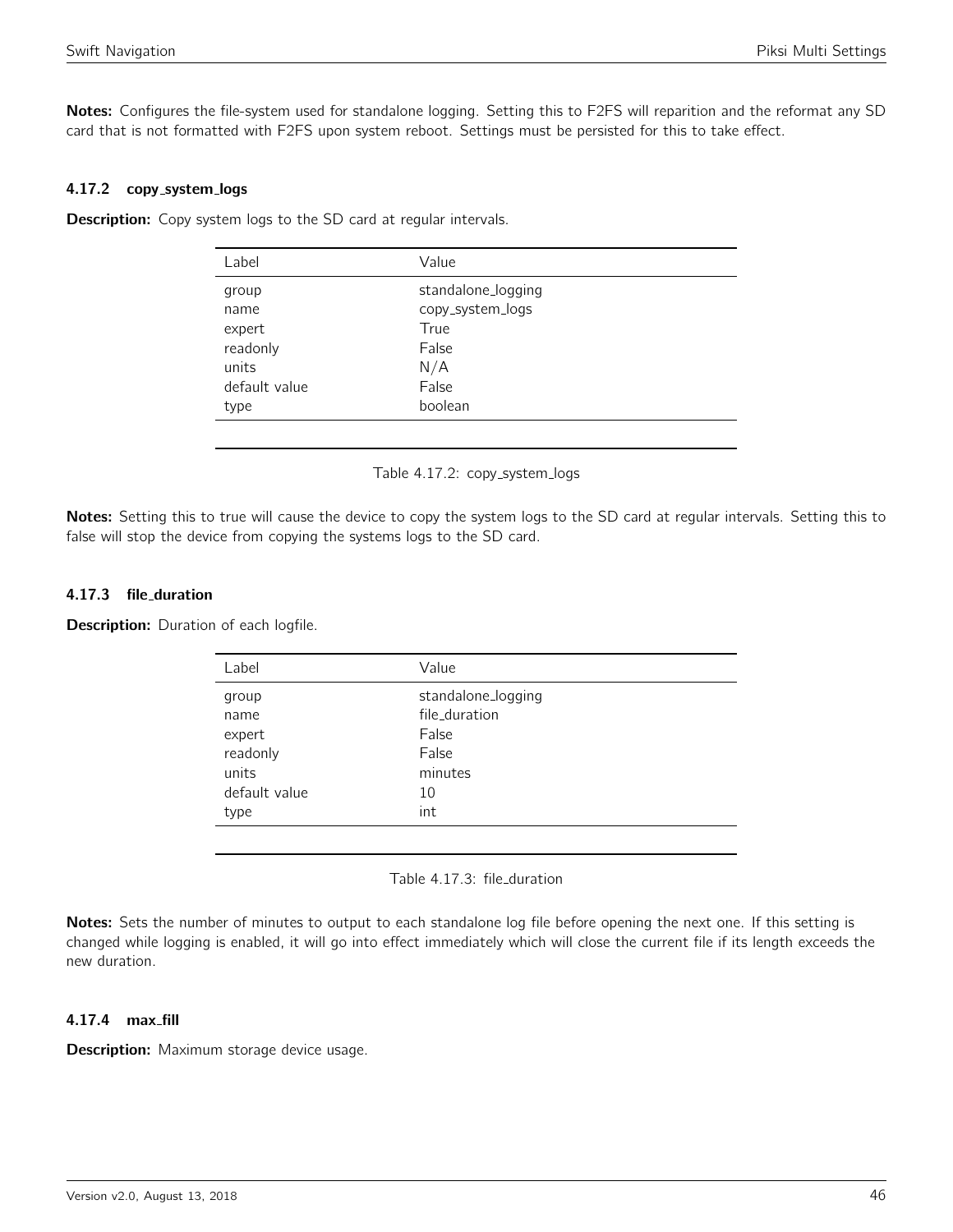| Label         | Value              |
|---------------|--------------------|
| group         | standalone_logging |
| name          | max_fill           |
| expert        | False              |
| readonly      | False              |
| units         | percent            |
| default value | 95                 |
| type          | int                |
|               |                    |

Table 4.17.4: max\_fill

Notes: Sets a limit on how full the storage device can be before logging is stopped. If the drive is more than this percent full, no new log files will be created and a warning will be logged every 30 seconds. If this setting is changed while logging is enabled, it will go into effect on the next file that is created.

#### 4.17.5 enable

**Description:** Standalone logging enabled.

| Label         | Value              |
|---------------|--------------------|
| group         | standalone_logging |
| name          | enable             |
| expert        | False              |
| readonly      | False              |
| units         | N/A                |
| default value | False              |
| type          | boolean            |
|               |                    |

Table 4.17.5: enable

Notes: Setting this to true triggers the logger to start trying to write logs to the output\_directory. Setting this to false will immediately close the current file and stop logging. Reenabling logging will increment the session counter which is reflected in the log file names (see USB Logging File Output section).

#### 4.17.6 output\_directory

Description: Standalone logging path.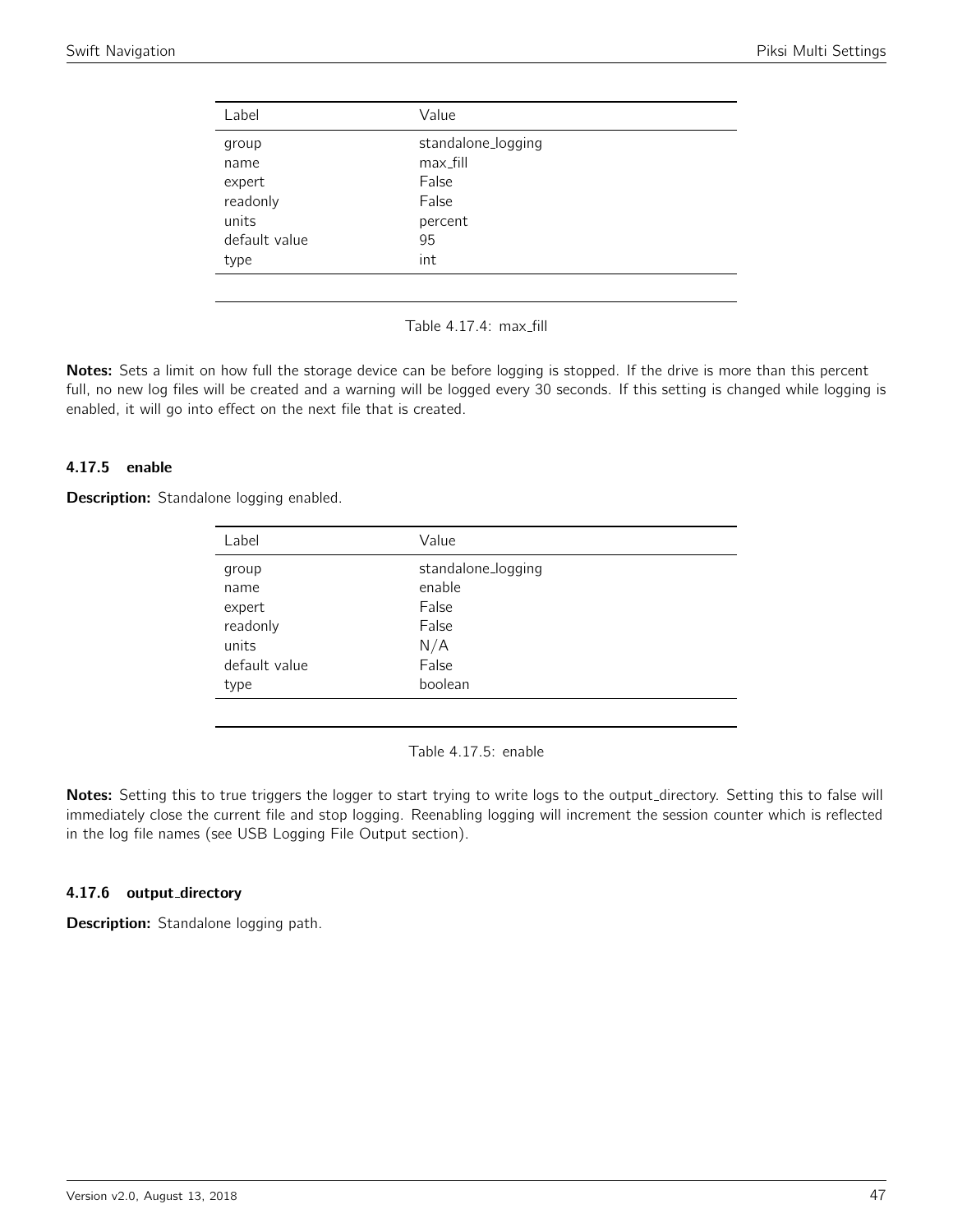| Label                              | Value                                           |  |
|------------------------------------|-------------------------------------------------|--|
| group<br>name<br>expert            | standalone_logging<br>output_directory<br>False |  |
| readonly<br>units<br>default value | False<br>N/A<br>/media/sda1/                    |  |
| type                               | string                                          |  |

Table 4.17.6: output\_directory

Notes: Sets the paths in which to write logs. A warning will be logged every 30 seconds if this path is invalid or unavailable. The system will not create a folder that does not exist. If this setting is changed while logging is enabled, it will go into effect on the next file that is created.

# 4.18 surveyed position

#### 4.18.1 broadcast

**Description:** Broadcast surveyed base station position.

| Label                      | Value             |
|----------------------------|-------------------|
| group                      | surveyed_position |
| name                       | <b>broadcast</b>  |
| expert                     | False             |
| readonly                   | False             |
| units                      | None              |
| default value              | False             |
| type                       | boolean           |
| enumerated possible values | True, False       |

Table 4.18.1: broadcast

Notes: This flag ultimately determines whether the SBP message with identifier MSG\_BASE\_POS\_ECEF will be calculated and sent. Logically, setting this attribute to "true" sets the Local receiver as a base station and configures the unit to send its surveyed position coordinates to the other receiver(s) with which the base station is communicating. If "true", the remote receiver that receives the surveyed position will calculate and communicate a pseudo absolute RTK position based upon the received position.

#### 4.18.2 surveyed alt

Description: Surveyed altitude of the antenna.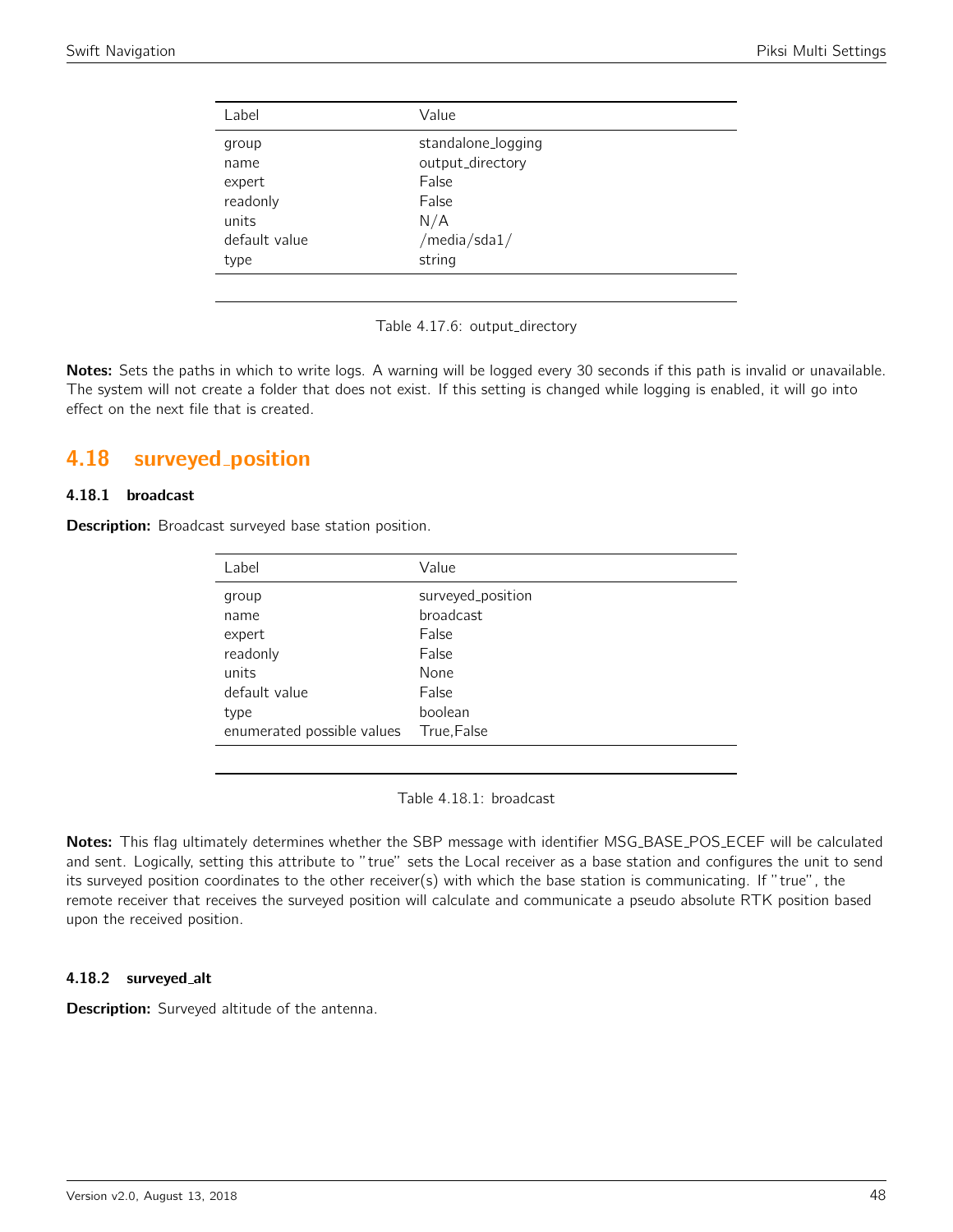| Label                      | Value             |
|----------------------------|-------------------|
| group                      | surveyed_position |
| name                       | surveyed_alt      |
| expert                     | False             |
| readonly                   | False             |
| units                      | meters            |
| default value              | 0                 |
| type                       | Double            |
| enumerated possible values | None              |

Table 4.18.2: surveyed\_alt

Notes: This setting represents the altitude of the receiver's antenna above the WGS84 ellipsoid, in meters. If surveyed position "broadcast" is set to "true", this coordinate will be communicated to remote receivers for use in calculating their pseudo-absolute position. This value should be precise to 1 cm. Any errors in the surveyed position will directly affect the pseudo-absolute RTK position measurement reported by the Rover.

#### 4.18.3 surveyed lat

Description: Surveyed latitude of the antenna.

| Value             |
|-------------------|
| surveyed_position |
| surveyed_lat      |
| False             |
| False             |
| degrees           |
| 0                 |
| Double            |
| None              |
|                   |

Table 4.18.3: surveyed lat

Notes: This setting represents the latitude of the local receiver's antenna, expressed in decimal degrees relative to the equator (north  $=$  positive, south  $=$  negative). If surveyed position "broadcast" is set to "true", the coordinate will be communicated to remote receivers for use in calculating their pseudo-absolute RTK position. The value should be as accurate as possible and should have precision to at least 7 digits following the decimal point. For reference, 1e-7 degrees of latitude is about 1.1 cm on the surface of the earth. Any errors in the surveyed position will directly affect the pseudo-absolute RTK position measurement reported by the remote receiver.

#### 4.18.4 surveyed lon

**Description:** Surveyed longitude of the antenna.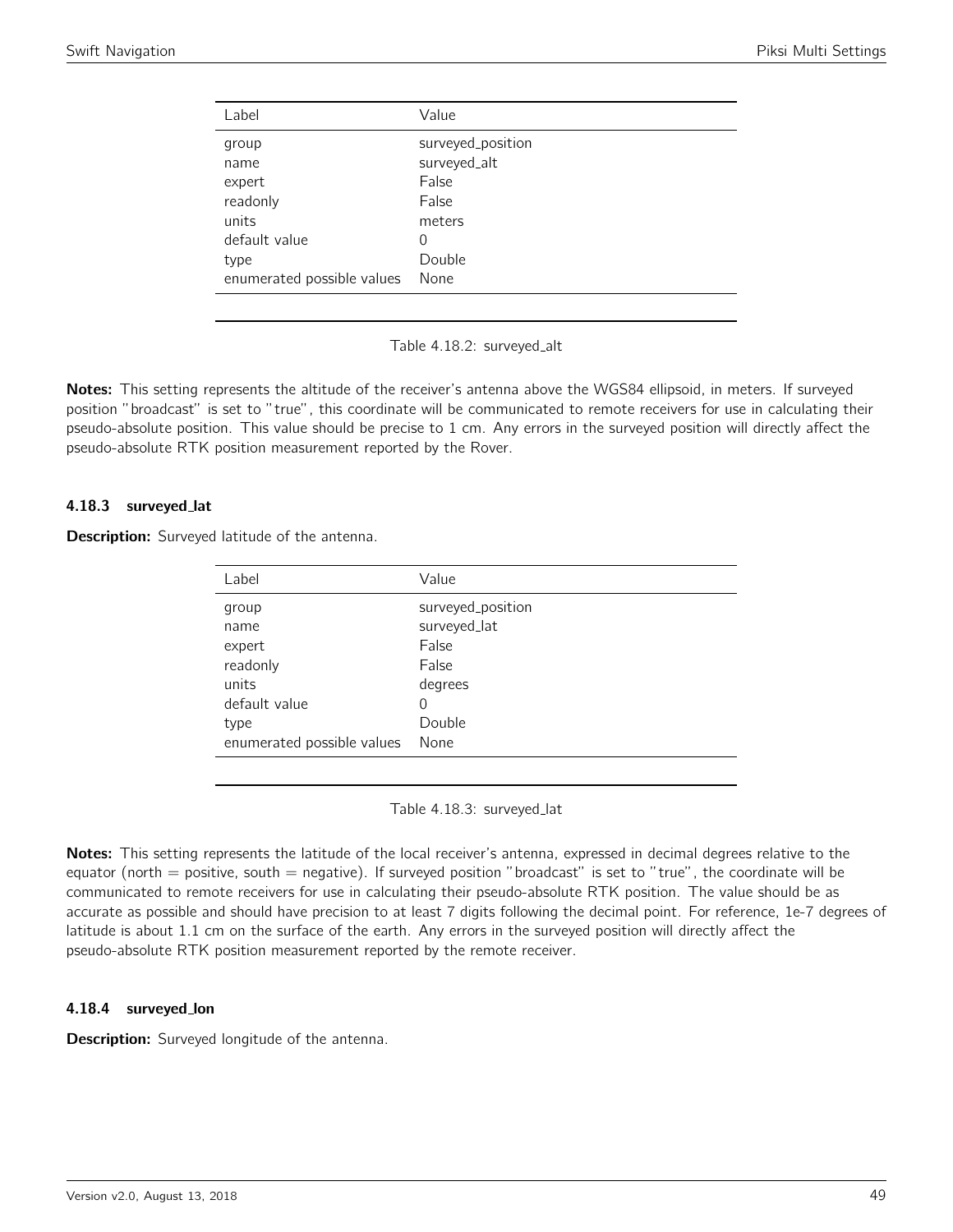| Label                      | Value             |
|----------------------------|-------------------|
| group                      | surveyed_position |
| name                       | surveyed_lon      |
| expert                     | False             |
| readonly                   | False             |
| units                      | degrees           |
| default value              | 0                 |
| type                       | Double            |
| enumerated possible values | None              |

Table 4.18.4: surveyed lon

Notes: This setting represents the longitude of the local receiver's antenna, expressed in decimal degrees relative to the Prime Meridian (east  $=$  positive, west  $=$  negative). If surveyed position "broadcast" is set to "true", the coordinate will be communicated to remote receivers for use in calculating their pseudo-absolute RTK position. The value should be as accurate as possible and should have precision to at least 7 digits following the decimal point. For reference, 1e-7 degrees of longitude at 35 degree latitude is about 1 cm. Any errors in the surveyed position will directly affect the pseudo-absolute RTK position measurement reported by the remote receiver.

## 4.19 system

#### 4.19.1 log\_ping\_activity

**Description:** If set to true, the network poll service will also log ping activity.

| Label         | Value             |
|---------------|-------------------|
| group         | system            |
| name          | log_ping_activity |
| expert        | True              |
| readonly      | False             |
| units         | N/A               |
| default value | False             |
| type          | boolean           |
|               |                   |

Table 4.19.1: log\_ping\_activity

Notes: Configures the network poll service to log ping activity to /var/log/ping.log.

#### 4.19.2 connectivity\_check\_frequency

**Description:** The frequency at which the network poll service checks for connectivity.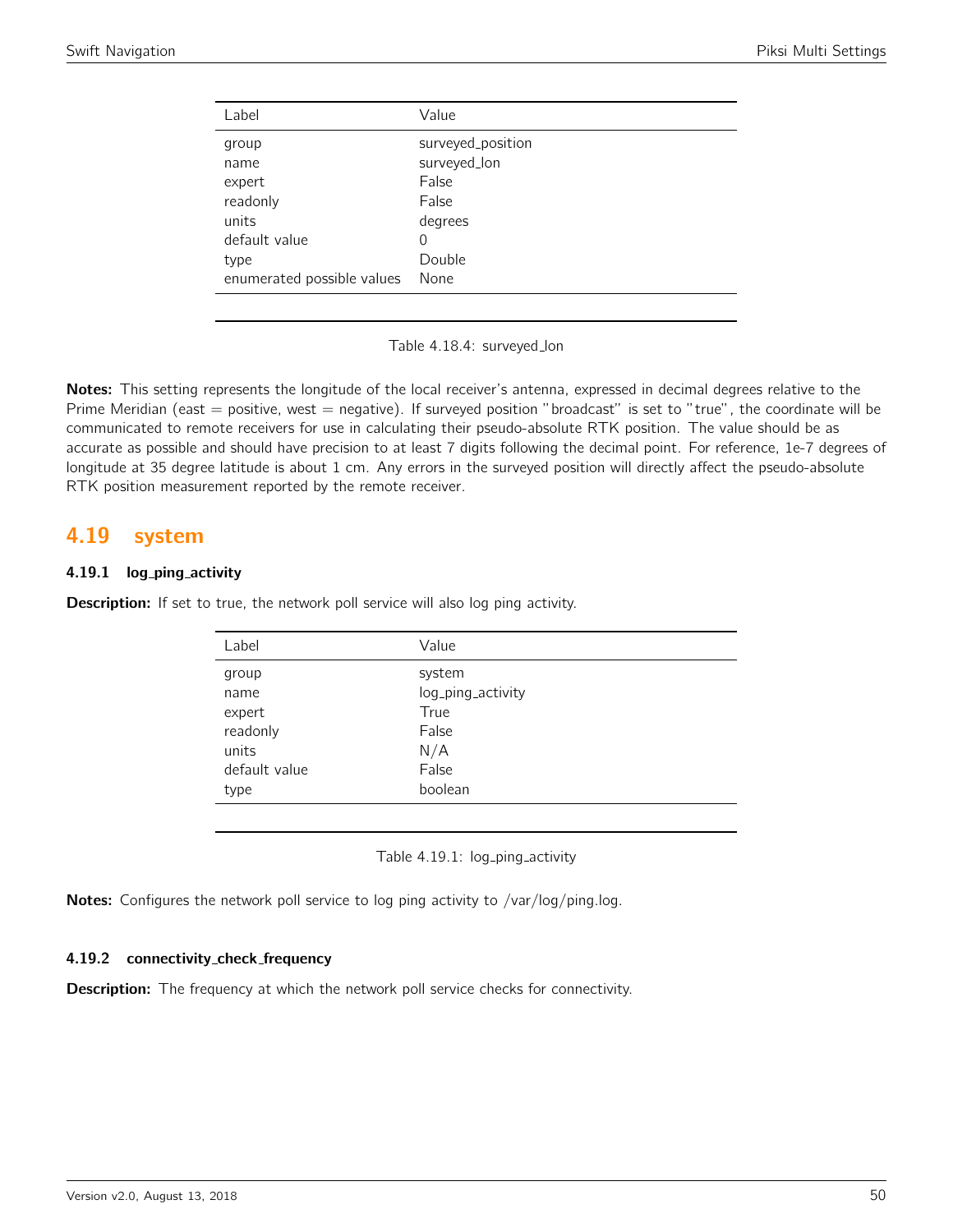| Label         | Value                        |
|---------------|------------------------------|
| group         | system                       |
| name          | connectivity_check_frequency |
| expert        | True                         |
| readonly      | False                        |
| units         | Hz                           |
| default value | 0.1                          |
| type          | float                        |
|               |                              |

Table 4.19.2: connectivity check frequency

Notes: The network poll service will perform a connectivity check with a well known IP address at the frequency configured by this setting.

#### 4.19.3 connectivity\_retry\_frequency

Description: The frequency at which the network poll service retries after a failed connectivity check.

| Label         | Value                        |
|---------------|------------------------------|
| group         | system                       |
| name          | connectivity_retry_frequency |
| expert        | True                         |
| readonly      | False                        |
| units         | Hz                           |
| default value | 1.0                          |
| type          | float                        |

Table 4.19.3: connectivity\_retry\_frequency

Notes: If a connectivity check fails, this settings controls the frequency at which a new connectivity check is performed.

#### 4.19.4 system time

**Description:** Sources for Linux System Time.

| Label                                                                                               | Value                                                                                     |
|-----------------------------------------------------------------------------------------------------|-------------------------------------------------------------------------------------------|
| group<br>enumerated possible values<br>expert<br>readonly<br>units<br>default value<br>type<br>name | system<br>GPS+NTP, GPS, NTP<br>False<br>False<br>N/A<br><b>GPS</b><br>enum<br>system_time |
|                                                                                                     |                                                                                           |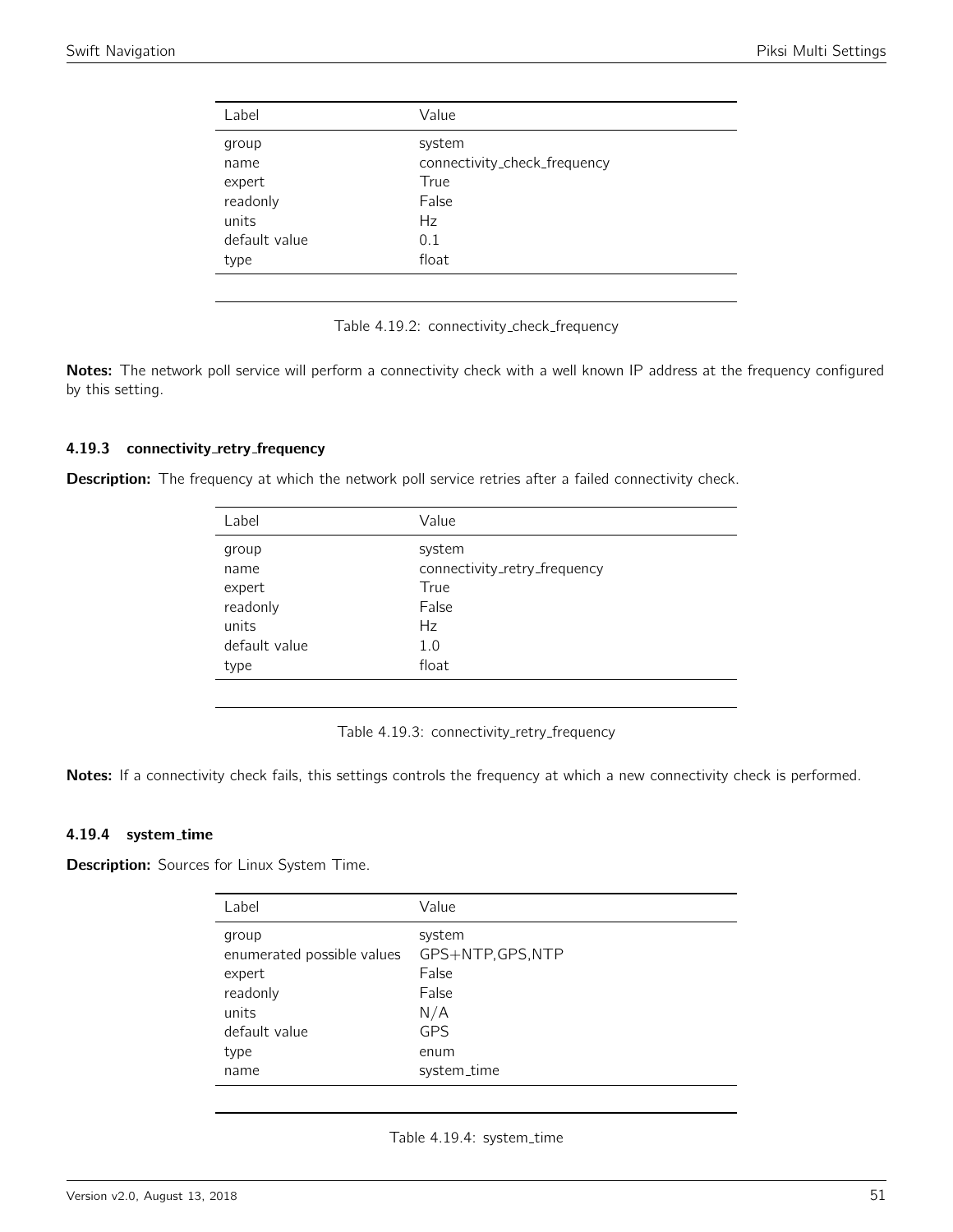Notes: Configures the possible sources for Linux system time on the Swift Device. Linux system time is required for HTTPS certification validation and other Linux system functionality.

# 4.20 system info

### 4.20.1 imageset build id

Description: Build id for the linux system image.

| Label                      | Value             |
|----------------------------|-------------------|
| group                      | system_info       |
| name                       | imageset_build_id |
| expert                     | True              |
| readonly                   | True              |
| units                      | N/A               |
| default value              | N/A               |
| type                       | string            |
| enumerated possible values | None              |

Table 4.20.1: imageset\_build\_id

Notes: Relevant for determining uimage version when using DEV image, otherwise this will be identical to the firmware build id. This is a read only setting.

## 4.20.2 firmware\_version

Description: Firmware version of the receiver.

| Label                      | Value            |
|----------------------------|------------------|
| group                      | system_info      |
| name                       | firmware_version |
| expert                     | False            |
| readonly                   | True             |
| units                      | N/A              |
| default value              | N/A              |
| type                       | string           |
| enumerated possible values | None             |
|                            |                  |

|  | Table 4.20.2: firmware_version |  |
|--|--------------------------------|--|
|  |                                |  |

Notes: The git hash is removed from this version identifier. This is a read only setting.

#### 4.20.3 firmware build id

Description: Full build id for firmware version.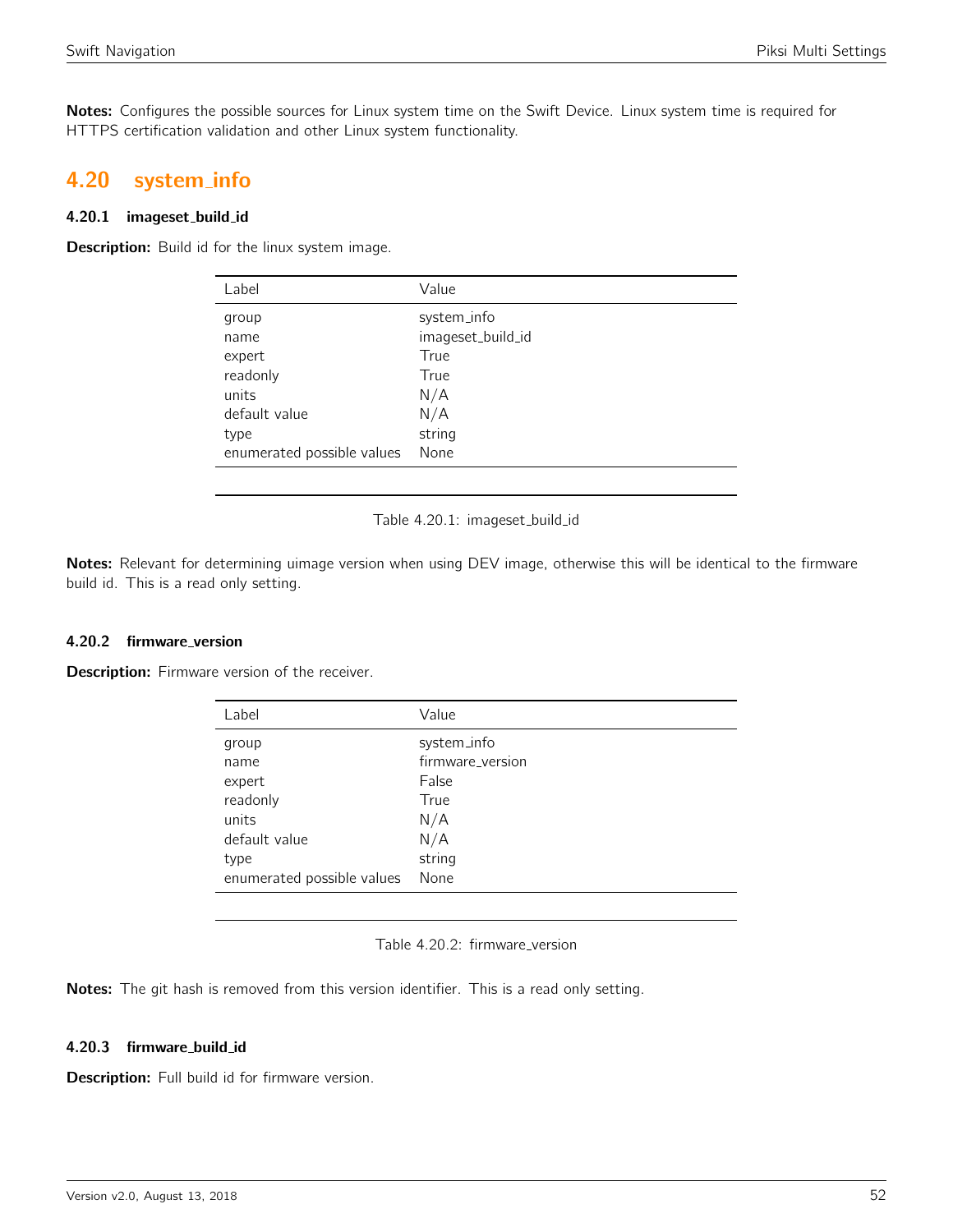| Label                      | Value             |
|----------------------------|-------------------|
| group                      | system_info       |
| name                       | firmware_build_id |
| expert                     | False             |
| readonly                   | True              |
| units                      | N/A               |
| default value              | N/A               |
| type                       | string            |
| enumerated possible values | None              |
|                            |                   |

Table 4.20.3: firmware\_build\_id

Notes: For user generated images, this will appear the same as the command "git describe -dirty". This is a read only setting.

#### 4.20.4 hw\_variant

**Description:** Hardware Product Variant

| Label                      | Value       |
|----------------------------|-------------|
| group                      | system_info |
| name                       | hw variant  |
| expert                     | False       |
| readonly                   | True        |
| units                      | N/A         |
| default value              | N/A         |
| type                       | string      |
| enumerated possible values | None        |

Table 4.20.4: hw\_variant

Notes: This is a read only setting that corresponds to the variant of the current hardware revision that is connected to the console.

#### 4.20.5 hw\_revision

Description: Hardware revision of the receiver.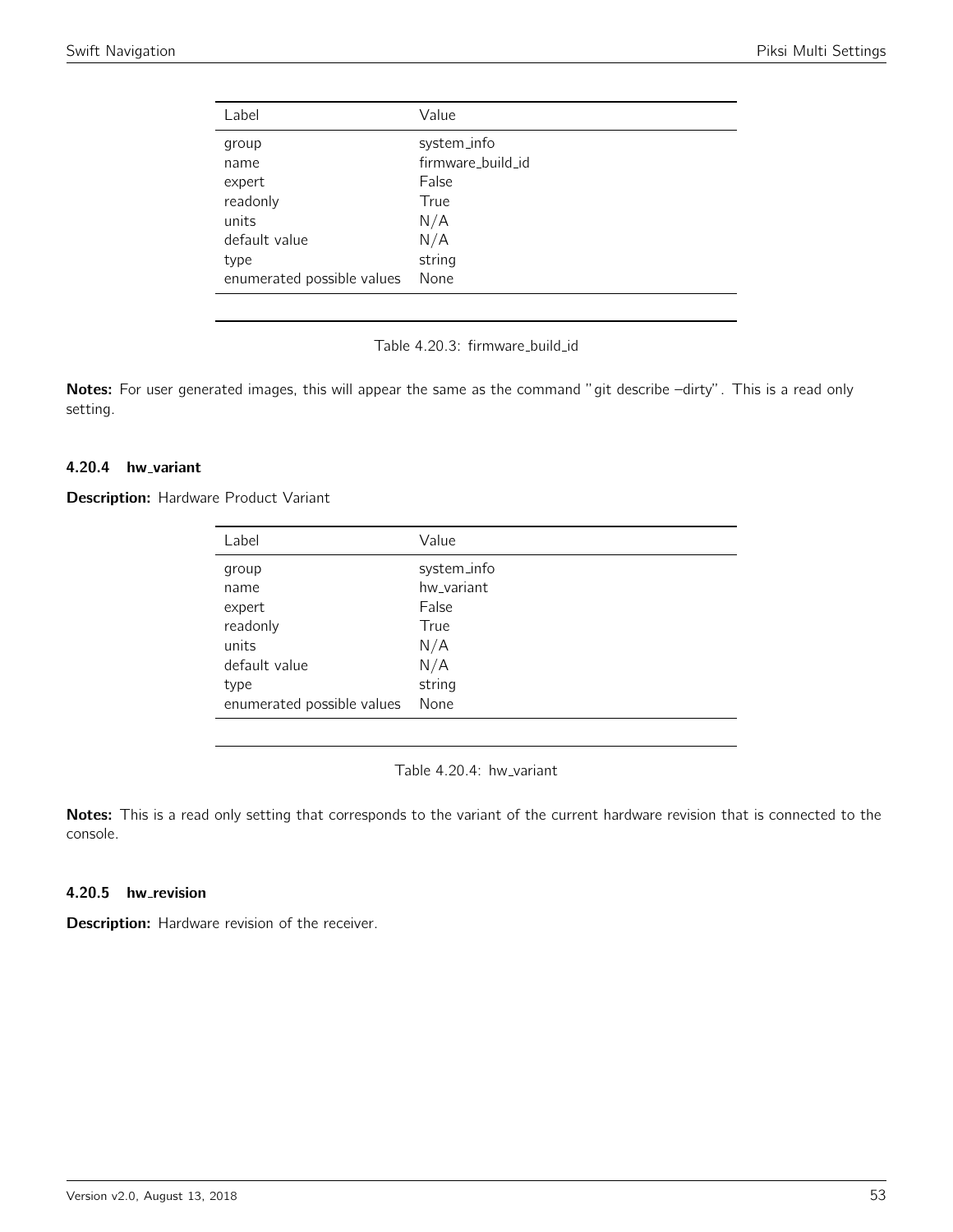| Label                      | Value       |
|----------------------------|-------------|
| group                      | system_info |
| name                       | hw_revision |
| expert                     | False       |
| readonly                   | True        |
| units                      | N/A         |
| default value              | N/A         |
| type                       | string      |
| enumerated possible values | None        |
|                            |             |

Table 4.20.5: hw\_revision

Notes: This is a read only setting that refers to the product family of the hardware.

## 4.20.6 hw\_version

Description: Hardware version number.

| Label                      | Value       |
|----------------------------|-------------|
| group                      | system_info |
| name                       | hw_version  |
| expert                     | True        |
| readonly                   | True        |
| units                      | N/A         |
| default value              | N/A         |
| type                       | string      |
| enumerated possible values | None        |

Table 4.20.6: hw\_version

Notes: This is a read only setting that corresponds to the version number printed on the oem module hardware version sticker.

## 4.20.7 nap channels

Description: Number of channels in SwiftNap FPGA.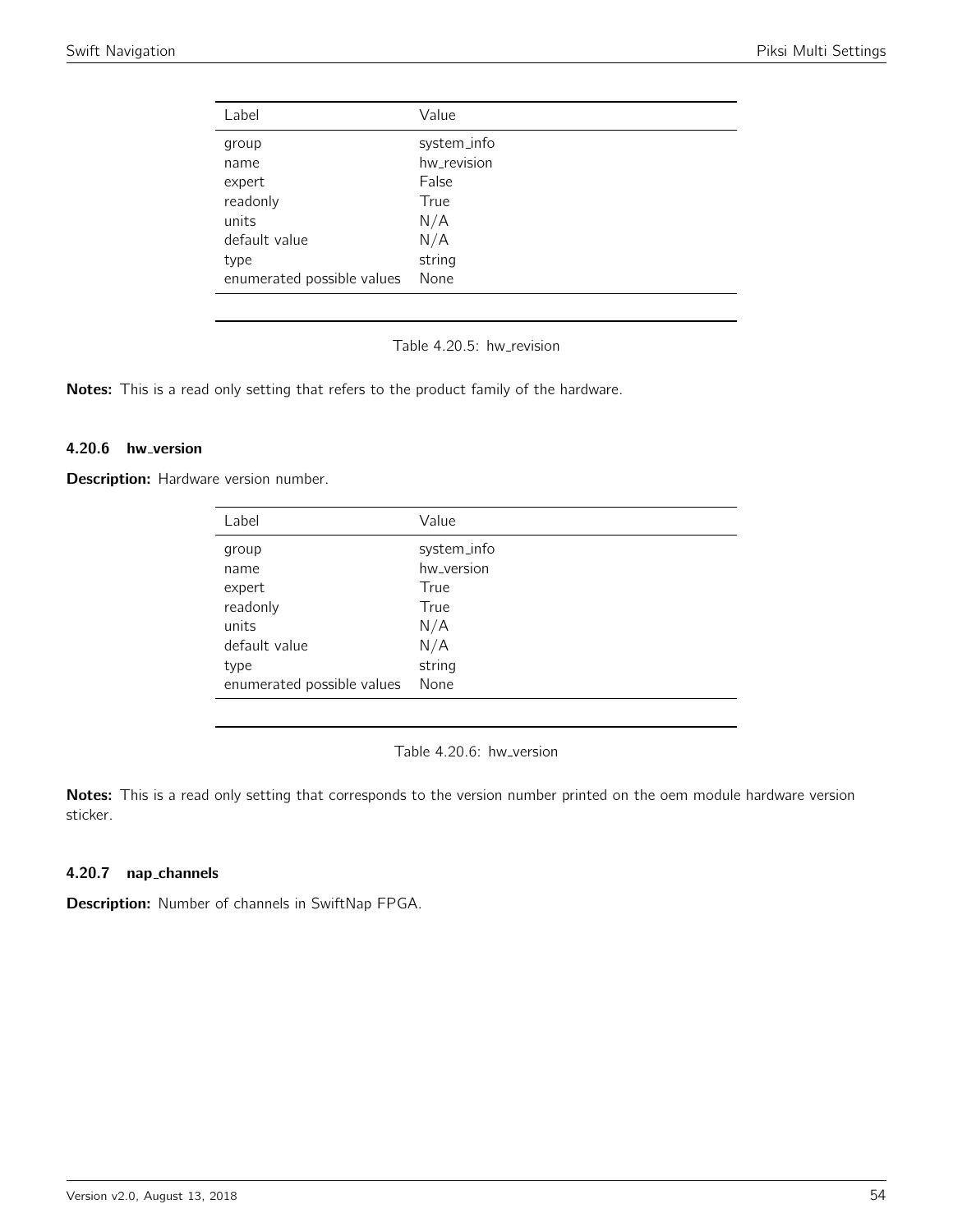| Label                      | Value        |
|----------------------------|--------------|
| group                      | system_info  |
| name                       | nap_channels |
| expert                     | True         |
| readonly                   | True         |
| units                      | N/A          |
| default value              | 40           |
| type                       | string       |
| enumerated possible values | None         |

Table 4.20.7: nap\_channels

Notes: This is a read only setting.

### 4.20.8 mac address

**Description:** The MAC address of the receiver.

| Label                      | Value       |
|----------------------------|-------------|
| group                      | system_info |
| name                       | mac_address |
| expert                     | False       |
| readonly                   | True        |
| units                      | N/A         |
| default value              | N/A         |
| type                       | string      |
| enumerated possible values | None        |

Table 4.20.8: mac\_address

Notes: This is a read only setting.

## 4.20.9 sbp sender id

**Description:** The SBP sender ID for any messages sent by the device.

| Label                      | Value         |
|----------------------------|---------------|
| group                      | system_info   |
| name                       | sbp_sender_id |
| expert                     | False         |
| readonly                   | True          |
| units                      | N/A           |
| default value              | N/A           |
| type                       | string        |
| enumerated possible values | None          |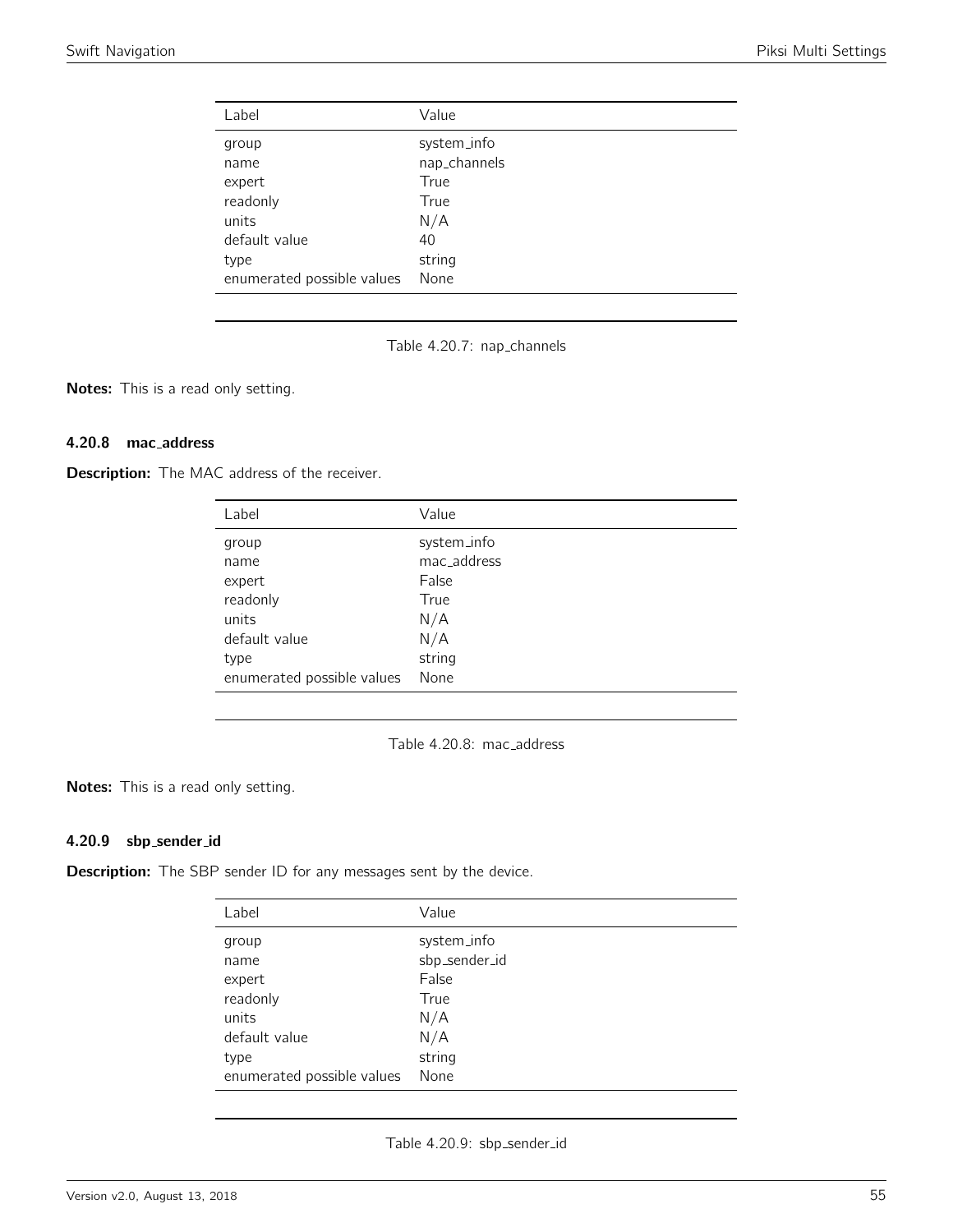Notes: ID value is equal to the lower 16 bits of the UUID. This is a read only setting.

#### 4.20.10 uuid

**Description:** The UUID of the receiver.

| Label                      | Value       |
|----------------------------|-------------|
| group                      | system_info |
| name                       | uuid        |
| expert                     | False       |
| readonly                   | True        |
| units                      | N/A         |
| default value              | N/A         |
| type                       | string      |
| enumerated possible values | None        |
|                            |             |

#### Table 4.20.10: uuid

Notes: The UUID is a Universally Unique IDentifier for this receiver. The lower 16 bits of the UUID are used for the SBP Sender ID. This is a read only setting.

#### 4.20.11 serial number

**Description:** The serial number of the receiver.

| Label                      | Value         |
|----------------------------|---------------|
| group                      | system_info   |
| name                       | serial_number |
| expert                     | False         |
| readonly                   | True          |
| units                      | N/A           |
| default value              | N/A           |
| type                       | integer       |
| enumerated possible values | None          |

#### Table 4.20.11: serial\_number

Notes: This number should match the number on the barcode on the board and cannot be modified.

#### 4.20.12 nap build date

Description: build date for SwiftNap FPGA bitstream.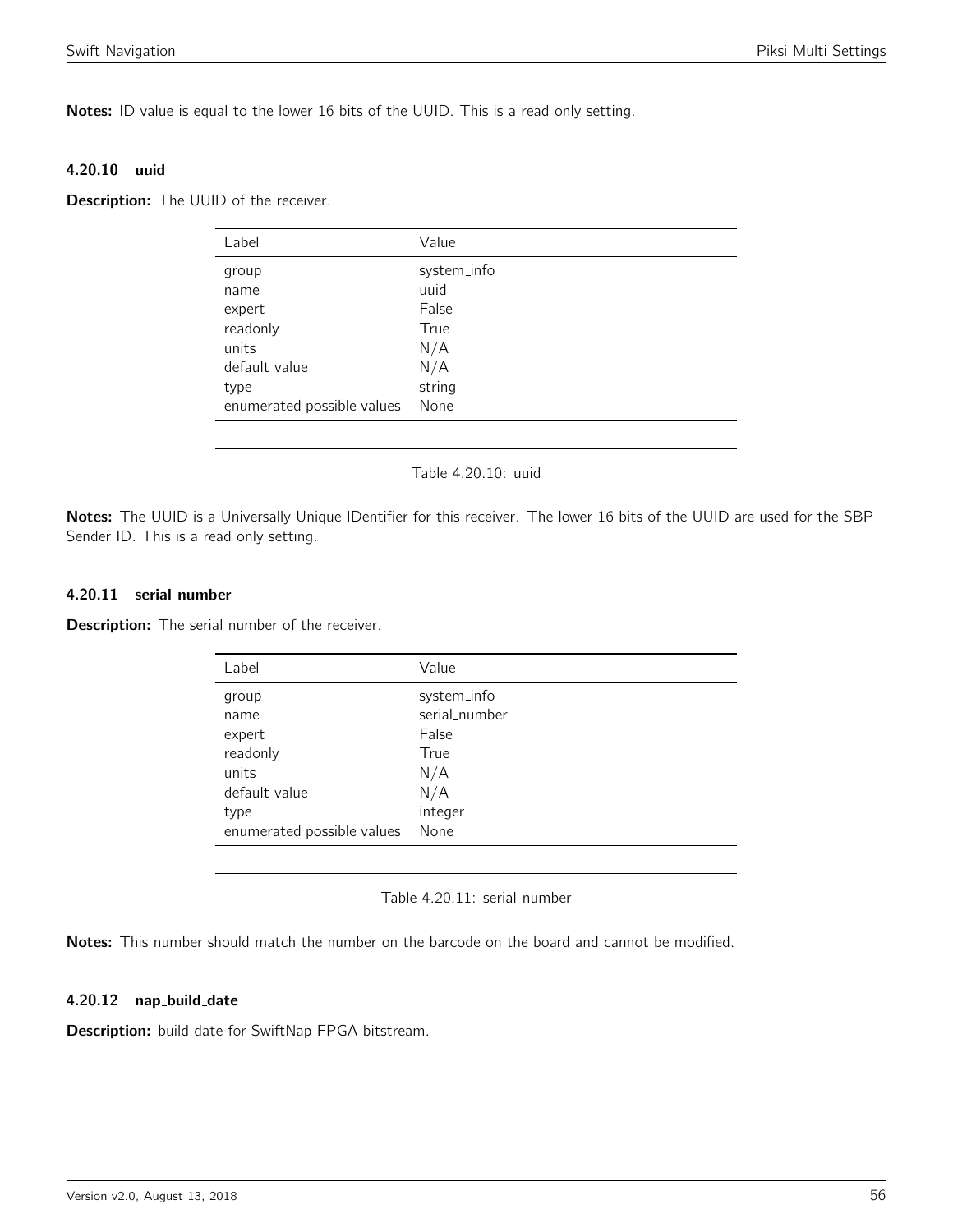| Label                      | Value          |
|----------------------------|----------------|
| group                      | system_info    |
| name                       | nap_build_date |
| expert                     | True           |
| readonly                   | True           |
| units                      | N/A            |
| default value              | N/A            |
| type                       | string         |
| enumerated possible values | None           |

Table 4.20.12: nap\_build\_date

Notes: This is a read only setting.

## 4.20.13 loader\_build\_date

Description: build date for boot loader (uboot).

| Label                      | Value             |
|----------------------------|-------------------|
| group                      | system_info       |
| name                       | loader_build_date |
| expert                     | True              |
| readonly                   | True              |
| units                      | N/A               |
| default value              | N/A               |
| type                       | string            |
| enumerated possible values | None              |

Table 4.20.13: loader\_build\_date

Notes: This is a read only setting.

## 4.20.14 pfwp\_build\_date

Description: build date for real-time GNSS firmware (piksi\_firmware).

| Label                      | Value           |
|----------------------------|-----------------|
| group                      | system_info     |
| name                       | pfwp_build_date |
| expert                     | True            |
| readonly                   | True            |
| units                      | N/A             |
| default value              | N/A             |
| type                       | string          |
| enumerated possible values | None            |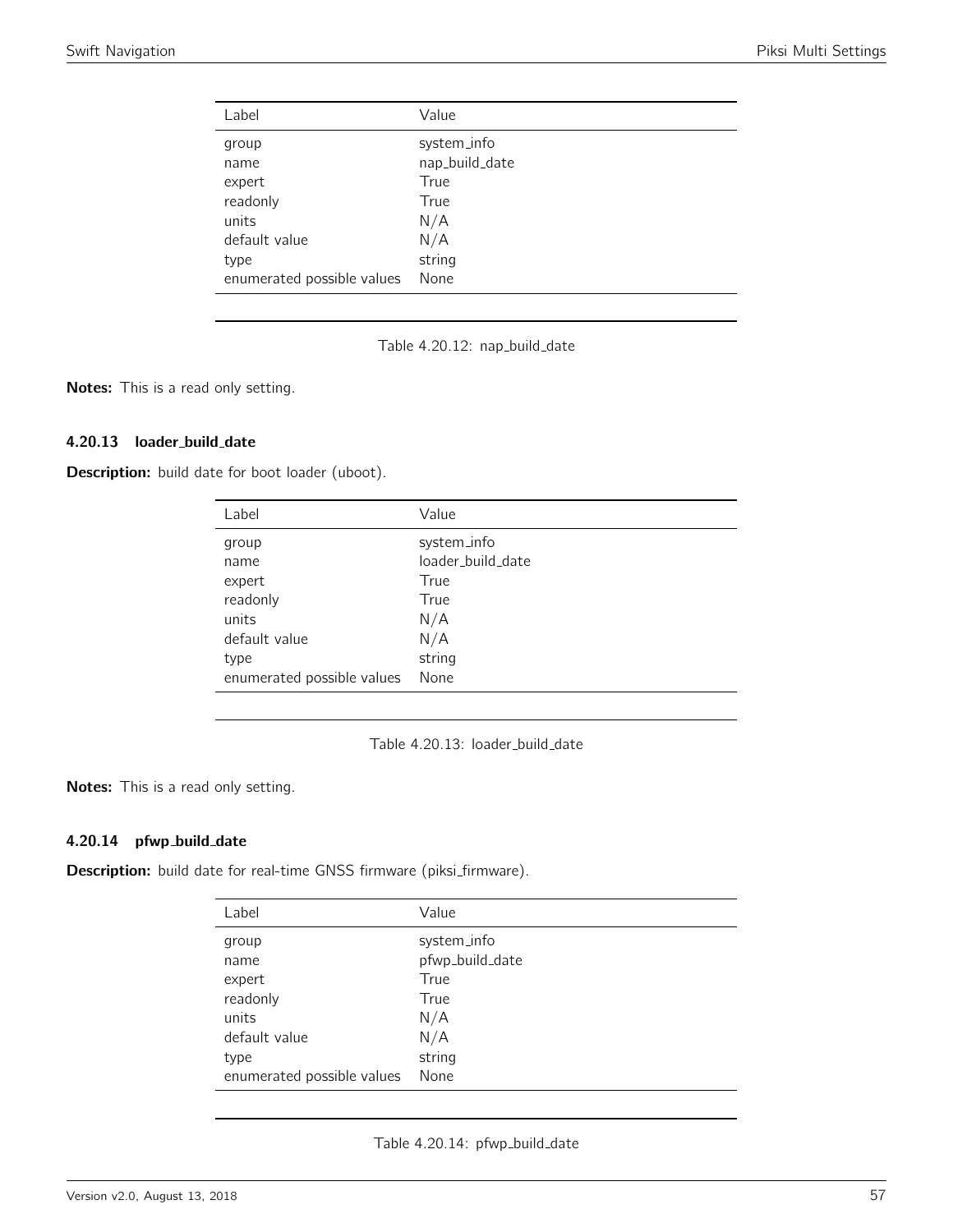Notes: This is a read only setting.

#### 4.20.15 nap build id

Description: build id for SwiftNap FPGA bitstream.

| Label                      | Value        |
|----------------------------|--------------|
| group                      | system_info  |
| name                       | nap_build_id |
| expert                     | True         |
| readonly                   | True         |
| units                      | N/A          |
| default value              | N/A          |
| type                       | string       |
| enumerated possible values | None         |
|                            |              |

Table 4.20.15: nap\_build\_id

Notes: This is a read only setting.

## 4.20.16 loader\_build\_id

Description: build id for loader (uboot).

| Label                      | Value           |
|----------------------------|-----------------|
| group                      | system_info     |
| name                       | loader_build_id |
| expert                     | True            |
| readonly                   | True            |
| units                      | N/A             |
| default value              | N/A             |
| type                       | string          |
| enumerated possible values | None            |

Table 4.20.16: loader\_build\_id

Notes: This is a read only setting

#### 4.20.17 pfwp\_build\_id

Description: build id for real-time GNSS firmware (piksi\_firmware).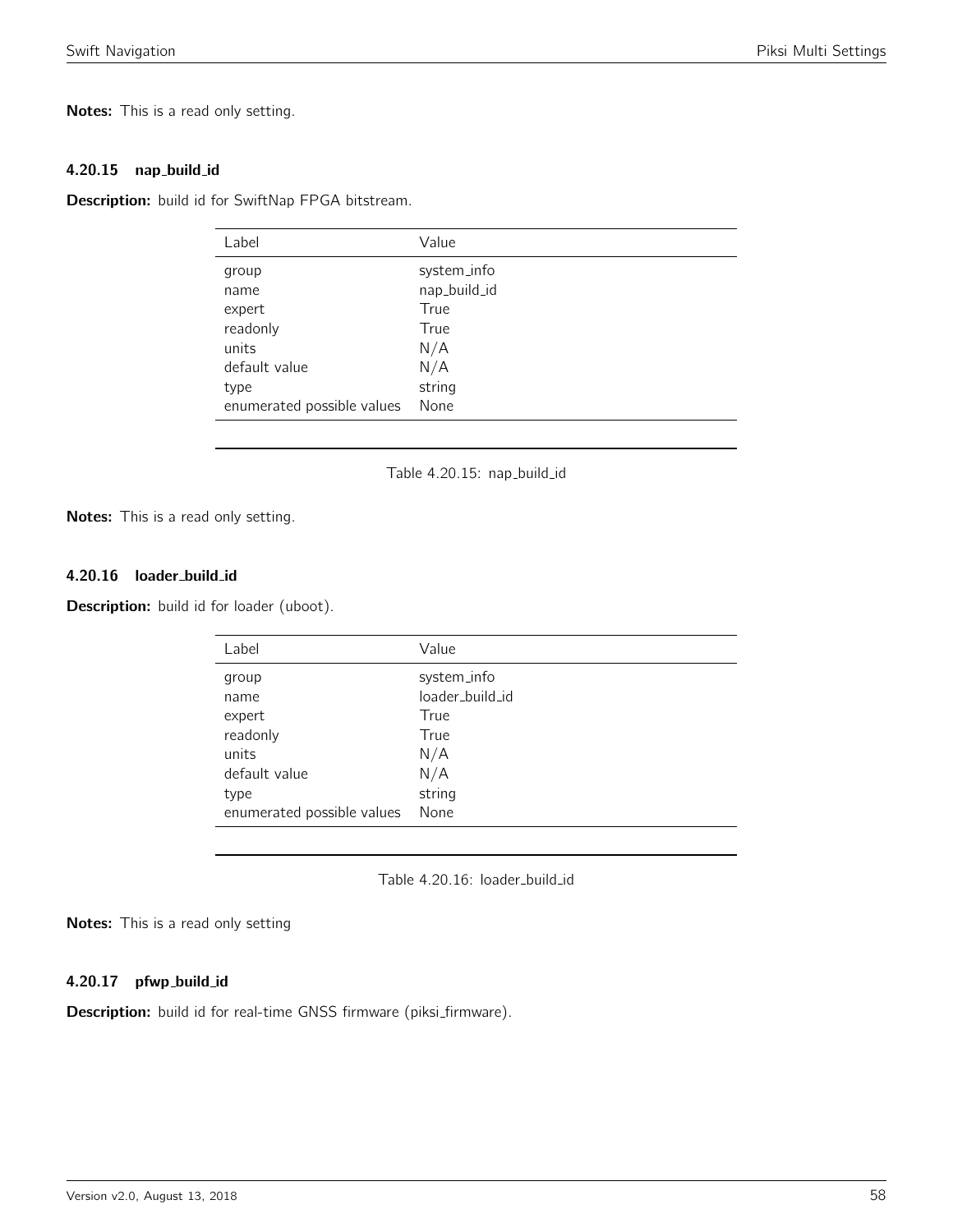| Label                      | Value         |
|----------------------------|---------------|
| group                      | system_info   |
| name                       | pfwp_build_id |
| expert                     | True          |
| readonly                   | True          |
| units                      | N/A           |
| default value              | N/A           |
| type                       | string        |
| enumerated possible values | None          |

Table 4.20.17: pfwp\_build\_id

Notes: This is a read only setting.

#### 4.20.18 firmware build date

Description: firmware build date.

| Label                      | Value               |
|----------------------------|---------------------|
| group                      | system_info         |
| name                       | firmware_build_date |
| expert                     | False               |
| readonly                   | True                |
| units                      | N/A                 |
| default value              | N/A                 |
| type                       | string              |
| enumerated possible values | None                |
|                            |                     |

Table 4.20.18: firmware\_build\_date

Notes: This is a read only setting.

# 4.21 system monitor

#### 4.21.1 watchdog

Description: Enable hardware watchdog timer to reset the receiver if it locks up for. any reason

| Label                      | Value          |
|----------------------------|----------------|
| group                      | system_monitor |
| name                       | watchdog       |
| expert                     | True           |
| readonly                   | False          |
| units                      | N/A            |
| type                       | boolean        |
| enumerated possible values | True, False    |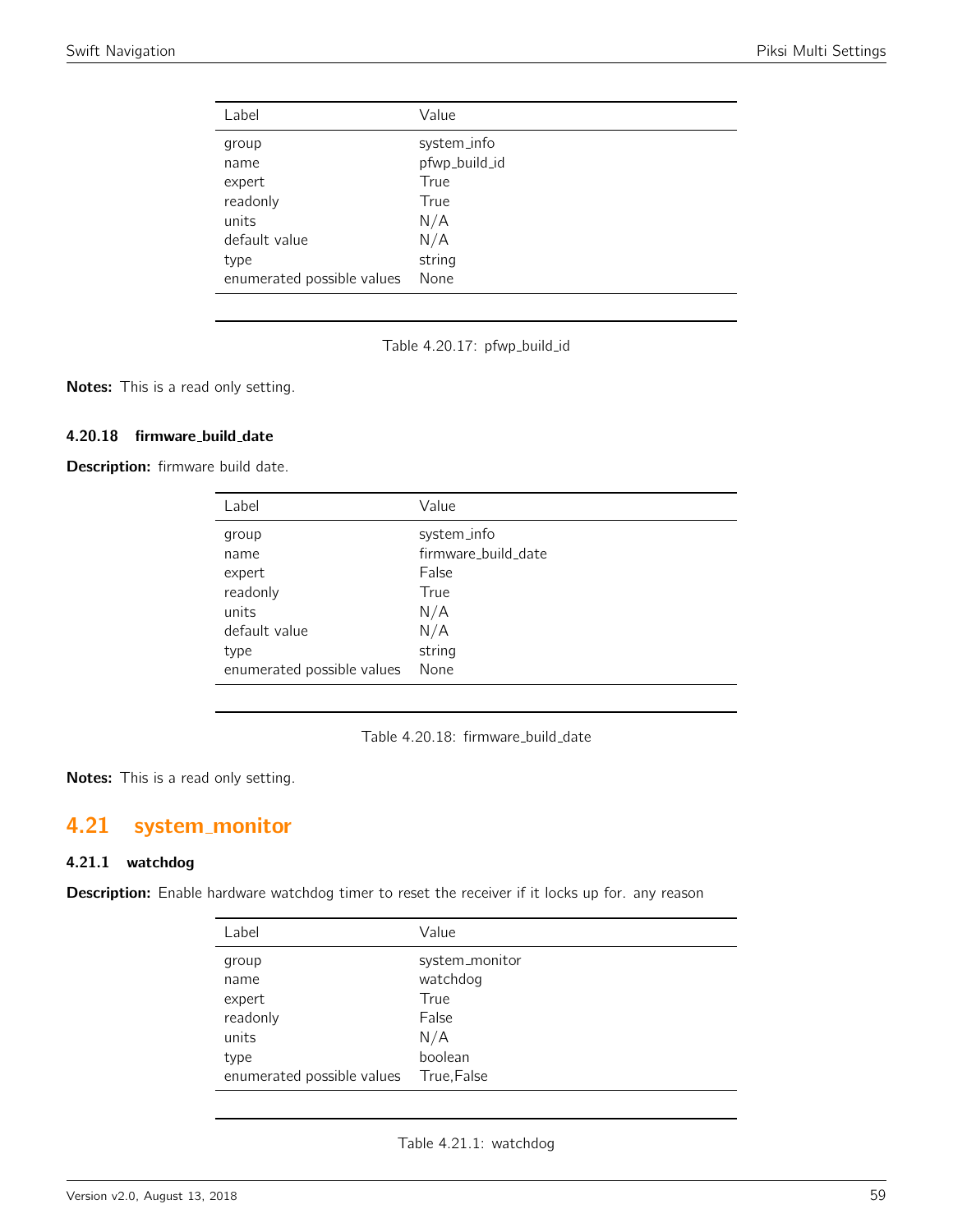Notes: You must reset the receiver for this change to take effect.

#### 4.21.2 spectrum analyzer

Description: Enable spectrum analyzer.

| Value             |
|-------------------|
| system_monitor    |
| spectrum_analyzer |
| True              |
| False             |
| N/A               |
| False             |
| boolean           |
| True, False       |
|                   |

Table 4.21.2: spectrum analyzer

Notes: This setting enables the on-device spectrum analyzer and associated SBP output. The spectrum analyzer is available from the "Advanced" tab of the console.

#### 4.21.3 heartbeat period milliseconds

**Description:** Period for sending the SBP\_HEARTBEAT messages.

| Label                      | Value                         |
|----------------------------|-------------------------------|
| group                      | system_monitor                |
| name                       | heartbeat_period_milliseconds |
| expert                     | True                          |
| readonly                   | False                         |
| units                      | ms                            |
| default value              | 1000                          |
| type                       | integer                       |
| enumerated possible values | None                          |

Table 4.21.3: heartbeat\_period\_milliseconds

Notes: None

## 4.22 tcp\_client0

#### 4.22.1 enabled sbp messages

Description: Configure which messages should be sent on the port. Does not effect which incoming messages are listened to.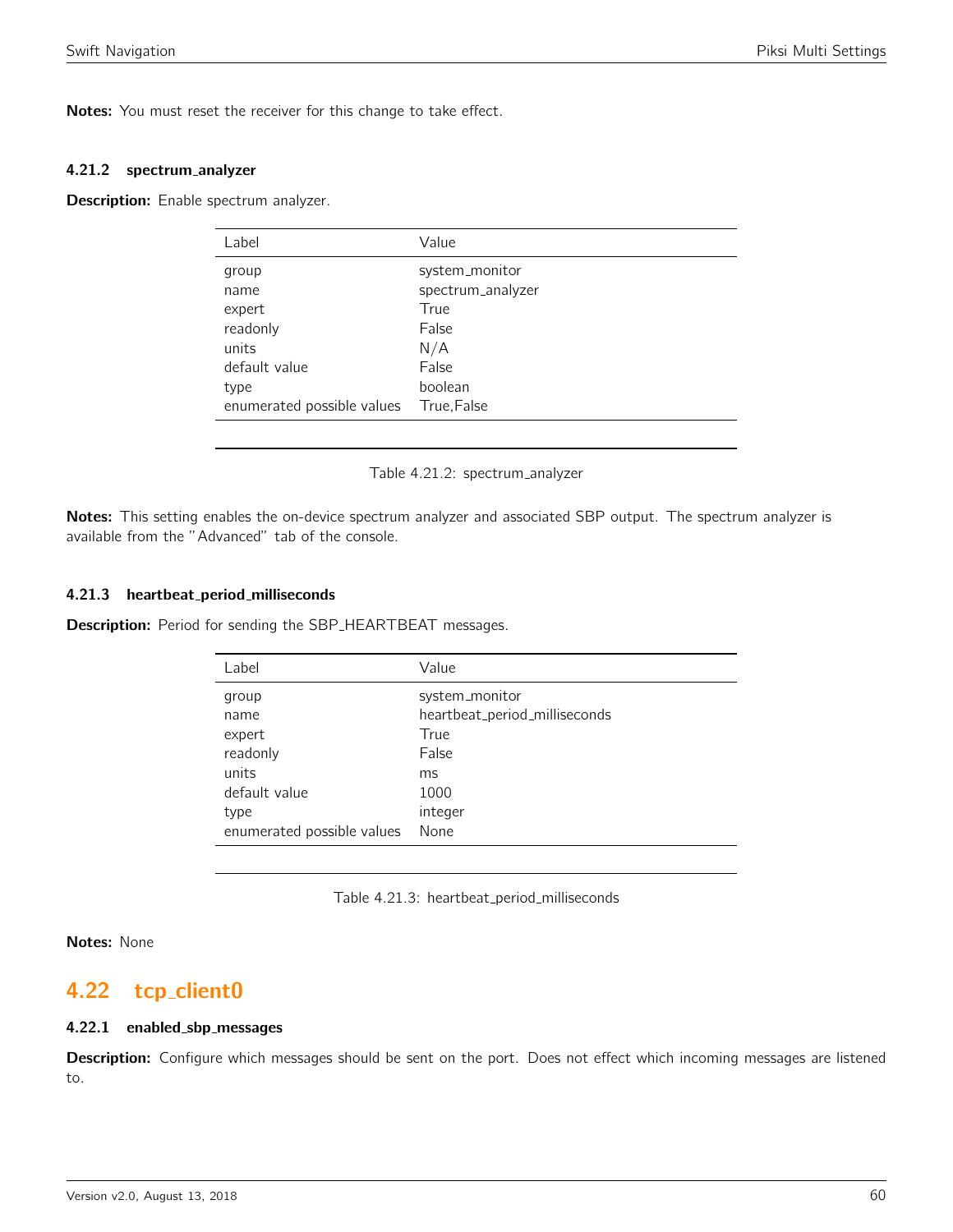| Label         | Value                                                                                  |
|---------------|----------------------------------------------------------------------------------------|
| group         | tcp_client0                                                                            |
| name          | enabled_sbp_messages                                                                   |
| expert        | False                                                                                  |
| readonly      | False                                                                                  |
| units         | N/A                                                                                    |
| default value | 23, 29, 65, 72, 74, 81, 117, 134, 136, 144, 163, 165, 166, 167, 171, 175, 181, 185, 18 |
| type          | string                                                                                 |

Table 4.22.1: enabled\_sbp\_messages

Notes: The enabled sbp messages settings is a list of message types and rate divisors that will be sent out of the interface. If left blank, all messages will be sent. If not blank, a comma separated list of SBP message IDs in base 10 integer format should be provided. Optionally, a divisor can be specified after the / character for each id. For example, an entry of 3456/10 would provide message with ID 3456 at 1/10th the normal rate. For Ethernet, the default value is optimal for logging and communication with the console.

#### 4.22.2 address

Description: IP address and port for TCP client 0 to connect to.

| Label         | Value       |
|---------------|-------------|
| group         | tcp_client0 |
| name          | address     |
| expert        | False       |
| readonly      | False       |
| units         | N/A         |
| default value |             |
| type          | string      |
|               |             |

Table 4.22.2: address

Notes: The address setting is defined according to the convention "hostname:port". For example, it should match the format 192.168.0.222:55555 or xxxxx.net:2101 .

#### 4.22.3 mode

Description: Communication protocol for TCP client 0. The client will initiate a connection with the server and establish bi-directional communications.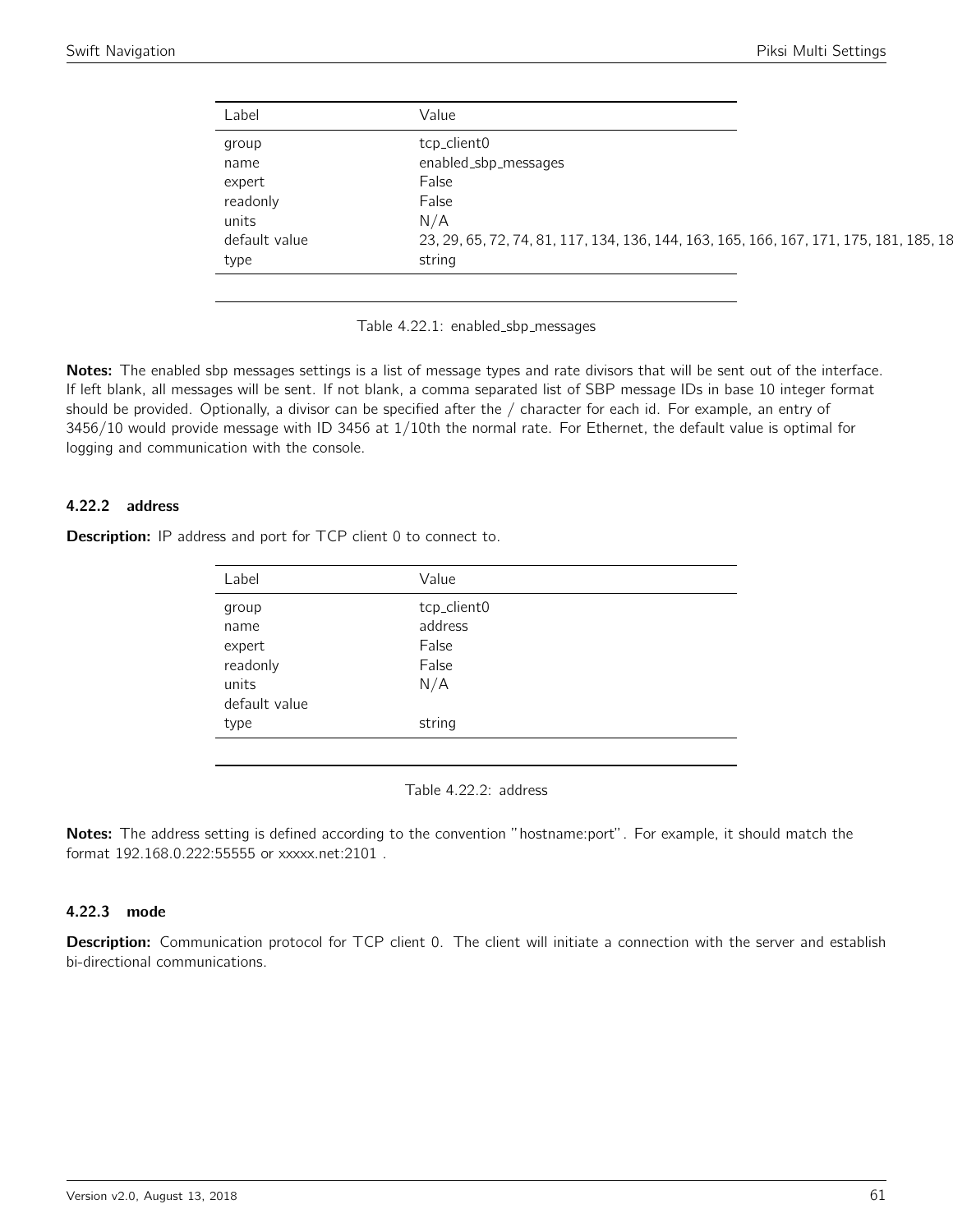| Label                      | Value                    |
|----------------------------|--------------------------|
| group                      | tcp_client0              |
| name                       | mode                     |
| expert                     | False                    |
| readonly                   | False                    |
| units                      | N/A                      |
| default value              | Disabled                 |
| type                       | enum                     |
| enumerated possible values | SBP, NMEA OUT, RTCMv3 IN |
|                            |                          |

| Table 4.22.3: mode |  |
|--------------------|--|
|--------------------|--|

Notes: "SBP" configures the interface to transmit messages specified in the 'enabled\_sbp\_messages' setting and to receive incoming SBP messages. If the mode is changed from SBP the console will no longer be able to communicate over the interface.

"NMEA OUT" configures the interface to transmit the GGA, RMC, GGL, VTG, ZDA, GSA, and GSV NMEA 0183 messages. The interface will not receive incoming messages.

"RTCMv3 IN" configures the interface to receive RTK corrections in RTCMv3 format. The interface will receive 1002, 1004, 1005, 1006, 1010, 1012, 1033, 1230 and MSM4-7 RTCMv3 messages and will not transmit or receive any other messages.

The connection is bi-directional so these modes behave the same as the UART modes.

## 4.23 tcp client1

#### 4.23.1 enabled sbp messages

Description: Configure which messages should be sent on the port. Does not effect which incoming messages are listened to.

| Label         | Value                                                                                  |
|---------------|----------------------------------------------------------------------------------------|
| group         | tcp_client1                                                                            |
| name          | enabled_sbp_messages                                                                   |
| expert        | False                                                                                  |
| readonly      | False                                                                                  |
| units         | N/A                                                                                    |
| default value | 23, 29, 65, 72, 74, 81, 117, 134, 136, 144, 163, 165, 166, 167, 171, 175, 181, 185, 18 |
| type          | string                                                                                 |

Table 4.23.1: enabled\_sbp\_messages

Notes: The enabled sbp messages settings is a list of message types and rate divisors that will be sent out of the interface. If left blank, all messages will be sent. If not blank, a comma separated list of SBP message IDs in base 10 integer format should be provided. Optionally, a divisor can be specified after the / character for each id. For example, an entry of 3456/10 would provide message with ID 3456 at 1/10th the normal rate. For Ethernet, the default value is optimal for logging and communication with the console.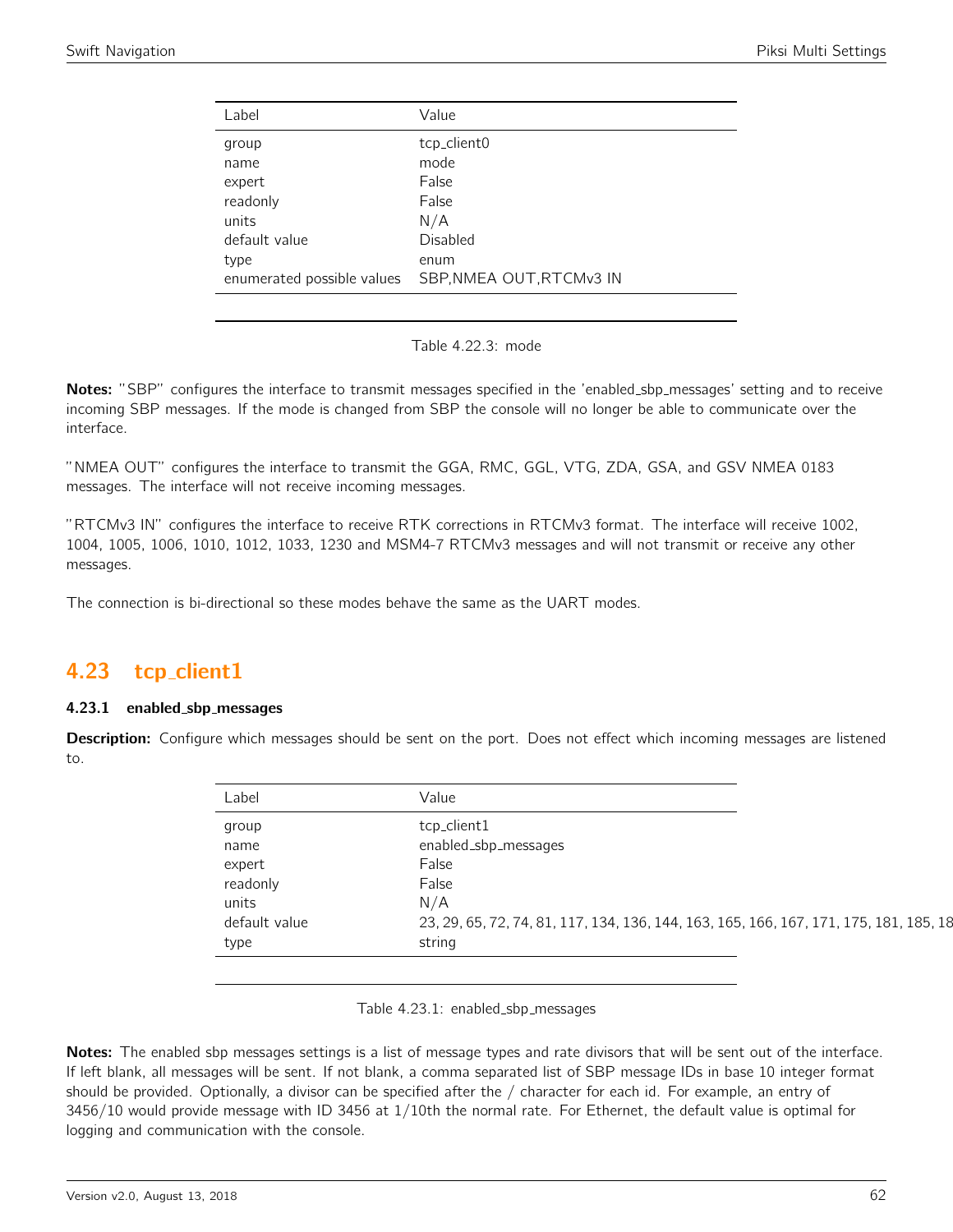## 4.23.2 address

| Label         | Value       |  |
|---------------|-------------|--|
| group         | tcp_client1 |  |
| name          | address     |  |
| expert        | False       |  |
| readonly      | False       |  |
| units         | N/A         |  |
| default value |             |  |
| type          | string      |  |
|               |             |  |

**Description:** IP address and port for TCP client 1 to connect to.



Notes: The address setting is defined according to the convention "hostname:port". For example, it should match the format 192.168.0.222:55555 or xxxxx.net:2101 .

## 4.23.3 mode

Description: Communication protocol for TCP client 1. The client will initiate a connection with the server and establish bi-directional communications.

| Value                                                  |
|--------------------------------------------------------|
| tcp_client1                                            |
| mode                                                   |
| False                                                  |
| False                                                  |
| N/A                                                    |
| Disabled                                               |
| enum                                                   |
| SBP, NMEA OUT, RTCMv3 IN<br>enumerated possible values |
|                                                        |

Table 4.23.3: mode

Notes: "SBP" configures the interface to transmit messages specified in the 'enabled\_sbp\_messages' setting and to receive incoming SBP messages. If the mode is changed from SBP the console will no longer be able to communicate over the interface.

"NMEA OUT" configures the interface to transmit the GGA, RMC, GGL, VTG, ZDA, GSA, and GSV NMEA 0183 messages. The interface will not receive incoming messages.

"RTCMv3 IN" configures the interface to receive RTK corrections in RTCMv3 format. The interface will receive 1002, 1004, 1005, 1006, 1010, 1012, 1033, 1230 and MSM4-7 RTCMv3 messages and will not transmit or receive any other messages.

The connection is bi-directional so these modes behave the same as the UART modes.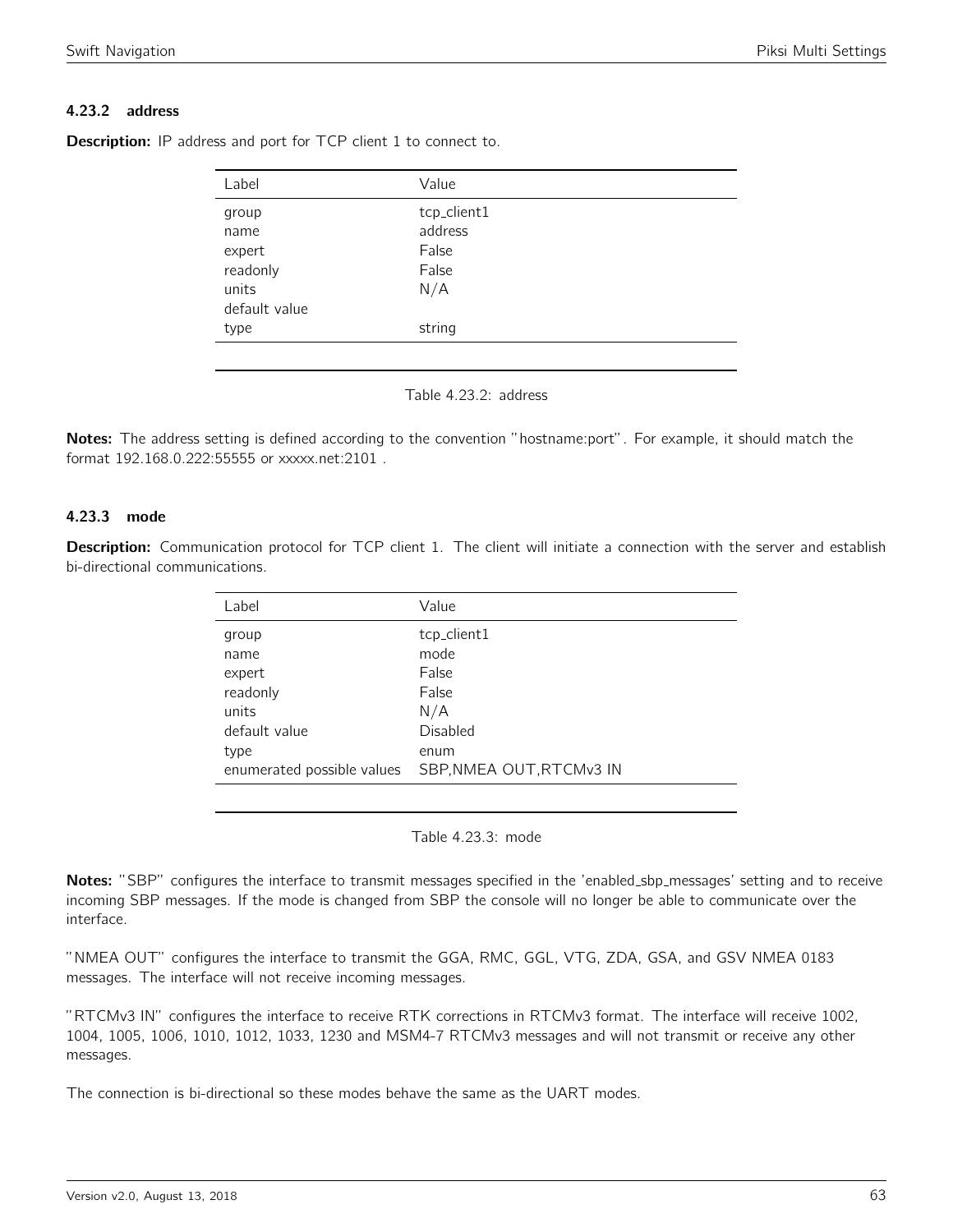## 4.24 tcp server0

## 4.24.1 enabled sbp messages

Description: Configure which messages should be sent on the port. Does not effect which incoming messages are listened to.

| Label         | Value                                                                                  |
|---------------|----------------------------------------------------------------------------------------|
| group         | tcp_server0                                                                            |
| name          | enabled_sbp_messages                                                                   |
| expert        | False                                                                                  |
| readonly      | False                                                                                  |
| units         | N/A                                                                                    |
| default value | 23, 29, 65, 72, 74, 81, 117, 134, 136, 144, 163, 165, 166, 167, 171, 175, 181, 185, 18 |
| type          | string                                                                                 |

Table 4.24.1: enabled sbp messages

Notes: The enabled sbp messages settings is a list of message types and rate divisors that will be sent out of the interface. If left blank, all messages will be sent. If not blank, a comma separated list of SBP message IDs in base 10 integer format should be provided. Optionally, a divisor can be specified after the / character for each id. For example, an entry of 3456/10 would provide message with ID 3456 at 1/10th the normal rate. For Ethernet, the default value is optimal for logging and communication with the console.

#### 4.24.2 port

Description: Port for TCP server 0 to listen on.

| Value       |
|-------------|
| tcp_server0 |
| port        |
| False       |
| False       |
| N/A         |
| 55555       |
| integer     |
|             |

Table 4.24.2: port

Notes: None

## 4.24.3 mode

Description: Communication protocol for TCP server 0. The server will listen for incoming client connections and establish a bi-directional communications.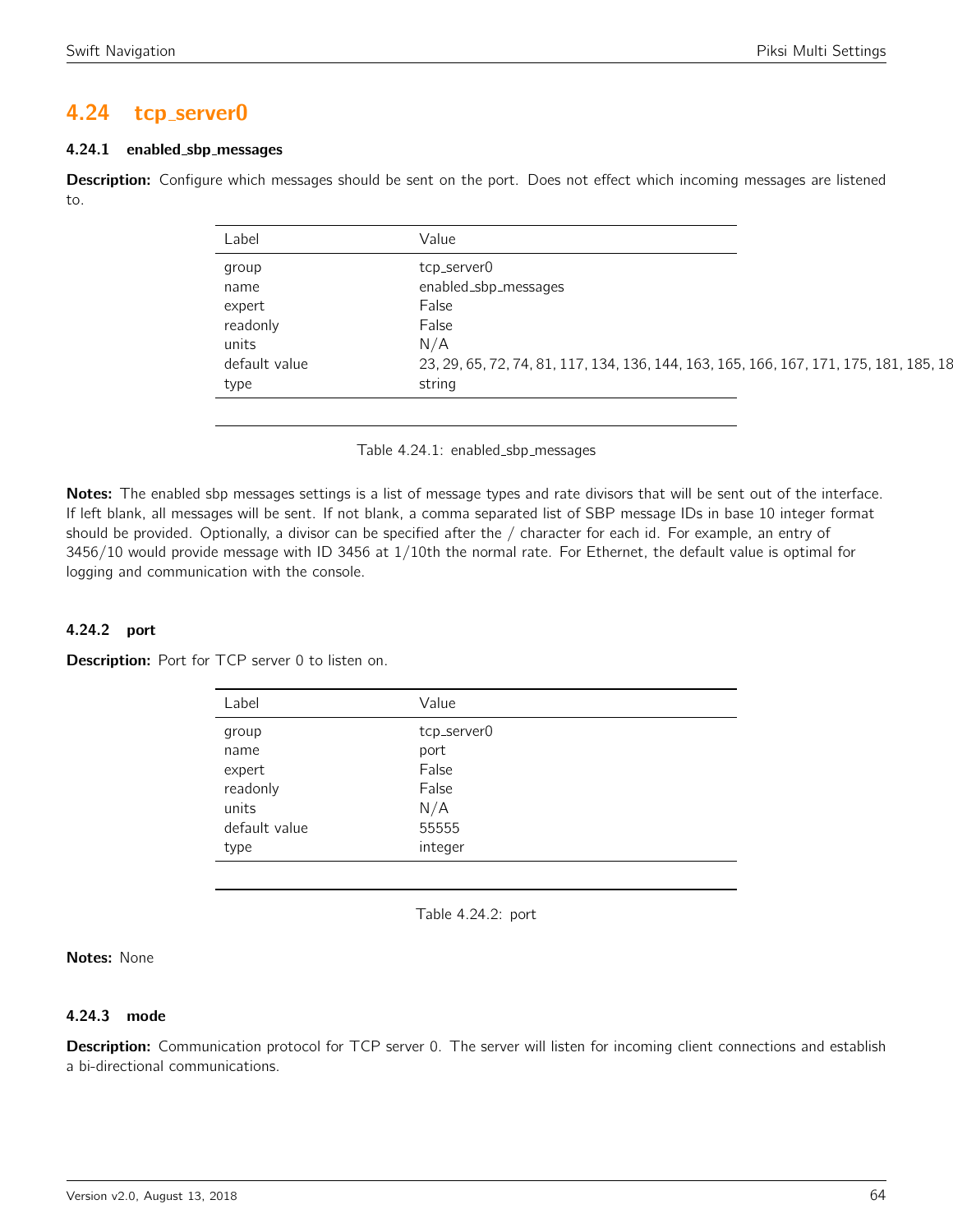| Label                                        | Value                                        |
|----------------------------------------------|----------------------------------------------|
| group<br>name<br>expert<br>readonly<br>units | tcp_server0<br>mode<br>False<br>False<br>N/A |
| default value                                | SBP (Swift Binary Protocol)                  |
| type<br>enumerated possible values           | enum<br>SBP, NMEA OUT, RTCMv3 IN             |
|                                              |                                              |

Table 4.24.3: mode

Notes: "SBP" configures the interface to transmit messages specified in the 'enabled\_sbp\_messages' setting and to receive incoming SBP messages. If the mode is changed from SBP the console will no longer be able to communicate over the interface.

"NMEA OUT" configures the interface to transmit the GGA, RMC, GGL, VTG, ZDA, GSA, and GSV NMEA 0183 messages. The interface will not receive incoming messages.

"RTCMv3 IN" configures the interface to receive RTK corrections in RTCMv3 format. The interface will receive 1002, 1004, 1005, 1006, 1010, 1012, 1033, 1230 and MSM4-7 RTCMv3 messages and will not transmit or receive any other messages.

The connection is bi-directional so these modes behave the same as the UART modes.

## 4.25 tcp server1

#### 4.25.1 enabled sbp messages

Description: Configure which messages should be sent on the port. Does not effect which incoming messages are listened to.

| Label         | Value                                                                                  |
|---------------|----------------------------------------------------------------------------------------|
| group         | tcp_server1                                                                            |
| name          | enabled_sbp_messages                                                                   |
| expert        | False                                                                                  |
| readonly      | False                                                                                  |
| units         | N/A                                                                                    |
| default value | 23, 29, 65, 72, 74, 81, 117, 134, 136, 144, 163, 165, 166, 167, 171, 175, 181, 185, 18 |
| type          | string                                                                                 |

Table 4.25.1: enabled\_sbp\_messages

Notes: The enabled sbp messages settings is a list of message types and rate divisors that will be sent out of the interface. If left blank, all messages will be sent. If not blank, a comma separated list of SBP message IDs in base 10 integer format should be provided. Optionally, a divisor can be specified after the / character for each id. For example, an entry of 3456/10 would provide message with ID 3456 at 1/10th the normal rate. For Ethernet, the default value is optimal for logging and communication with the console.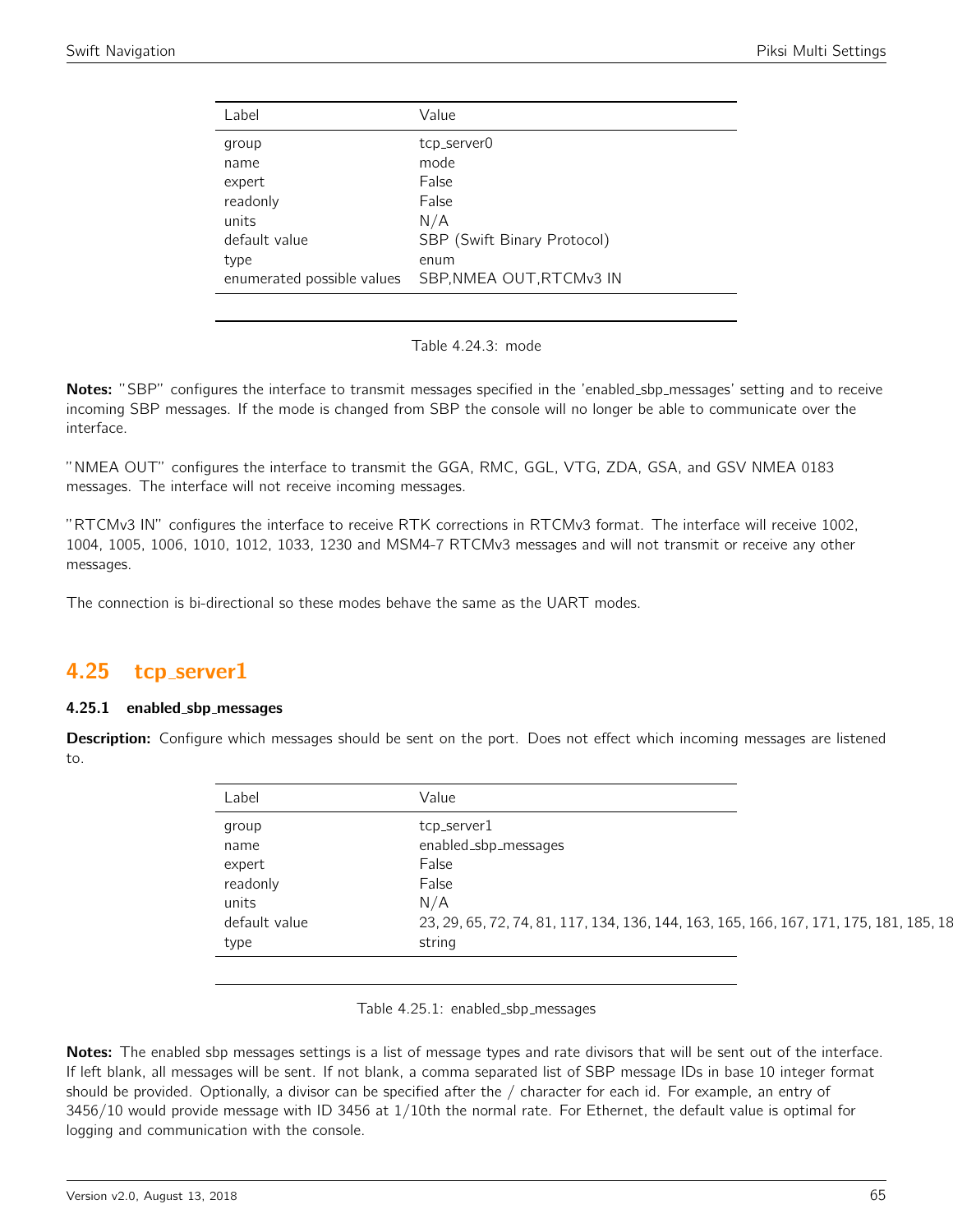## 4.25.2 port

Description: Port for TCP server 1 to listen on.

| Label         | Value       |
|---------------|-------------|
| group         | tcp_server1 |
| name          | port        |
| expert        | False       |
| readonly      | False       |
| units         | N/A         |
| default value | 55556       |
| type          | integer     |

Table 4.25.2: port

#### Notes: None

#### 4.25.3 mode

Description: Communication protocol for TCP server 1. The server will listen for incoming client connections and establish a bi-directional communications.

| Label                      | Value                       |
|----------------------------|-----------------------------|
| group                      | tcp_server1                 |
| name                       | mode                        |
| expert                     | False                       |
| readonly                   | False                       |
| units                      | N/A                         |
| default value              | SBP (Swift Binary Protocol) |
| type                       | enum                        |
| enumerated possible values | SBP, NMEA OUT, RTCMv3 IN    |

Table 4.25.3: mode

Notes: "SBP" configures the interface to transmit messages specified in the 'enabled\_sbp\_messages' setting and to receive incoming SBP messages. If the mode is changed from SBP the console will no longer be able to communicate over the interface.

"NMEA OUT" configures the interface to transmit the GGA, RMC, GGL, VTG, ZDA, GSA, and GSV NMEA 0183 messages. The interface will not receive incoming messages.

"RTCMv3 IN" configures the interface to receive RTK corrections in RTCMv3 format. The interface will receive 1002, 1004, 1005, 1006, 1010, 1012, 1033, 1230 and MSM4-7 RTCMv3 messages and will not transmit or receive any other messages.

The connection is bi-directional so these modes behave the same as the UART modes.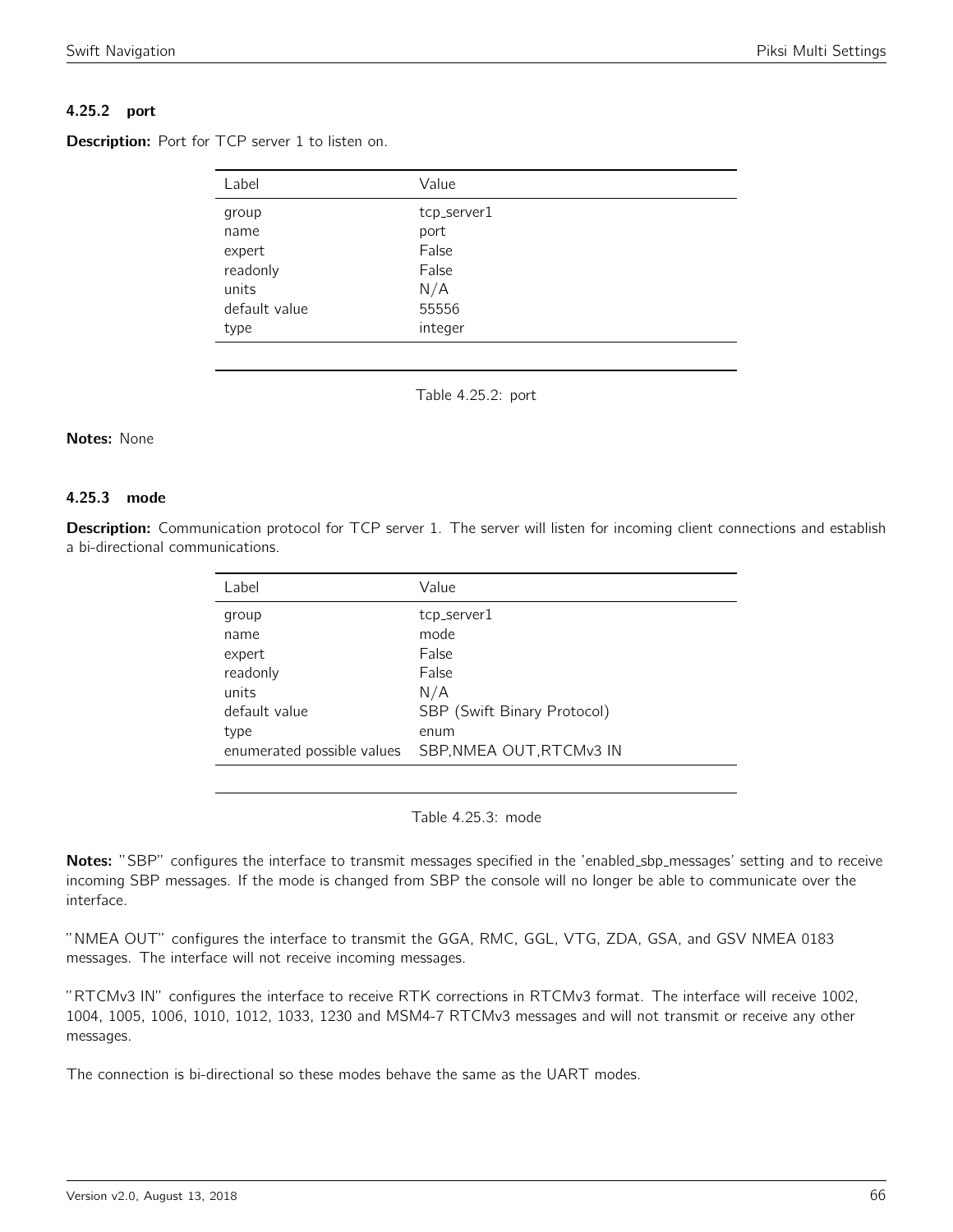# 4.26 track

## 4.26.1 iq output mask

**Description:** Output raw I/Q correlations.

| Label                      | Value          |
|----------------------------|----------------|
| group                      | track          |
| name                       | iq_output_mask |
| expert                     | True           |
| readonly                   | False          |
| units                      | N/A            |
| default value              | None           |
| type                       | integer        |
| enumerated possible values | None           |
|                            |                |



Notes: Bitmask of channel IDs (not PRNs)

## 4.26.2 elevation mask

Description: Tracking elevation mask.

| Value          |
|----------------|
| track          |
| elevation_mask |
| True           |
| False          |
| degrees        |
| 0              |
| float          |
| None           |
|                |

Table 4.26.2: elevation\_mask

Notes: Satellites must be above the horizon by at least this angle before they will be tracked.

# 4.27 uart0

## 4.27.1 enabled sbp messages

**Description:** Configure which messages should be sent on the port.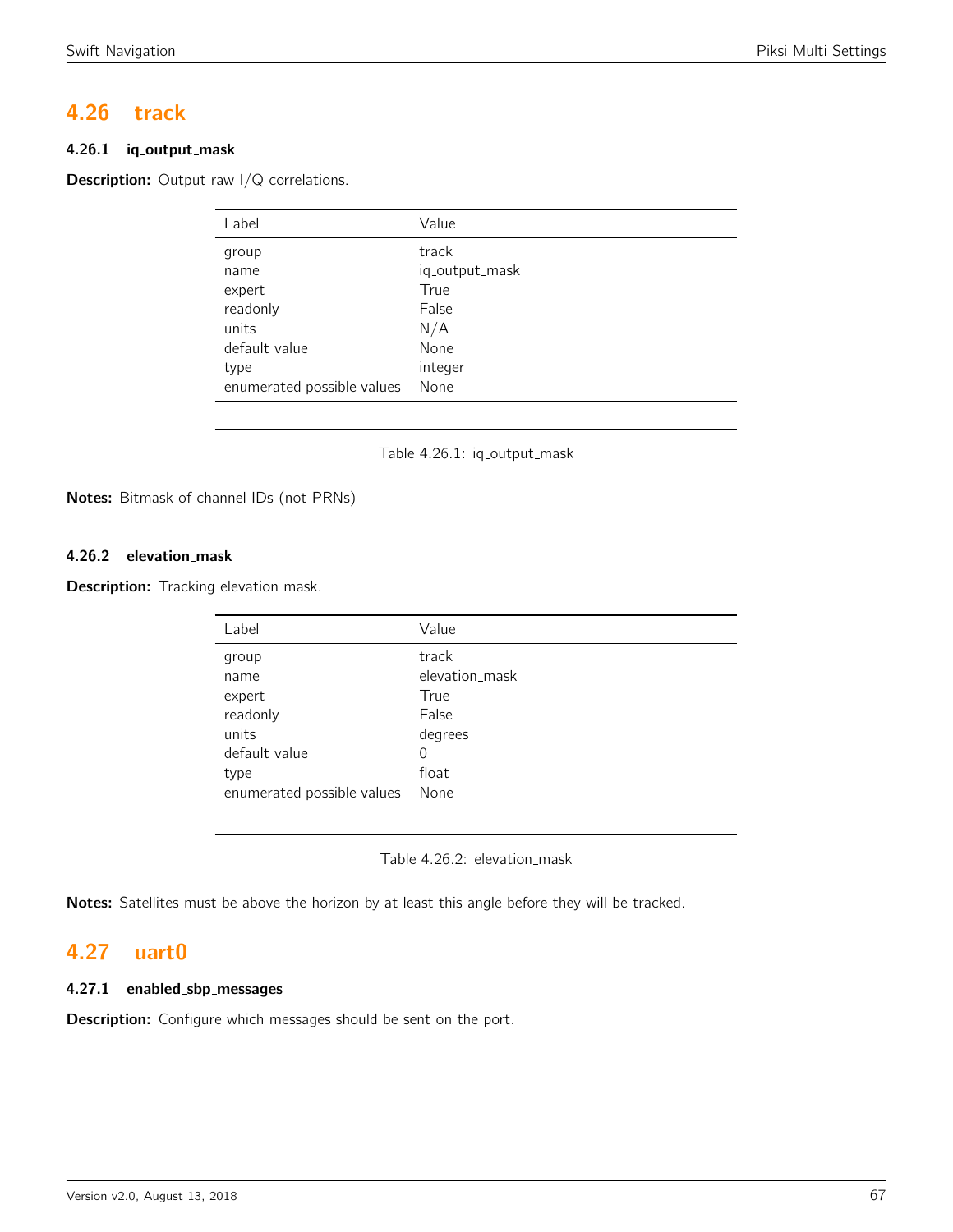| Label         | Value                |
|---------------|----------------------|
| group         | uart0                |
| name          | enabled_sbp_messages |
| expert        | False                |
| readonly      | False                |
| units         | N/A                  |
| default value | 72, 74, 117, 65535   |
| type          | string               |
|               |                      |



Notes: The enabled sbp messages settings is a list of message types and rate divisors that will be sent out of the interface. If left blank, all messages will be sent. If not blank, a comma separated list of SBP message IDs in base 10 integer format should be provided. Optionally, a divisor can be specified after the / character for each id. For example, an entry of 3456/10 would provide message with ID 3456 at 1/10th the normal rate. For uart1, the default value is optimal for logging and communication with the console.

## 4.27.2 mode

**Description:** Communication protocol for UART0.

| Label                      | Value                       |
|----------------------------|-----------------------------|
| group                      | uart0                       |
| name                       | mode                        |
| expert                     | False                       |
| readonly                   | False                       |
| units                      | N/A                         |
| default value              | SBP (Swift Binary Protocol) |
| type                       | enum                        |
| enumerated possible values | SBP, NMEA OUT, RTCMv3 IN    |
|                            |                             |

Table 4.27.2: mode

Notes: "SBP" configures the interface to transmit messages specified in the 'enabled\_sbp\_messages' setting and to receive incoming SBP messages. If the mode is changed from SBP the console will no longer be able to communicate over the interface.

"NMEA OUT" configures the interface to transmit the GGA, RMC, GGL, VTG, ZDA, GSA, and GSV NMEA 0183 messages. The interface will not receive incoming messages.

"RTCMv3 IN" configures the interface to receive RTK corrections in RTCMv3 format. The interface will receive 1002, 1004, 1005, 1006, 1010, 1012, 1033, 1230 and MSM4-7 RTCMv3 messages and will not transmit or receive any other messages.

#### 4.27.3 flow control

**Description:** Enable hardware flow control (RTS/CTS).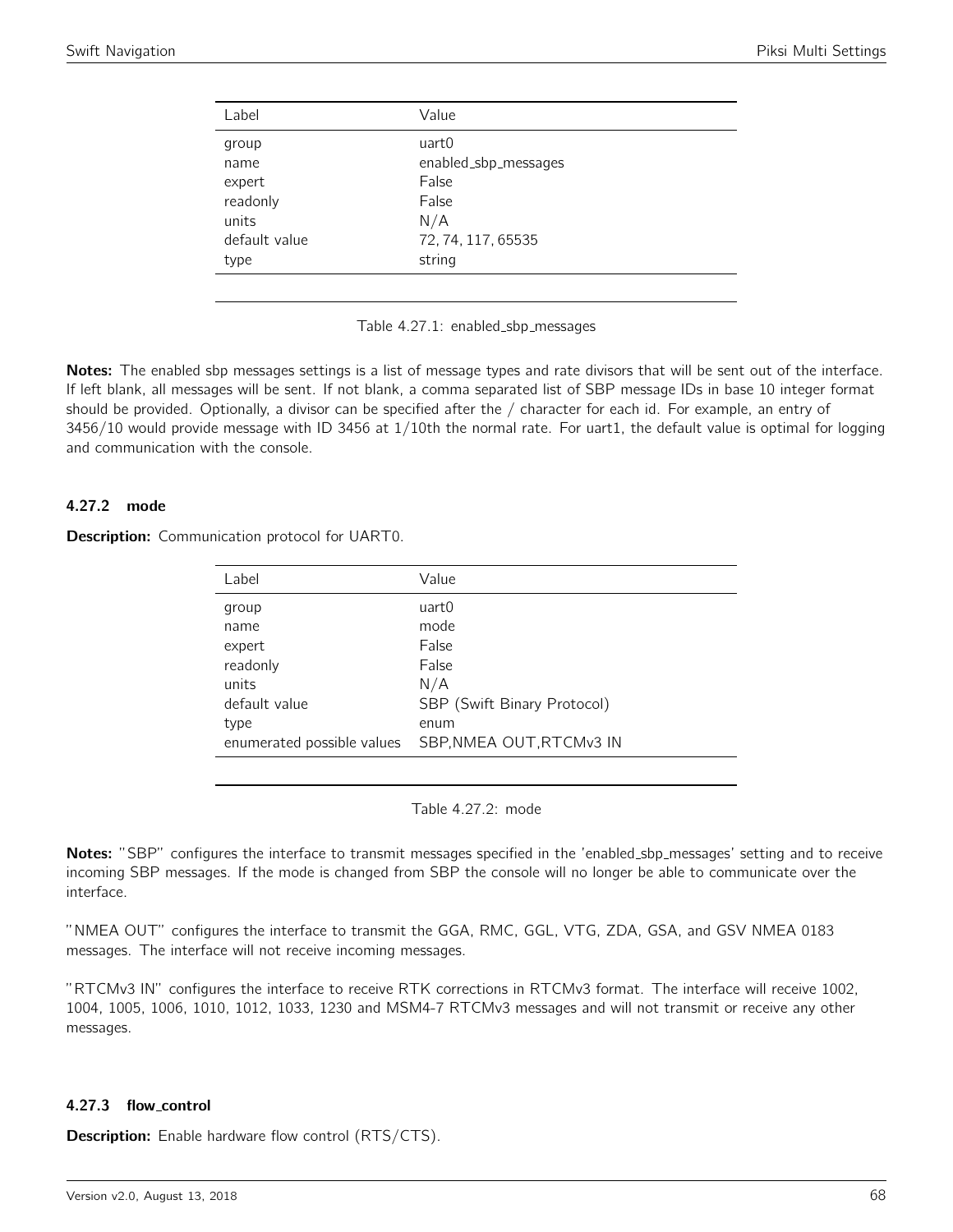| Label                      | Value         |
|----------------------------|---------------|
| group                      | uart0         |
| name                       | flow_control  |
| expert                     | False         |
| readonly                   | False         |
| units                      | NА            |
| default value              | None          |
| type                       | boolean       |
| enumerated possible values | None, RTS/CTS |

Table 4.27.3: flow control

Notes: None

#### 4.27.4 baudrate

Description: The Baud rate for the UART 0.

| Label                      | Value    |
|----------------------------|----------|
| group                      | uart0    |
| name                       | baudrate |
| expert                     | False    |
| readonly                   | False    |
| units                      | bps      |
| default value              | 115200   |
| type                       | integer  |
| enumerated possible values | None     |

Table 4.27.4: baudrate

Notes: The maximum baud rate supported by the USB to RS232 adapter cable provided in the Piksi Multi / Duro kits is 230400.

# 4.28 uart1

## 4.28.1 enabled sbp messages

Description: Configure which messages should be sent on the port.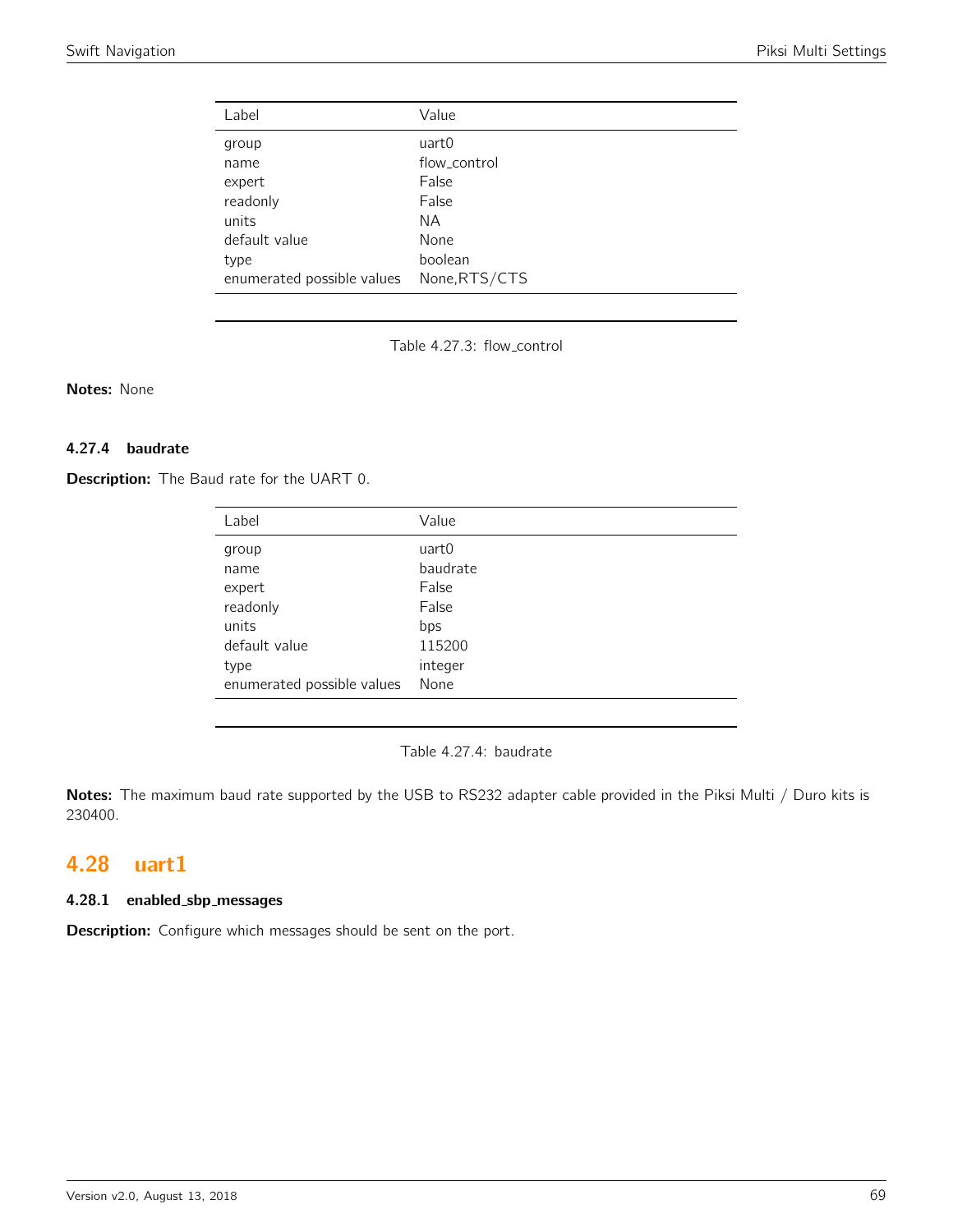| Label         | Value                                                                                  |
|---------------|----------------------------------------------------------------------------------------|
| group         | uart1                                                                                  |
| name          | enabled_sbp_messages                                                                   |
| expert        | False                                                                                  |
| readonly      | False                                                                                  |
| units         | N/A                                                                                    |
| default value | 23, 29, 65, 72, 74, 81, 117, 134, 136, 144, 163, 165, 166, 167, 171, 175, 181, 185, 18 |
| type          | string                                                                                 |

Table 4.28.1: enabled sbp messages

Notes: The enabled sbp messages settings is a list of message types and rate divisors that will be sent out of the interface. If left blank, all messages will be sent. If not blank, a comma separated list of SBP message IDs in base 10 integer format should be provided. Optionally, a divisor can be specified after the / character for each id. For example, an entry of 3456/10 would provide message with ID 3456 at 1/10th the normal rate. For uart1, the default value is optimal for logging and communication with the console.

#### 4.28.2 mode

**Description:** Communication protocol for UART 1.

| Value                       |
|-----------------------------|
| uart1                       |
| mode                        |
| False                       |
| False                       |
| N/A                         |
| SBP (Swift Binary Protocol) |
| enum                        |
| SBP, NMEA OUT, RTCMv3 IN    |
|                             |

Table 4.28.2: mode

Notes: "SBP" configures the interface to transmit messages specified in the 'enabled\_sbp\_messages' setting and to receive incoming SBP messages. If the mode is changed from SBP the console will no longer be able to communicate over the interface.

"NMEA OUT" configures the interface to transmit the GGA, RMC, GGL, VTG, ZDA, GSA, and GSV NMEA 0183 messages. The interface will not receive incoming messages.

"RTCMv3 IN" configures the interface to receive RTK corrections in RTCMv3 format. The interface will receive 1002, 1004, 1005, 1006, 1010, 1012, 1033, 1230 and MSM4-7 RTCMv3 messages and will not transmit or receive any other messages.

#### 4.28.3 flow control

**Description:** Enable hardware flow control (RTS/CTS).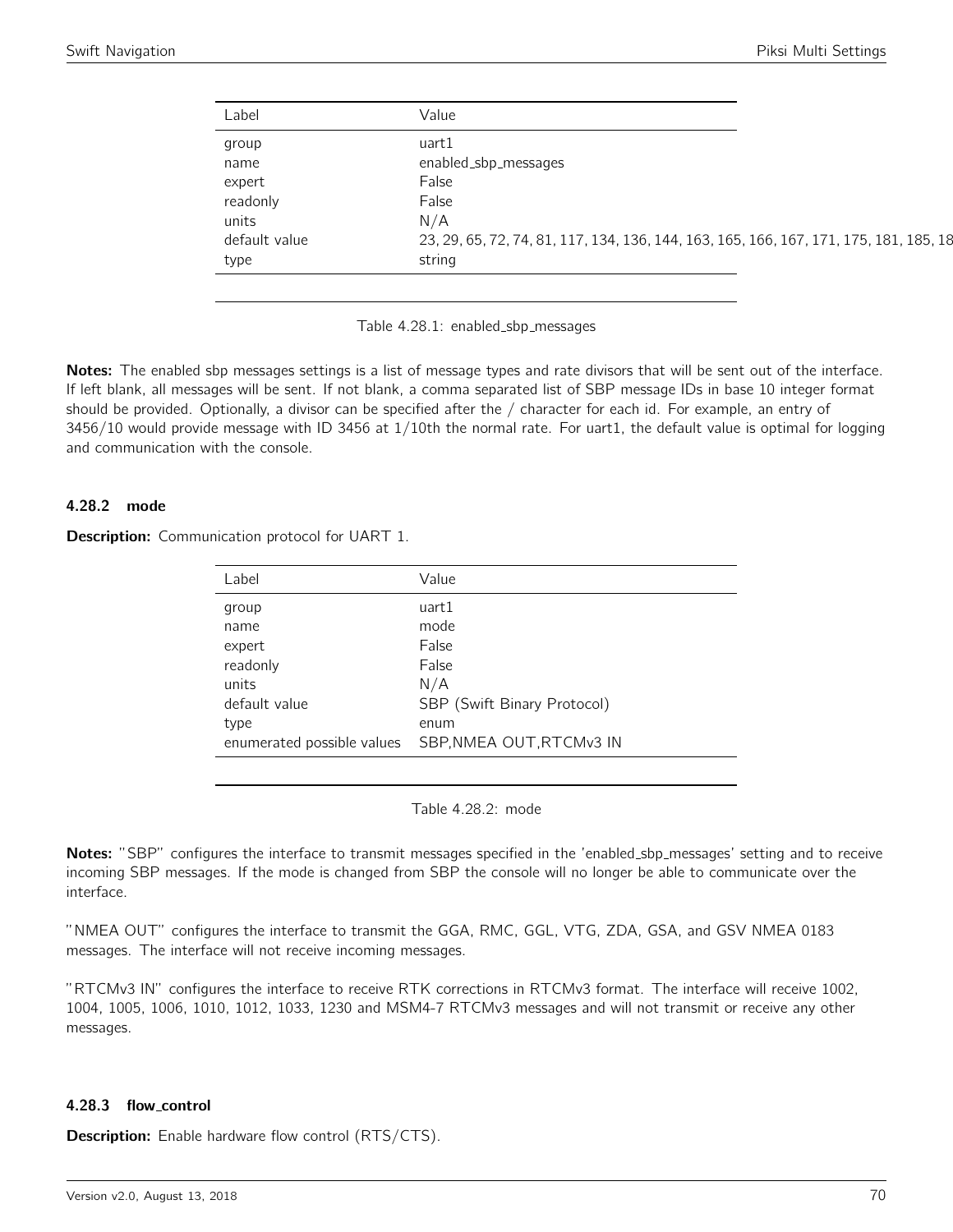| Label                      | Value         |
|----------------------------|---------------|
| group                      | uart1         |
| name                       | flow_control  |
| expert                     | False         |
| readonly                   | False         |
| units                      | NА            |
| default value              | None          |
| type                       | enum          |
| enumerated possible values | None, RTS/CTS |

Table 4.28.3: flow control

Notes: None

## 4.28.4 baudrate

Description: The Baud rate for the UART 1.

| Label                      | Value    |
|----------------------------|----------|
| group                      | uart1    |
| name                       | baudrate |
| expert                     | False    |
| readonly                   | False    |
| units                      | bps      |
| default value              | 115200   |
| type                       | integer  |
| enumerated possible values | None     |

Table 4.28.4: baudrate

Notes: The maximum baud rate supported by the USB to RS232 adapter cable provided in the Piksi Multi / Duro kits is 230400.

# 4.29 udp\_client0

#### 4.29.1 enabled sbp messages

Description: Configure which messages should be sent to the server.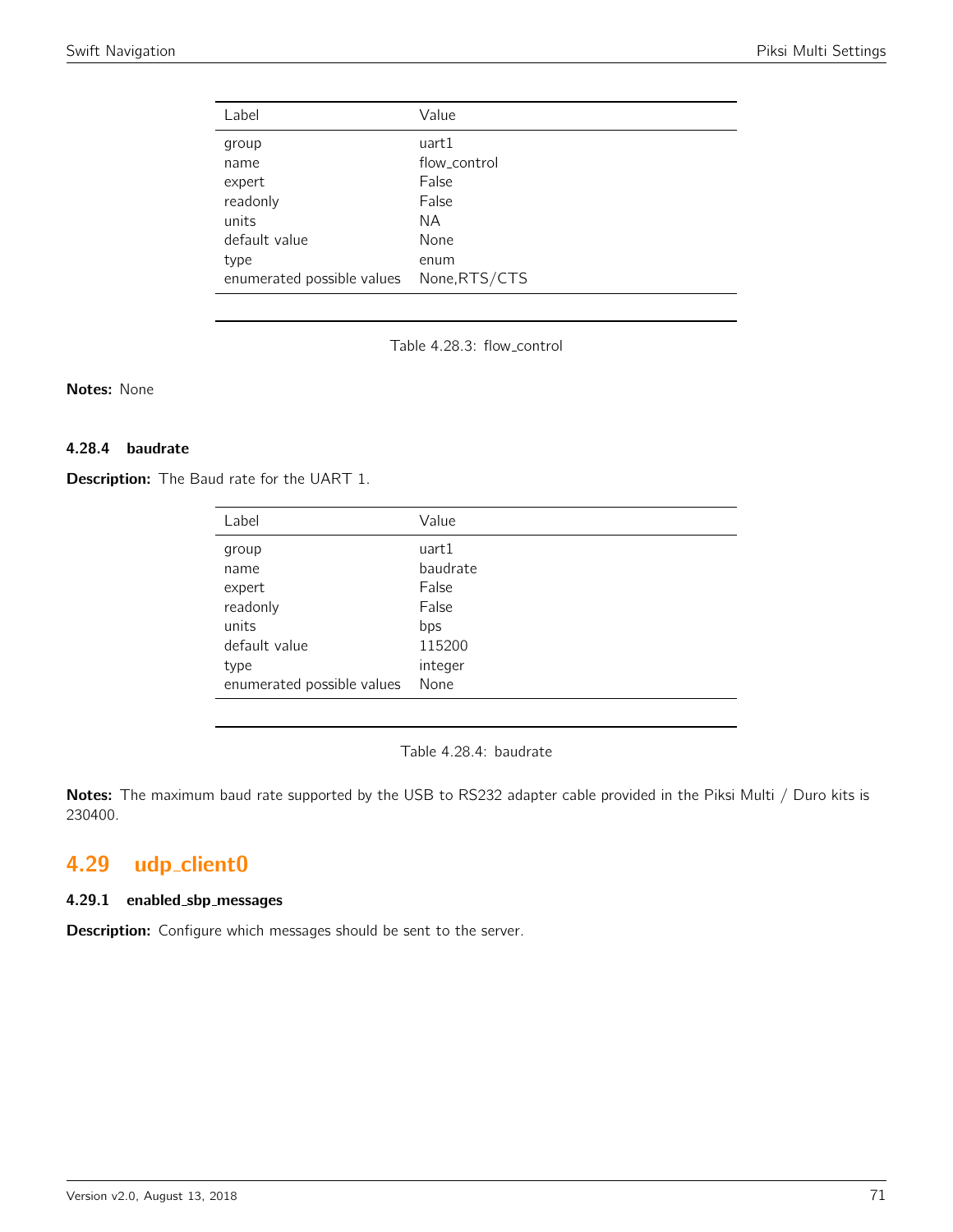| Label         | Value                                                                                  |
|---------------|----------------------------------------------------------------------------------------|
| group         | udp_client0                                                                            |
| name          | enabled_sbp_messages                                                                   |
| expert        | False                                                                                  |
| readonly      | False                                                                                  |
| units         | N/A                                                                                    |
| default value | 23, 29, 65, 72, 74, 81, 117, 134, 136, 144, 163, 165, 166, 167, 171, 175, 181, 185, 18 |
| type          | string                                                                                 |

Table 4.29.1: enabled\_sbp\_messages

Notes: The enabled sbp messages settings is a list of message types and rate divisors that will be sent out of the interface. If left blank, all messages will be sent. If not blank, a comma separated list of SBP message IDs in base 10 integer format should be provided. Optionally, a divisor can be specified after the / character for each id. For example, an entry of 3456/10 would provide message with ID 3456 at 1/10th the normal rate. For Ethernet, the default value is optimal for logging and communication with the console.

## 4.29.2 address

| <b>Description:</b> IP address for UDP client 0. |  |  |  |  |  |  |
|--------------------------------------------------|--|--|--|--|--|--|
|--------------------------------------------------|--|--|--|--|--|--|

| Label         | Value       |
|---------------|-------------|
| group         | udp_client0 |
| name          | address     |
| expert        | False       |
| readonly      | False       |
| units         | N/A         |
| default value |             |
| type          | string      |
|               |             |

Table 4.29.2: address

Notes: The address setting is defined according to the convention "hostname:port". For example, it should match the format 192.168.0.222:55555 or xxxxx.net:2101 .

#### 4.29.3 mode

Description: Communication protocol for UDP client 0. The client will send packets to a server for uni-directional communications.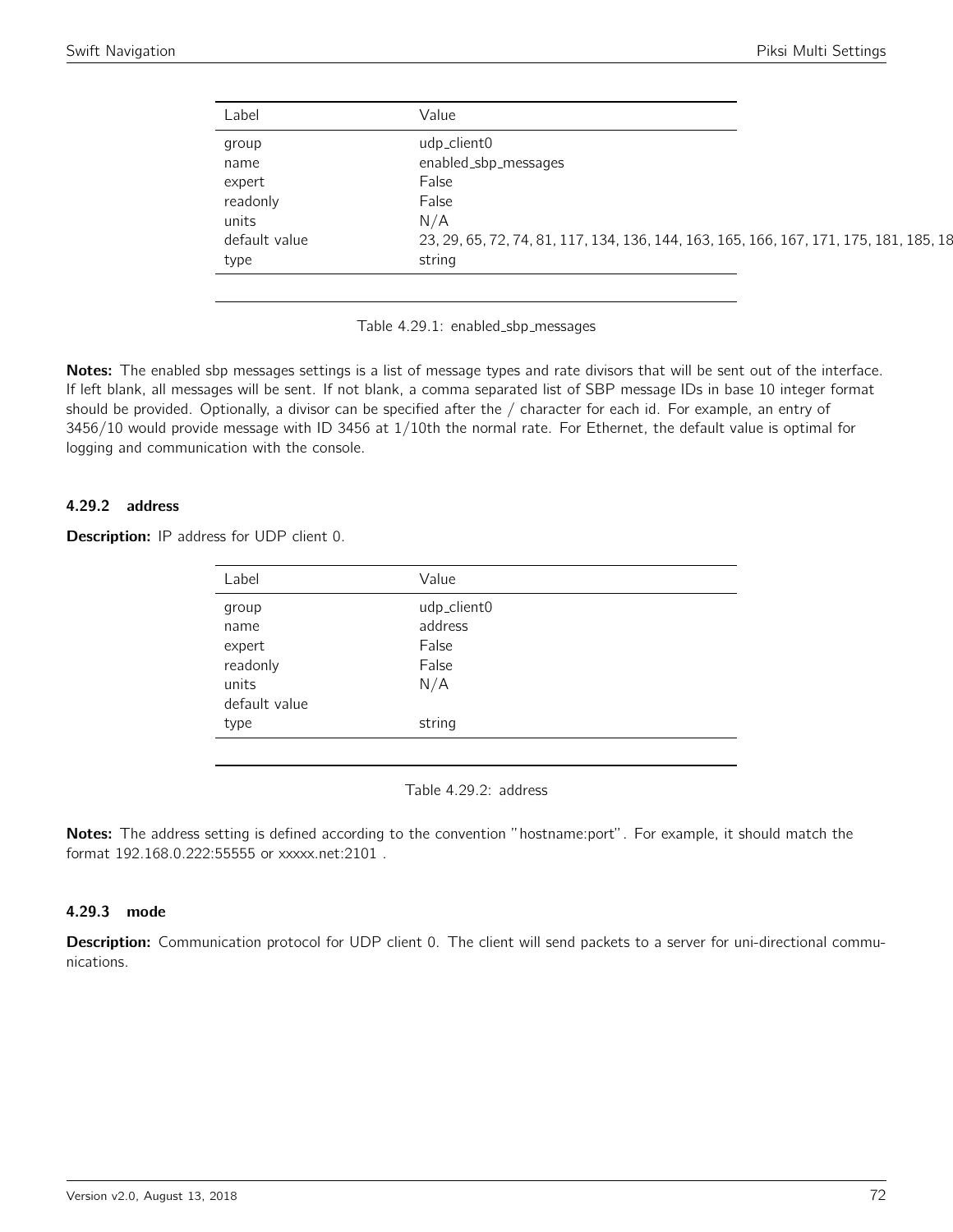| Label                      | Value                    |
|----------------------------|--------------------------|
| group                      | udp_client0              |
| name                       | mode                     |
| expert                     | False                    |
| readonly                   | False                    |
| units                      | N/A                      |
| default value              | Disabled                 |
| type                       | enum                     |
| enumerated possible values | SBP, NMEA OUT, RTCMv3 IN |
|                            |                          |

Table 4.29.3: mode

Notes: "SBP" configures the interface to transmit messages specified in the 'enabled\_sbp\_messages' setting.

"NMEA OUT" configures the interface to transmit the GGA, RMC, GGL, VTG, ZDA, GSA, and GSV NMEA 0183 messages. The interface will not receive incoming messages.

"RTCMv3 IN" has no effect for UDP clients.

# 4.30 udp client1

### 4.30.1 enabled sbp messages

**Description:** Configure which messages should be sent to the server.

| Label         | Value                                                                                  |
|---------------|----------------------------------------------------------------------------------------|
| group         | udp_client1                                                                            |
| name          | enabled_sbp_messages                                                                   |
| expert        | False                                                                                  |
| readonly      | False                                                                                  |
| units         | N/A                                                                                    |
| default value | 23, 29, 65, 72, 74, 81, 117, 134, 136, 144, 163, 165, 166, 167, 171, 175, 181, 185, 18 |
| type          | string                                                                                 |

Table 4.30.1: enabled\_sbp\_messages

Notes: The enabled sbp messages settings is a list of message types and rate divisors that will be sent out of the interface. If left blank, all messages will be sent. If not blank, a comma separated list of SBP message IDs in base 10 integer format should be provided. Optionally, a divisor can be specified after the / character for each id. For example, an entry of 3456/10 would provide message with ID 3456 at 1/10th the normal rate. For Ethernet, the default value is optimal for logging and communication with the console.

## 4.30.2 address

**Description:** IP address for UDP client 1.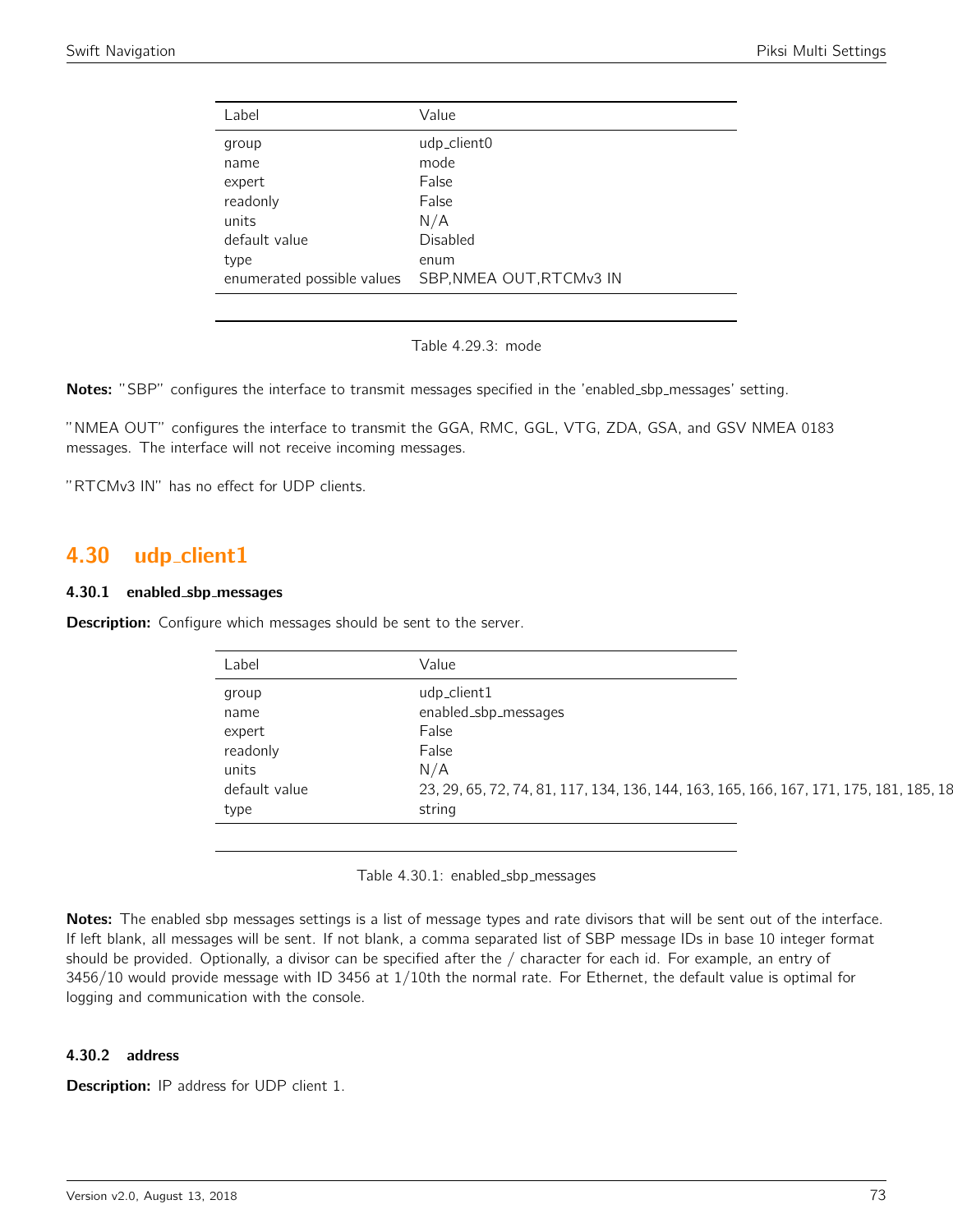| Label         | Value       |  |
|---------------|-------------|--|
| group         | udp_client1 |  |
| name          | address     |  |
| expert        | False       |  |
| readonly      | False       |  |
| units         | N/A         |  |
| default value |             |  |
| type          | string      |  |
|               |             |  |

Table 4.30.2: address

Notes: The address setting is defined according to the convention "hostname:port". For example, it should match the format 192.168.0.222:55555 or xxxxx.net:2101 .

## 4.30.3 mode

Description: Communication protocol for UDP client 1. The client will send packets to a server for uni-directional communications.

| Label                      | Value                    |
|----------------------------|--------------------------|
| group                      | udp_client1              |
| name                       | mode                     |
| expert                     | False                    |
| readonly                   | False                    |
| units                      | N/A                      |
| default value              | Disabled                 |
| type                       | enum                     |
| enumerated possible values | SBP, NMEA OUT, RTCMv3 IN |
|                            |                          |

Table 4.30.3: mode

Notes: "SBP" configures the interface to transmit messages specified in the 'enabled\_sbp\_messages' setting.

"NMEA OUT" configures the interface to transmit the GGA, RMC, GGL, VTG, ZDA, GSA, and GSV NMEA 0183 messages. The interface will not receive incoming messages.

"RTCMv3 IN" has no effect for UDP clients.

# 4.31 udp server0

#### 4.31.1 enabled sbp messages

**Description:** Configure which messages should be sent on the port.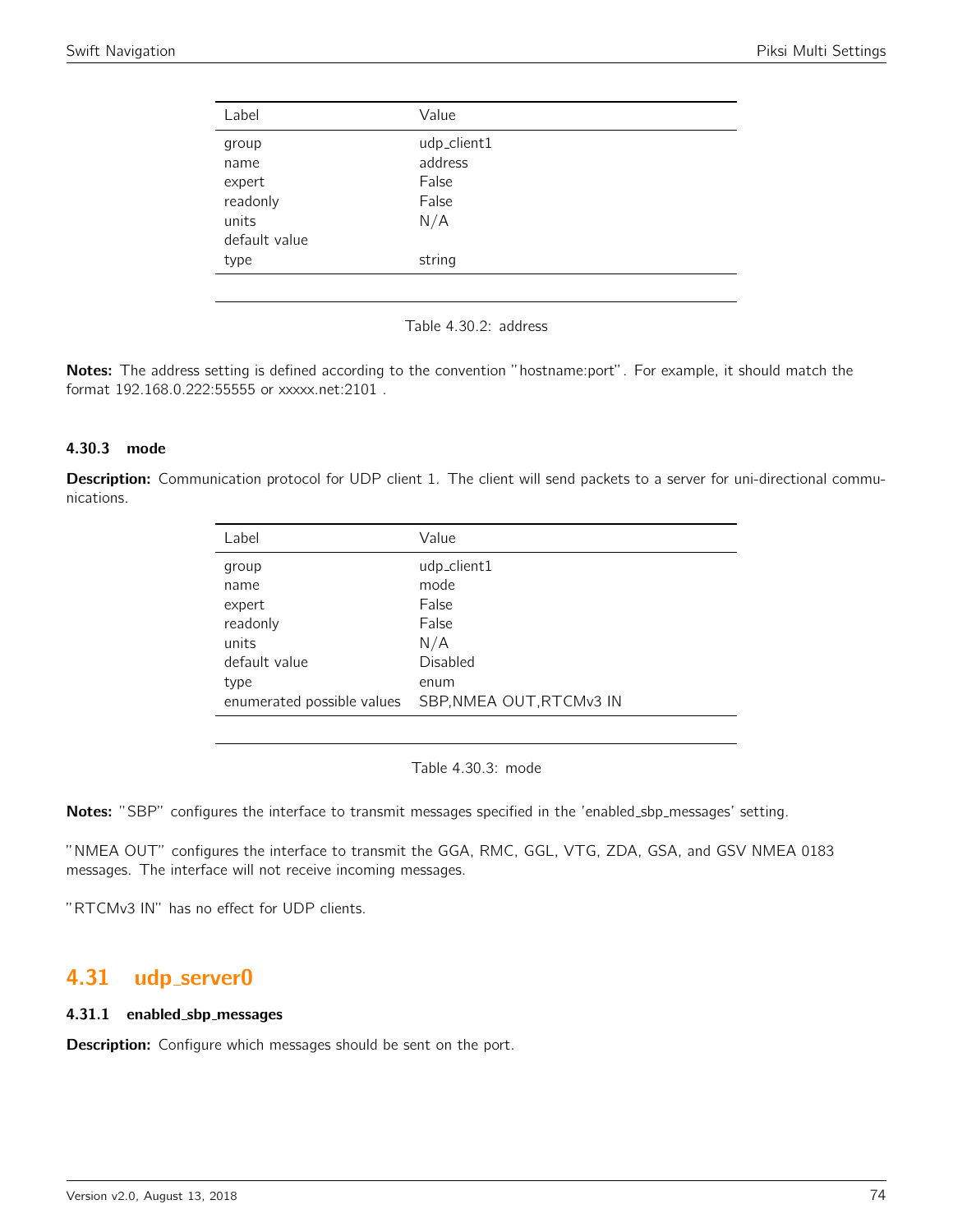| Label                                      | Value                                                      |  |
|--------------------------------------------|------------------------------------------------------------|--|
| group<br>name<br>expert                    | udp_server0<br>enabled_sbp_messages<br>False               |  |
| readonly<br>units<br>default value<br>type | False<br>N/A<br>blank - all messages are enabled<br>string |  |

Table 4.31.1: enabled\_sbp\_messages

Notes: Has no effect for a UDP server.

# 4.31.2 port

Description: Port for UDP server 0 to listen to.

| Label         | Value       |
|---------------|-------------|
| group         | udp_server0 |
| name          | port        |
| expert        | False       |
| readonly      | False       |
| units         | N/A         |
| default value | 55557       |
| type          | integer     |

Table 4.31.2: port

# Notes: None

## 4.31.3 mode

Description: Communication protocol for UDP server 0. The server will listen for incoming packets from a client for uni-directional communications.

| Label                      | Value                       |
|----------------------------|-----------------------------|
| group                      | udp_server0                 |
| name                       | mode                        |
| expert                     | False                       |
| readonly                   | False                       |
| units                      | N/A                         |
| default value              | SBP (Swift Binary Protocol) |
| type                       | enum                        |
| enumerated possible values | SBP, NMEA OUT, RTCMv3 IN    |
|                            |                             |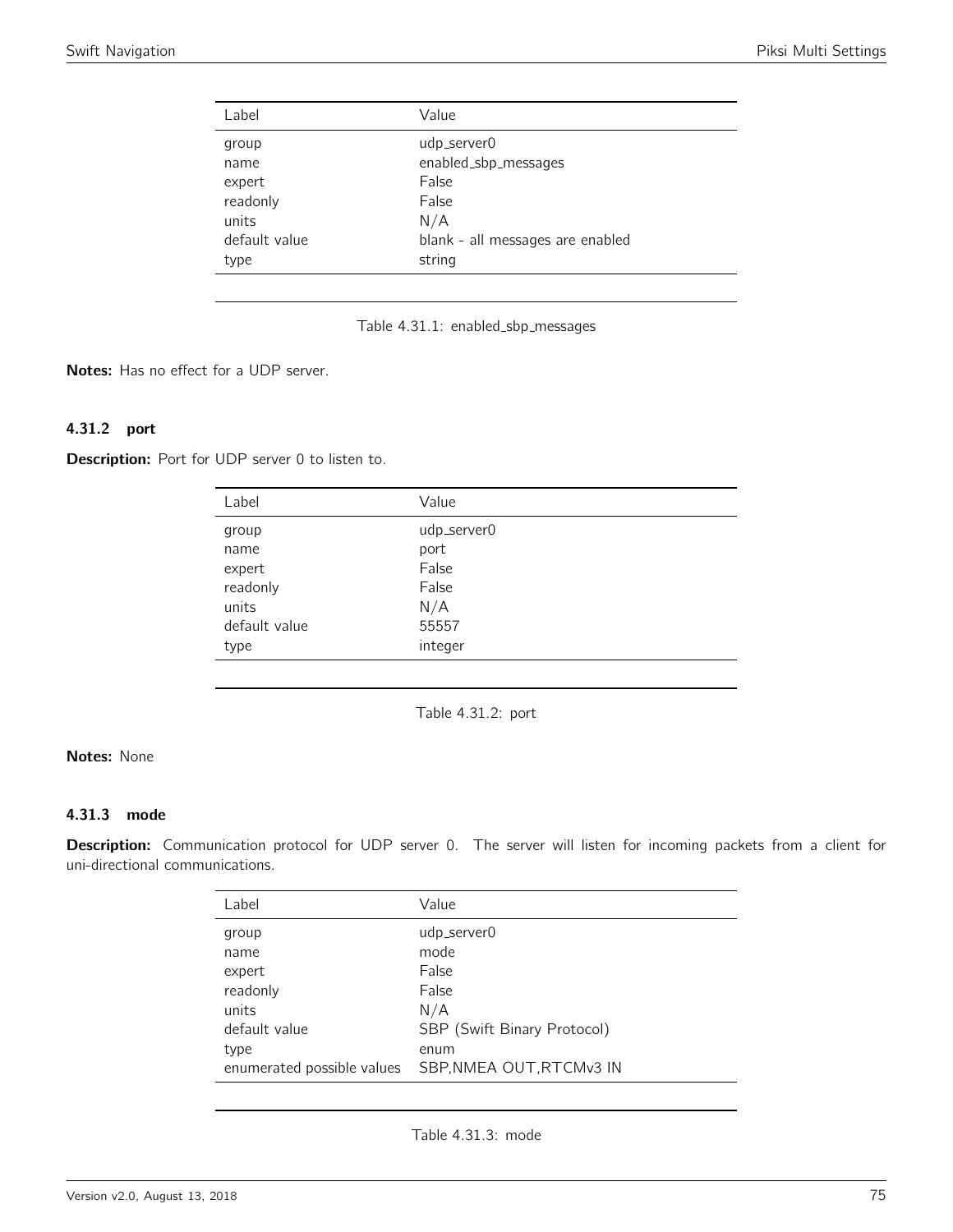Notes: "SBP" configures the interface to receive incoming SBP messages.

"NMEA OUT" has no effect for a UDP server.

"RTCMv3 IN" configures the interface to receive RTK corrections in RTCMv3 format. The interface will receive 1002, 1004, 1005, 1006, 1010, 1012, 1033, 1230 and MSM4-7 RTCMv3 messages and will not receive any other messages.

# 4.32 udp server1

#### 4.32.1 enabled sbp messages

**Description:** Configure which messages should be sent on the port.

| Label         | Value                |
|---------------|----------------------|
| group         | udp_server1          |
| name          | enabled_sbp_messages |
| expert        | False                |
| readonly      | False                |
| units         | N/A                  |
| default value |                      |
| type          | string               |
|               |                      |

#### Table 4.32.1: enabled\_sbp\_messages

Notes: Has no effect for a UDP server.

# 4.32.2 port

Description: Port for UDP server 1 to listen to.

| Label         | Value       |
|---------------|-------------|
| group         | udp_server1 |
| name          | port        |
| expert        | False       |
| readonly      | False       |
| units         | N/A         |
| default value | 55558       |
| type          | integer     |

Table 4.32.2: port

Notes: None

#### 4.32.3 mode

Description: Communication protocol for UDP server 1. The server will listen for incoming packets from a client for uni-directional communications.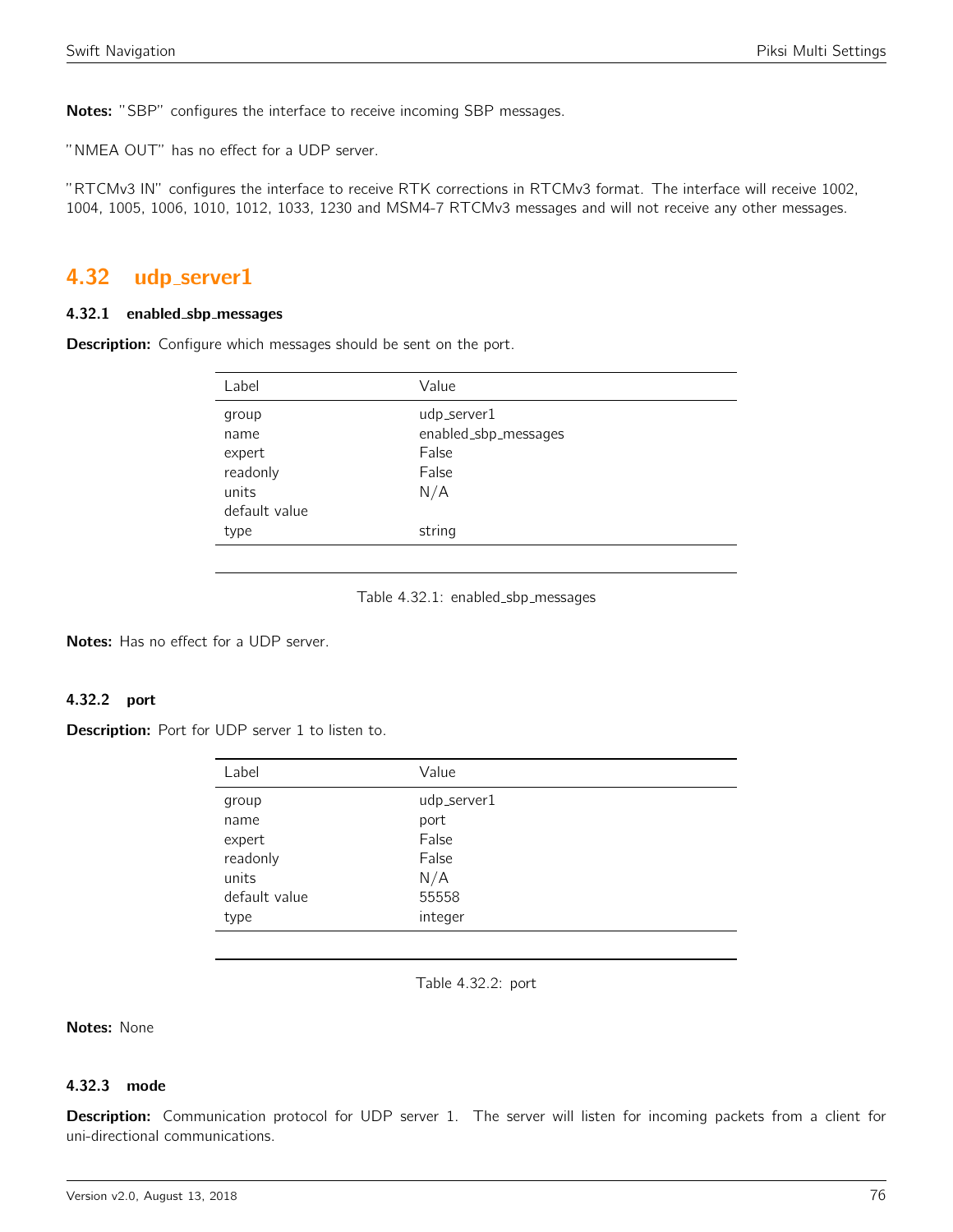| Value<br>Label<br>udp_server1<br>group<br>mode<br>name<br>False<br>expert<br>readonly<br>False<br>N/A<br>units<br>default value<br>SBP (Swift Binary Protocol)<br>type<br>enum<br>SBP, NMEA OUT, RTCMv3 IN<br>enumerated possible values |  |
|------------------------------------------------------------------------------------------------------------------------------------------------------------------------------------------------------------------------------------------|--|
|                                                                                                                                                                                                                                          |  |
|                                                                                                                                                                                                                                          |  |
|                                                                                                                                                                                                                                          |  |
|                                                                                                                                                                                                                                          |  |

Table 4.32.3: mode

Notes: "SBP" configures the interface to receive incoming SBP messages.

"NMEA OUT" has no effect for a UDP server.

"RTCMv3 IN" configures the interface to receive RTK corrections in RTCMv3 format. The interface will receive 1002, 1004, 1005, 1006, 1010, 1012, 1033, 1230 and MSM4-7 RTCMv3 messages and will not receive any other messages.

# 4.33 usb0

## 4.33.1 enabled sbp messages

**Description:** Configure which messages should be sent on the port.

| Label         | Value                            |
|---------------|----------------------------------|
| group         | usb0                             |
| name          | enabled_sbp_messages             |
| expert        | False                            |
| readonly      | False                            |
| units         | N/A                              |
| default value | blank - all messages are enabled |
| type          | string                           |
|               |                                  |

Table 4.33.1: enabled\_sbp\_messages

Notes: The enabled sbp messages settings is a list of message types and rate divisors that will be sent out of the interface. If left blank, all messages will be sent. If not blank, a comma separated list of SBP message IDs in base 10 integer format should be provided. Optionally, a divisor can be specified after the / character for each id. For example, an entry of 3456/10 would provide message with ID 3456 at 1/10th the normal rate. For uart1, the default value is optimal for logging and communication with the console.

## 4.33.2 mode

Description: Communication protocol for USB0.